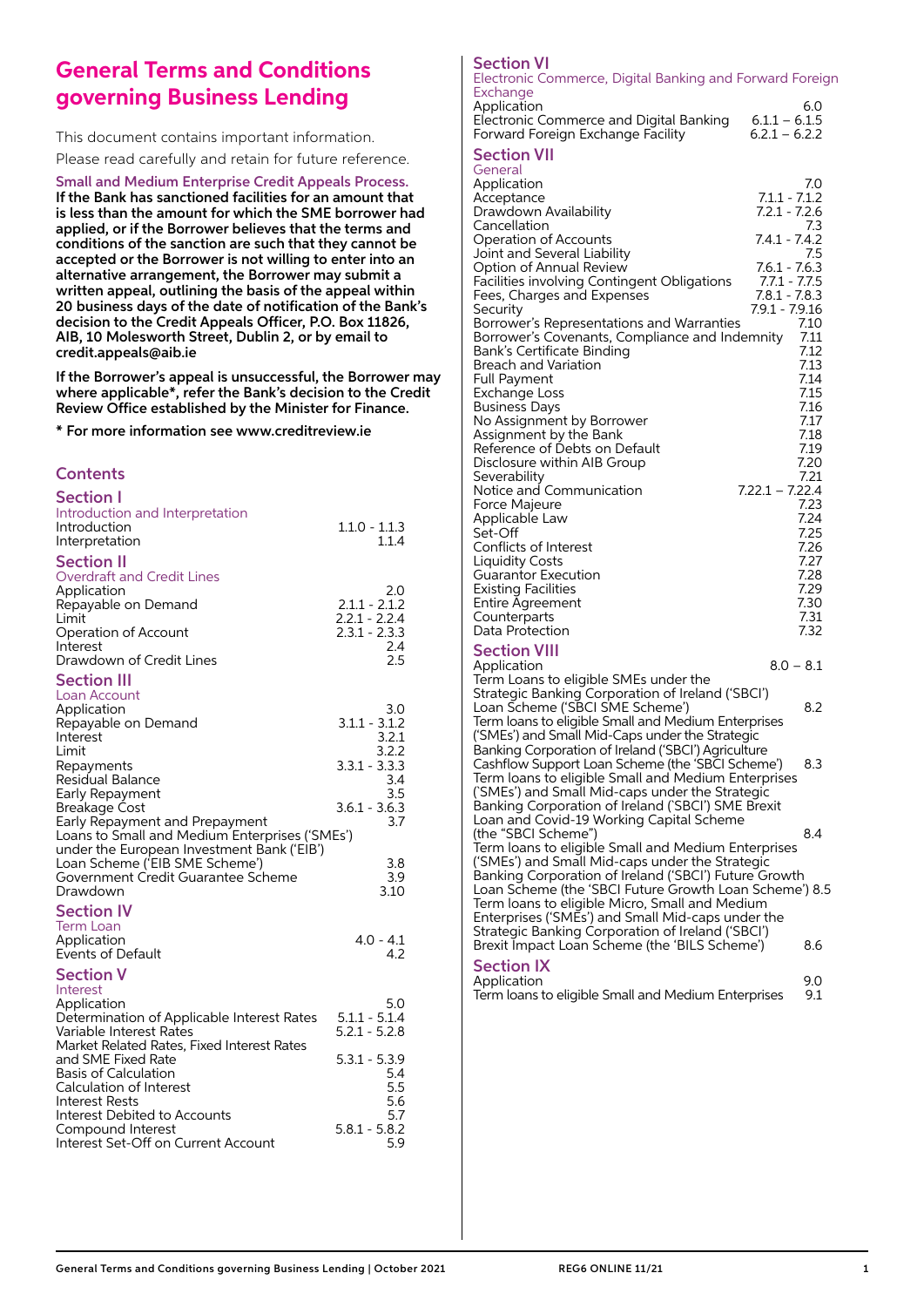# Section I

## Introduction and interpretation

## Introduction

- 1.1.0 This booklet sets out the general terms and conditions governing lending and other facilities ("the facilities") provided to Customers ("the Borrowers" which expression shall, where the context so permits, include their successors and permitted assigns) by Allied Irish Banks, p.l.c. ("the Bank" which expression shall, where the context so permits, include its successors, assigns, chargees, transferees or sub-participants) where the facilities invoke all or any of the terms and conditions set out herein.
- 1.1.1 Facilities provided by the Bank include, for example, the following:
	- overdraft: usually short term facilities for working capital where the account balance shows fluctuations between debit and credit;
	- (ii) credit lines: classified as overdraft facilities which may be used for working capital only for business or farming purposes;
	- (iii) loan account: usually medium to long term facilities with customised repayment options;
	- (iv) term loan: usually facilities intended for a specific purpose repayable by regular repayments within a stated period;
	- (v) forward foreign exchange facilities, bank guarantees and documentary credits, bonds and indemnities provided by the Bank to third parties on behalf of Customers.

 The above examples are not intended to be exhaustive and the terms and conditions set out in this booklet may be invoked to apply to other facilities.

1.1.2 Other specific terms and conditions may apply to facilities in accordance with the relevant letter of sanction or other agreement in writing between the Bank and the Borrower and to the extent (if any) that the specific terms and conditions conflict with the general terms and conditions set out in this booklet, then the specific terms and conditions will apply.

> Certain terms of the Borrower's letter of sanction may be varied at the Borrower's request subject to and in accordance with clause 3.3.3.

 For the purpose of clarity, it should be noted that unless a new facility is sanctioned to renew, replace or restructure existing facilities, the existing facilities will continue to be subject to the terms and conditions on which they were sanctioned.

1.1.3 The Bank may from time to time change the terms and conditions set out in this booklet and all facilities will be governed by the then changed terms and conditions.

## Interpretation

- 1.1.4 In this booklet unless the context otherwise requires:
	- (i) references to sections and clauses refer to the relevant sections and clauses of this booklet; and
	- (ii) where the context so permits the singular includes the plural and vice versa; and
	- (iii) the headings or marginal titles used in this booklet are for ease of reference only and will not affect the construction or interpretation thereof; and
	- (iv) references to "Customer" are deemed to include "Borrower"; and
	- (v) references to any statutory provision, or to any order or regulation includes a reference to that provision, order or regulation as extended, modified, replaced or re-enacted from time to time; and
- (vi) "Group" means the Borrower, every Holding Company and Subsidiary of the Borrower for the time being (if any) and every Subsidiary of every such Holding Company for the time being (if any) and includes companies falling within the definition of "group of companies" as defined in Section 8 of the Companies Act 2014; and
- (vii) "Holding Company" means a holding company within the meaning of Section 8 of the Companies Act 2014; and
- (viii) "Regulatory Authority" will include the Central Bank of Ireland, the European Central Bank, the Minister for Finance of Ireland and any other regulatory, fiscal, monetary or other authority in or of Ireland or elsewhere having jurisdiction over the Bank or any subsidiary of the Bank whether or not having the force of law; and
- (ix) "Subsidiary" means a subsidiary as defined in Section 7 of the Companies Act 2014 and includes companies falling within the definition of "wholly owned subsidiary" as defined in section 8 of the Companies Act 2014; and
	- (x) references to the "terms" and/or "conditions" of any facility include, as applicable, any term, condition, covenant, representation, warranty or other obligation in such facility.

# Section II

## Overdraft and Credit Lines

## Application

2.0 The terms and conditions set out in this section apply to overdraft and credit line facilities.

## Repayable on Demand

- 2.1.1 Overdraft and credit line facilities are repayable on demand. However, in normal circumstances, the Bank expects that the overdraft or credit line facilities will be available until the review date stated in the letter of sanction (if any), without obligation on the part of the Bank to continue to provide the facility after such date.
- 2.1.2 Without prejudice to the Bank's right to demand repayment at any time, the happening of any of the events set out in clause 4.2 may lead to the Bank terminating the facility and making demand for payment, with or without notice to the Borrower.

## Limit

- 2.2.1 A limit representing the amount of the facility will be stated in the letter of sanction and will apply to the facility.
- 2.2.2 The Borrower must ensure that the debit balance on the current or credit line account does not exceed the limit.
- 2.2.3 With the exception of Overdrafts to which Prime Rate applies, the balance on a current account or credit line account must achieve a minimum period of thirty days credit or nil balance (whether consecutive or otherwise) during the twelve months following the date of sanction and in each subsequent period of twelve months during the continuance of the facility.
- 2.2.4 Where a Borrower maintains more than one business current account at the same branch (other than excluded current accounts) then the Bank may agree that an overdraft limit will operate as a limit governing the net aggregate balance on those current accounts. In such circumstances, the Borrower must at all times maintain the net position within the limit. If a net excess would otherwise occur, cheques may be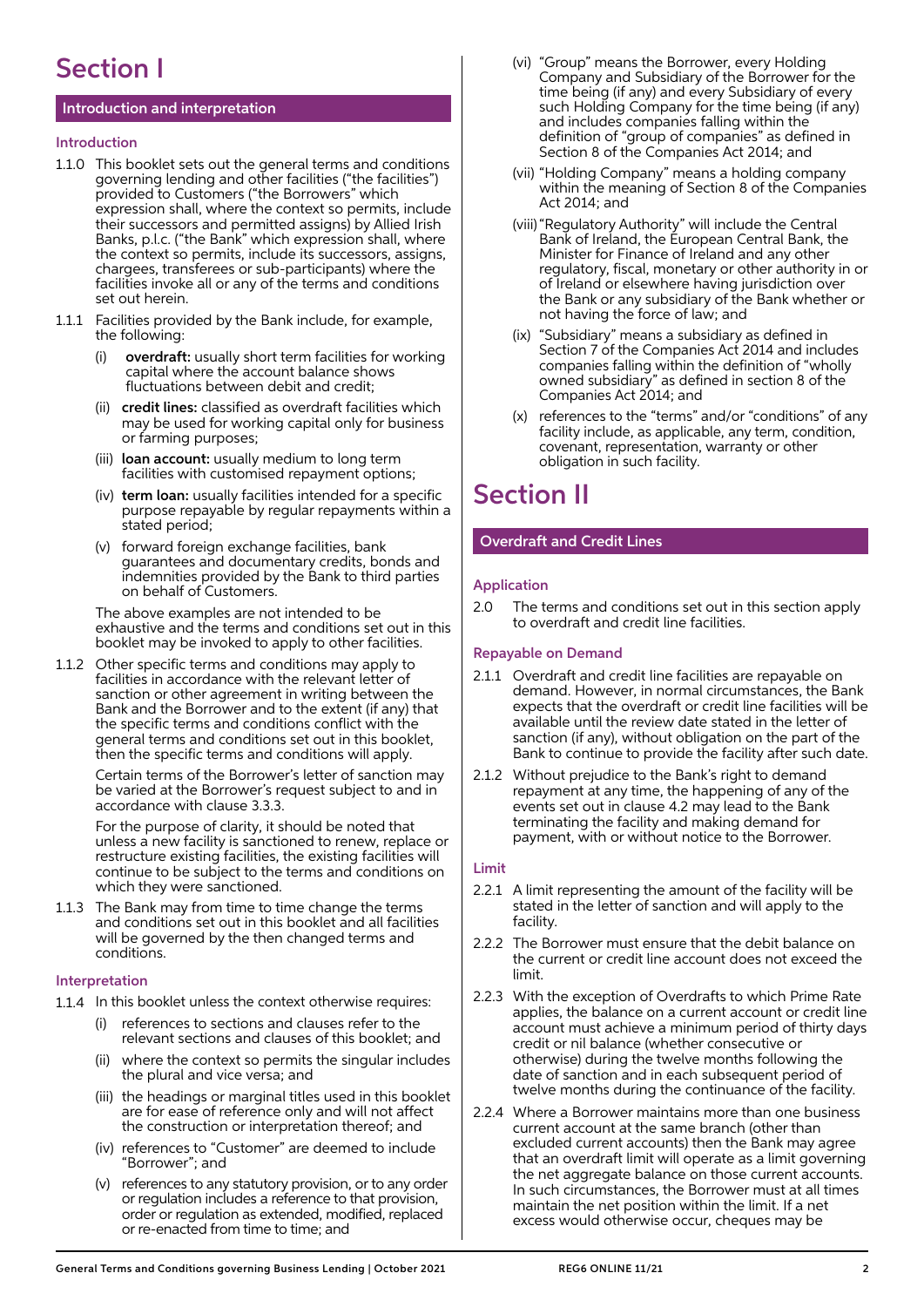returned unpaid notwithstanding that the particular account on which the cheque is drawn shows a credit balance.

## Operation of Account

- 2.3.1 Any item which if paid would have the effect of overdrawing the account in the absence of or in excess of a sanctioned limit may be returned unpaid by the Bank. If, in its discretion, the Bank pays any such item, this will not give rise to any obligation on the Bank to pay any such items on any subsequent occasion.
- 2.3.2 The Bank will not be obliged to give prior notice regarding the presentation and/or dishonour of items drawn on the account. The giving of such notice on any specific occasion will not mean that the Bank will do so on any subsequent occasion.
- 2.3.3 Cheques and other items subject to collection which are lodged to accounts are subject to the possibility of non-payment ("uncleared effects"). The Borrower will not be entitled as of right to draw against uncleared effects. Payment by the Bank against uncleared effects will not give rise to any obligation on the Bank to do so on any subsequent occasion.

#### Interest

2.4 Compound interest will accrue on debit balances from time to time, calculated and charged in accordance with Section V.

## Drawdown of Credit Lines

2.5 Credit Line facilities may only be drawn down by way of transfer to the Borrower's working account.

## Section III

#### Loan Account

## Application

3.0 The terms and conditions set out in this section apply to loan account facilities.

#### Repayable on Demand

- 3.1.1 Loan account facilities are repayable on demand. However, in normal circumstances, the Bank expects that the loan will be available as stated in the letter of sanction.
- 3.1.2 Without prejudice to the Bank's right to demand repayment at any time, the happening of any of the events set out in clause 4.2 may lead to the Bank making demand for payment, with or without notice to the Borrower.

#### Interest

3.2.1 Compound interest will accrue on the balance of the loan account from time to time, calculated and charged in accordance with Section V.

#### Limit

3.2.2 A limit representing the amount of the facility will be stated in the letter of sanction and will apply to the facility. This limit will reduce in line with the repayments specified in the letter of sanction or as otherwise agreed. Where the repayments are inclusive of principal and interest the limit will increase when the Bank debits interest to the loan account.

#### **Repayments**

3.3.1 The Borrower will punctually pay the repayments specified in the letter of sanction. The Borrower may be required to complete a direct debiting and/or a standing

order instruction for the purpose of the repayments. At the discretion of the Bank, notwithstanding any intervening expiry date, any direct debit(s) and/or standing order(s) for the agreed periodic repayment amounts may continue to be presented until the full amount of the loan and any other amounts due in respect of the loan have been repaid.

- 3.3.2 If the interest rate varies during the repayment period the Bank may (but without obligation to do so)
	- (a) vary the amount of the repayments:
		- (i) by changing the amount of the variable direct debit(s) and/or by accepting a new standing order instruction(s) for the changed amount (where applicable) or
		- (ii) on service of thirty days' notice to the borrower
	- (b) adjust the number of the repayments
	- (c) adjust the amount of the final repayment.
- 3.3.3 Subject to agreement by the Bank in writing, the Borrower may request certain minor changes to the Borrower's repayment arrangements as specified in the letter of sanction (for example a change to the repayment date or repayment frequency). Where appropriate following such a request from the Borrower, the Bank may (but without obligation to do so):
	- (a) vary the amount of repayments by changing the amount of any variable direct debit and/or by accepting a new standing order instruction(s) for the changed amount (where applicable);
	- (b) adjust the number of repayments;
	- (c) adjust the date of repayments; or
	- (d) adjust the amount of the final repayment.

 Making these changes may extend the period of the credit agreement applicable to the facility, result in an increase in the amount of interest paid on the facility and/or may increase the total amount repayable.

## Residual Balance

3.4 Any residual balance outstanding at the end of the repayment period (whether arising from fluctuations in the applicable interest rate, default by the Borrower in the repayment of principal or interest on the due dates, timing of drawdown, scheduled repayments falling due on non-business days, or otherwise howsoever) will attract variable interest at the then appropriate rate and will become immediately due and payable, unless the Bank, in its absolute discretion, (a) agrees to other repayment arrangements with the Borrower or (b) agrees to continue to present any direct debit(s) and/ or standing order(s) for the agreed periodic repayment amounts until the full amount of the residual balance and any other amounts due in respect of the loan have been repaid. Any credit balance which remains outstanding will become immediately available to the Borrower.

#### Early Repayment

3.5 At any time during the period of a facility when a variable interest rate applies, the Borrower will be entitled without penalty to effect full or partial early repayment of the loan.

## Breakage Cost

3.6.1 At any time during the period of a facility when a fixed interest rate applies (including the duration of an Interest Period as defined in clause 5.3.2) the following definitions will apply:

#### "Prepayment" means

if the Bank at its discretion agrees to allow full or partial out of course repayment or conversion of the facility to another interest rate, or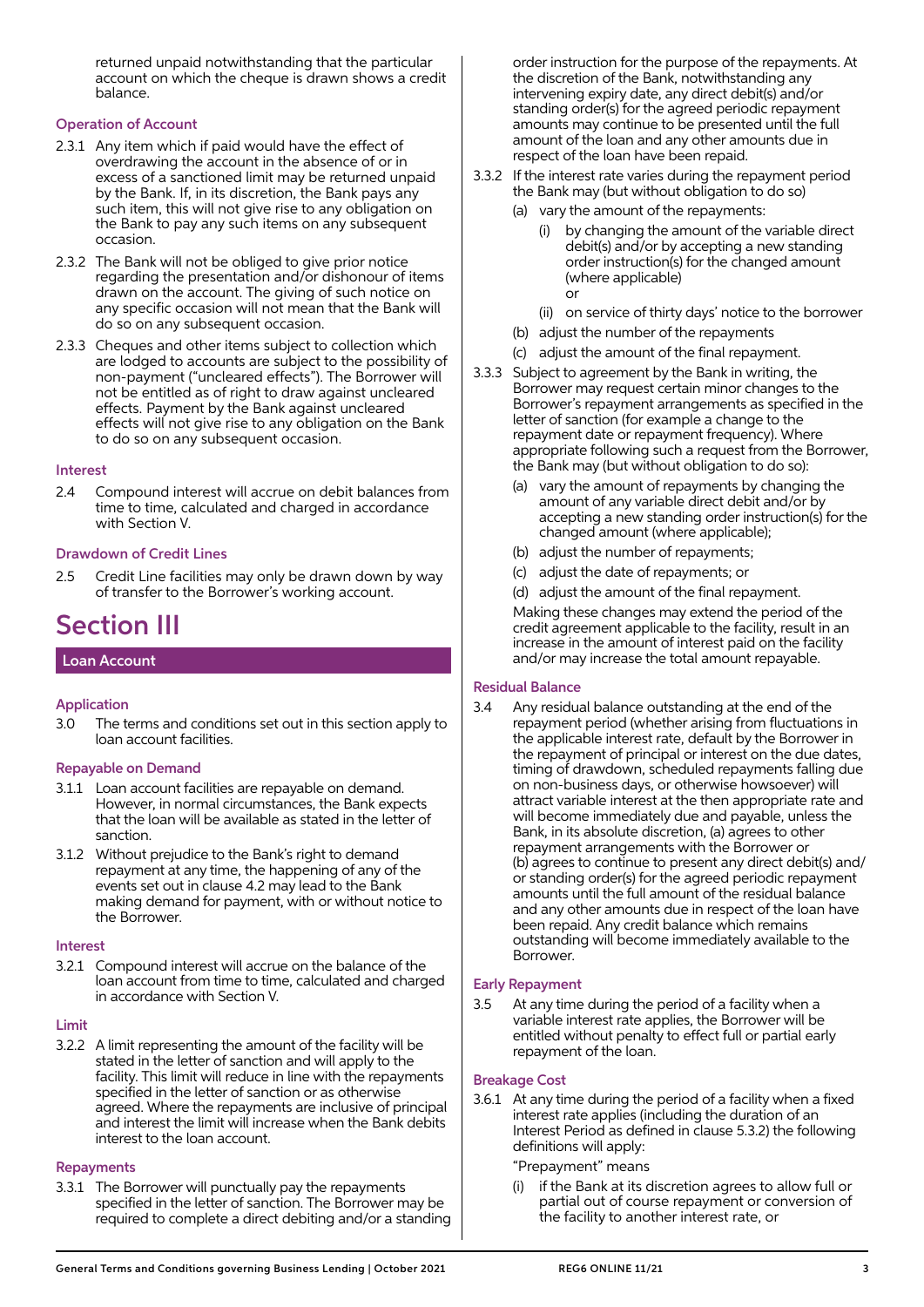(ii) if the Borrower makes payment following demand for payment by the Bank.

 "Cost of Funds" has the meaning set out in clause 5.3.2 (ii).

 "Breakage Cost" means the replacement cost to the Bank resulting from a Prepayment.

- 3.6.2 Except where payment is being made immediately following demand by the Bank, the Borrower must serve at least three business days prior notice to the Bank of any proposed Prepayment.
- 3.6.3 Prepayment will be subject to the payment by the Borrower of a Breakage Cost, to be calculated:
	- where the period for which interest is fixed is less than one year or where the interest period is fixed for one year with no scheduled repayments during such one year period, using the following formula: Breakage Cost =  $A \times U \times D\%$ , where:

 "A" is the amount of the Prepayment and "U" is the unexpired term of the fixed interest rate period, and

 "D" is the difference between the Cost of Funds applying to the facility when the rate was fixed and the Cost of Funds applying at the time of Prepayment, for the amount of "A" for the term of  $"$  $'$ 

- (ii) where the period for which interest is fixed is more than one year or where the interest period is for one year with scheduled repayments during such one year period, Breakage Cost will be calculated taking into account the following:
	- (a) the difference between the Cost of Funds applying to the facility when the rate was fixed, and the Cost of Funds at the time of the Prepayment in the amount of the Prepayment, and
	- (b) associated cashflows for the remainder of the fixed rate term and applying a discount factor in accordance with standard net present value methodology.

## Early Repayment and Prepayment

3.7 Any early Repayment or Prepayment is treated as a permanent reduction and cannot be redrawn. Any such amount will shorten the repayment period but the Borrower must continue to make the repayments specified in the letter of sanction unless otherwise agreed.

#### Loans to Small and Medium Enterprises ('SMEs') under the European Investment Bank ('EIB') Loan Scheme ('EIB SME Scheme')

- 3.8 Where facilities which are sanctioned under the EIB SME Scheme the facilities are supported by the EIB and are sanctioned at an interest rate which is at least 0.70% (seventy basis points) lower than the rate which would apply to such facilities without the EIB support. EIB SME facilities are intended for the purposes of projects which comply with the eligibility criteria agreed between the Bank and the EIB from time to time (Projects) and the following conditions will apply:
	- the facilities will be used exclusively for the purposes of the Projects for which they were envisaged and within 3 years of the date of sanction.
	- (ii) where the Borrower is bound to comply with public procurement rules, sub-projects undertaken by the Borrower with the proceeds of the loan will comply with the relevant applicable EU and Irish legislation.
	- (iii) The Borrower will permit the persons appointed by the Bank and/or EIB to inspect all sites, installations and works comprising the Projects

and provide such persons with all necessary assistance and information for such purposes.

- (iv) The Borrower acknowledges that the Bank will disclose to EIB details of the Projects, the facilities, the latest registered financial statements of the Borrower and such further information as the EIB may require concerning the activities and general financial position of the Borrower.
- (v) The assets or investments acquired or developed as part of the Projects will not be located outside Ireland or another EU state and will be maintained by the Borrower in good working order.
- (vi) The Borrower will not use the facilities for any of the following:
	- (a) Production of weapons and ammunition, arms, military or police equipment or infrastructures, and equipment or infrastructure limiting people's individual rights and freedom (i.e. prisons, detention centres of any form);
	- (b) Gambling and related equipment;
	- (c) Tobacco manufacturing, processing, or distribution;
	- (d) Activities involving live animals for experimental and scientific purposes;
	- (e) Activities which give rise to environmental impacts that are not largely mitigated and/or compensated (see also the Borrower's Covenants at Clause 7.11 (vii) and (viii) about compliance with all applicable laws (including laws relating to the protection of the environment) relating to the business and property of the Borrower);
	- (f) Any purpose which in the opinion of the Bank is ethically or morally controversial;
	- (g) Pure real estate development activity;
	- (h) The Purchase of Farmland.

#### Loans to Small and Medium Enterprises ('SMEs') covered by the Scheme Guarantee under the Credit Guarantee Scheme (the 'Scheme') in accordance with Credit Guarantee Act 2012

- 3.9 Loans or other facilities supported by the Scheme ('Scheme Facilities') will be subject to the following:
	- the Borrower covenants that all information disclosed in or in relation to the application for the Scheme Facilities is in all respects true and accurate;
	- the Borrower acknowledges that notwithstanding the Scheme Guarantee, the Borrower remains liable for payment of 100% of the outstanding Scheme Facility and that normal recovery and enforcement procedures (against the Borrower and any guarantor) will be pursued by the Bank before any claim is made by the Bank under the Scheme Guarantee;
	- (iii) (a) the Borrower covenants with the Bank that the Borrower will pay the Department of Jobs, Enterprise and Innovation or its nominated operator ('the Operator') an annual Premium in respect of the Scheme Guarantee of 2% of the annual outstanding principal balance of the Scheme Facility in accordance with the Premium Schedule provided to the Borrower by the Bank;
		- (b) prior to drawdown of the whole or any part of the Scheme Facility the Borrower must:
			- Pay the first annual premium to the Bank on behalf of the Operator, and
			- Make provision for payment of the remaining Premium payments to the satisfaction of the Operator.
		- (c) if the Bank is notified by the Operator that the Borrower has failed to pay a Premium, the Bank will be entitled (but not obliged) to pay the Premium at debit of the Scheme Facility account or any other account in the name of the Borrower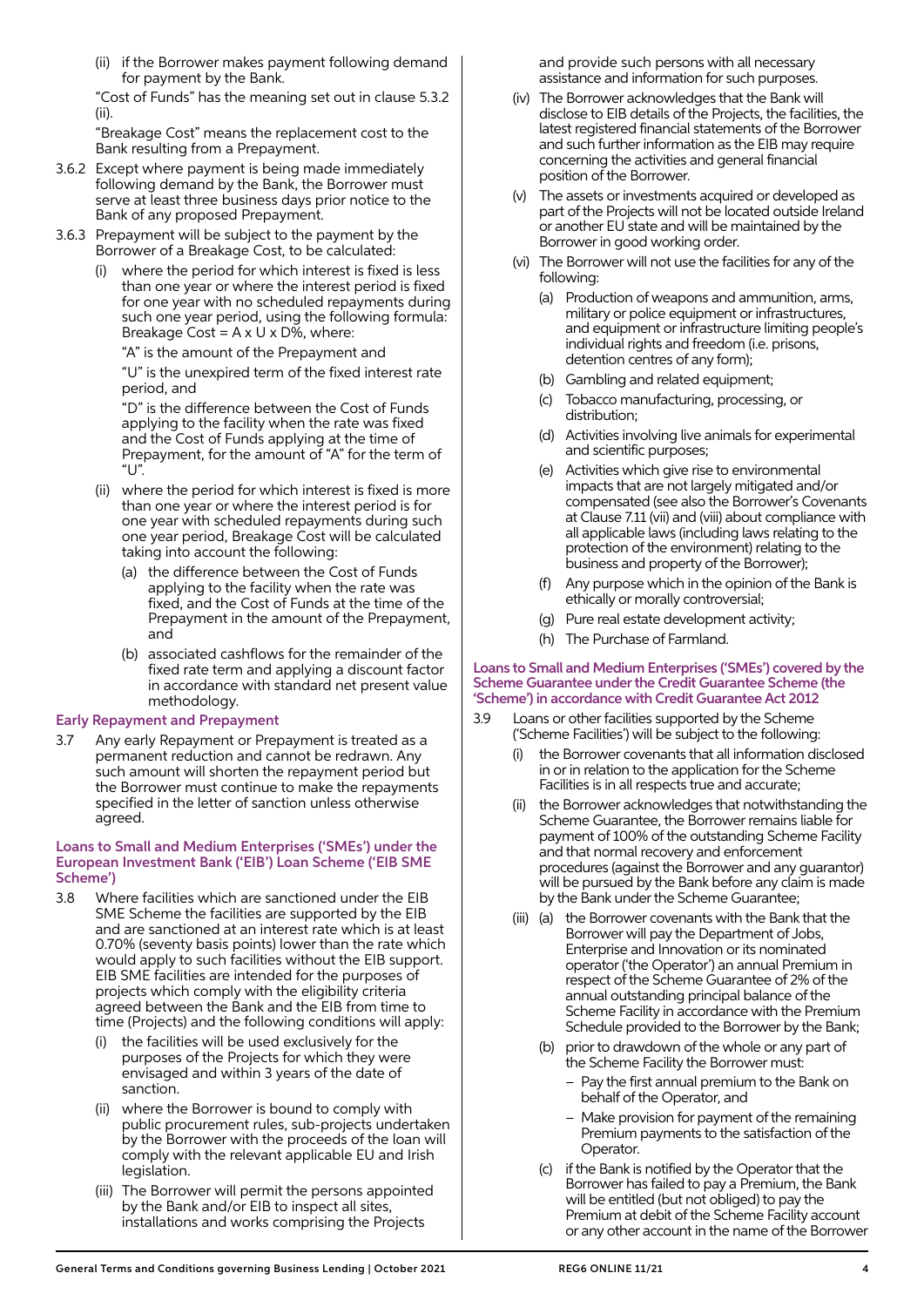without any obligation to notify the Borrower. Alternatively the Bank may at its discretion pay any unpaid Premium from its own funds and will be entitled to recover payment from the Borrower as part of the Scheme Facility.

 (iv) all recoveries received by the Bank will be applied in accordance with the terms of the Scheme. Further information on this is available on the Government website www.djei.ie

#### Drawdown

3.10 In order to draw down loan account facilities the Borrower must comply with all pre-drawdown conditions stated in the letter of sanction and may also be required to complete drawdown instructions and a direct debiting instruction.

## Section IV

## Term Loan

## Application

- 4.0 The terms and conditions set out in this section apply to term loan facilities.
- 4.1 The provisions of clauses 3.2.1 to 3.10 inclusive and 7.2.1 to 7.2.6 inclusive apply to term loan facilities as if all references therein to "loan" were references to "term loan".

## Events of Default

- 4.2 A term loan though expressed to be repayable over or within a specified period may be terminated by the Bank and the Bank may demand early repayment at any time with or without notice to the Borrower upon the occurrence of any of the following events:
	- (i) On the failure by the Borrower to make any repayment of principal or interest on the date it is due.
	- (ii) On the Borrower ceasing or threatening to cease to carry on business or any substantial part thereof.
	- (iii) On the death of the Borrower or of any guarantor for the Borrower.
	- (iv) If any guarantor notifies the Bank that they no longer wish to act as guarantor or that the guarantee is to terminate or on a material change relevant to a guarantor occurring which is in the opinion of the Bank prejudicial to the Bank's interests.
	- (v) On the bankruptcy of, or commission of any act of bankruptcy by, the Borrower.
	- (vi) In respect of a company Borrower, the presentation of a petition for winding up or for the appointment of an examiner, the convening of a meeting for the purpose of considering a resolution or the passing of a resolution to wind up or the appointment of a receiver.
	- (vii) On distress being levied against the goods of the Borrower or on the same being taken in execution pursuant to any decree, judgement or order of a court of competent jurisdiction.
	- (viii) On judgement being obtained against the Borrower and remaining unpaid for a period of fourteen days from the date of such judgement.
	- (ix) On a material change relevant to the Borrower occurring which is in the opinion of the Bank prejudicial to the Bank's interests.
	- (x) On the failure by the Borrower to provide any security specified in the letter of sanction promptly or within the period therein mentioned (if any) or within such extended period as may be agreed between the Bank and the Borrower.
	- (xi) On the breach, non-observance or non performance by the Borrower, any member of the Group or any guarantor of any term or condition attaching to any facility or any other financial indebtedness whether

with the Bank or any other party.

- (xii) If any money becomes due or becomes capable of being declared due and payable under any guarantee or indemnity given by the Borrower, any member of the Group, or any guarantor to the Bank or any other party.
- (xiii) On discovery by the Bank that any information supplied by the Borrower was false, misleading or inaccurate.
	- (xiv) If any security held by the Bank, any of its subsidiaries or any other party for the obligations of the Borrower, any member of the Group or any guarantor to the Bank, any of its subsidiaries or any other party (whether as principal or surety and whether alone or jointly with any other person or party) becomes enforceable.
	- (xv) If in the opinion of the Bank any change takes place in any applicable law or regulation or in the interpretation thereof which will make it unlawful for the Bank to maintain or give effect to its obligations in respect of the facility.
	- (xvi) On any change in the shareholding, management or control of a company Borrower which, in the opinion of the Bank, is prejudicial to the Bank's interests.
	- (xvii) On the occurrence of any of the events of default that apply to term loans under the SBCI Scheme set out in section 8.4 (iii).
	- (xviii) On the occurrence of any of the events of default that apply to term loans under the SBCI Future Growth Loan Scheme set out in section 8.5 (iii).
	- (xix) On the occurrence of any of the events of default that apply to term loans under the BILS Scheme set out in section 8.6 (iii).
	- (xx) On the occurrence of any of the events of default that apply to loans under the Government Covid-19 Credit Guarantee Scheme set out in section 9.1

# Section V

## Interest

## Application

5.0 The terms and conditions set out in this section apply to all facilities.

## Determination of Applicable Interest Rates

- 5.1.1 The interest rate applicable to a facility will be determined by the Bank by reference to the business of the Borrower and the purpose, risk and term of the facility.
- 5.1.2 The variable or fixed interest rate applicable to facilities will be stated in the letter of sanction with reference where appropriate to the interest rate category determined by the Bank.
- 5.1.3 The Bank's interest rate categories are, at present, as follows:
	- (i) A, AA, AAA or Charity (as appropriate to the particular facility)
	- (ii) Premium Business
	- (iii) Prime
	- (iv) Base Lending
	- (v) Credit Lines
	- (vi) Market Related
	- (vii) Standard Variable Business Loan

(viii) SME Fixed

- (ix) SME Variable Business Loan
- (x) SBCI Brexit / Covid 19 Loan
- (xi) SBCI Variable

 These interest rate categories are not exhaustive and the Bank will be at liberty at any time to extend or modify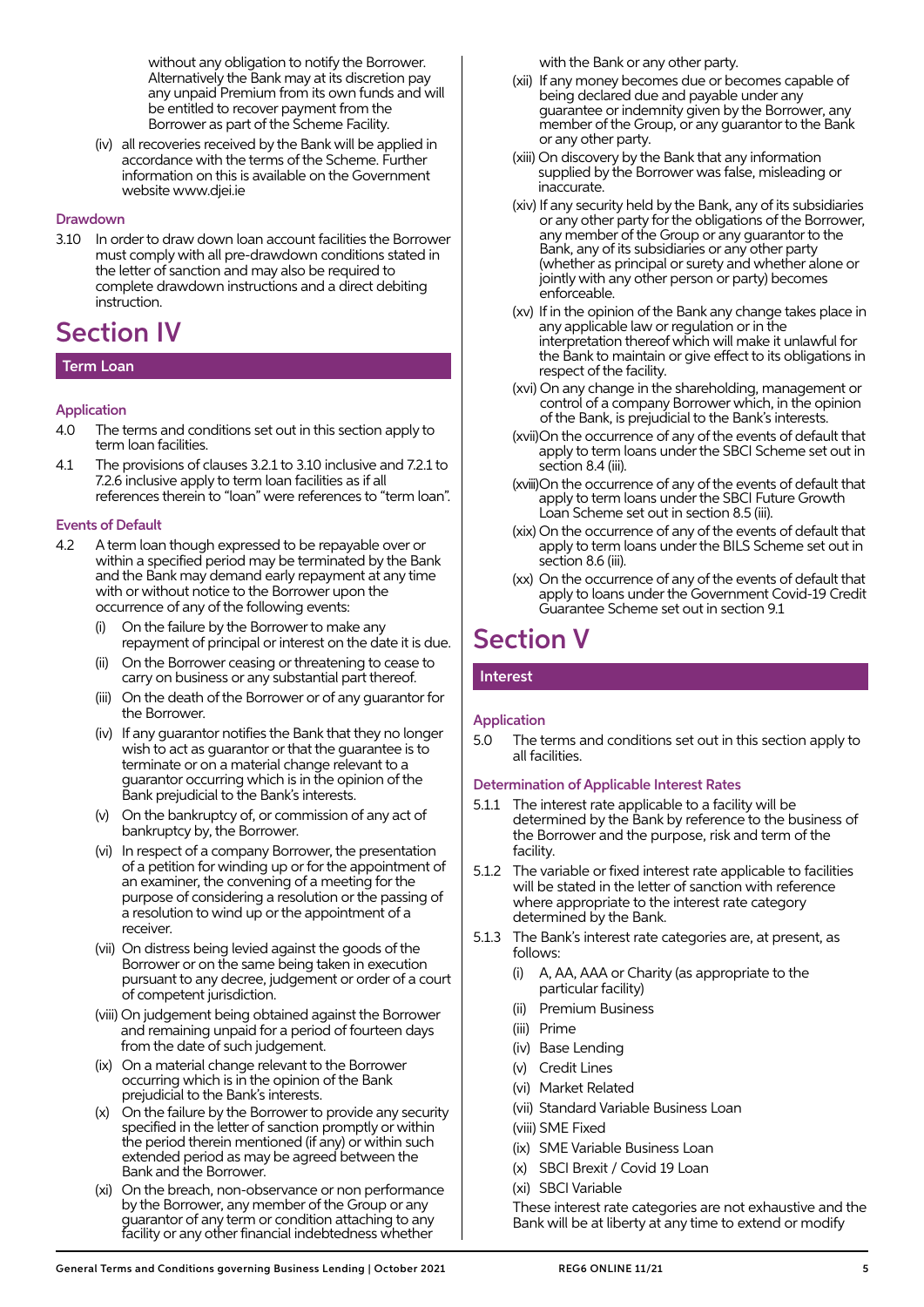them. Any such changes and the dates applicable will be notified to Borrowers in a manner which the Bank deems appropriate.

5.1.4 The Bank may sanction facilities at a rate expressed to be higher or lower than the rate relevant to the interest rate category.

## Variable Interest Rates

- 5.2.1 Interest rates applicable to facilities sanctioned by reference to A, AA, AAA, Charity, Premium Business, Prime, Base Lending, Standard Variable Business Loan, SME Variable Business Loan, Credit Line and SBCI Variable rates are variable interest rates. These rates and the composition of them may change.
- 5.2.2 Variations in rates applicable to A, AA, Standard Variable Business Loan, SME Variable Business Loan and Charity from time to time will be notified to Customers by publication in at least one national newspaper. The current A, AA, Standard Variable Business Loan, SME Variable Business Loan and Charity rates from time to time will be shown on the interest rate notices displayed at all branches of the Bank and on the Bank's website, www.aib.ie/business.
- 5.2.3 Premium Business Rate is set by the Bank weekly, or more or less frequently as the Bank may see fit.
- 5.2.4 Prime, Base Lending Rate, Credit Line and SBCI Variable rates are set by the Bank weekly or more or less frequently as the Bank may see fit. Variations are published weekly in a national newspaper and are effective from the date advised in that notification.
- 5.2.5 If the Bank changes the frequency of setting Premium Business, Prime, Base Lending, Credit Line or SBCI Variable rates, customers will be notified by publication in at least one national newspaper.
- 5.2.6 The current interest rate applicable to a facility and the effective date of any interest rate change will be shown on the account statement, if any, next issued after the interest rate change.
- 5.2.7 If a variable interest rate together with a margin (if any), would result in a current interest rate for a facility which is below zero, such current interest rate will be deemed to be zero.
- 5.2.8 Details of current interest rates are available at all times on request to the Bank.

#### Market Related Rates, Fixed Interest Rates and SME Fixed Rate

- 5.3.1 The Bank may agree with the Borrower to fix the applicable interest rate for all or part of the period of a facility.
- 5.3.2 Where facilities are sanctioned by reference to a Market Related rate of interest and where otherwise referred to in this booklet, letters of sanction, or other agreement between the Bank and the Borrower, the following will apply:
	- (i) "Market Related rate" means the aggregate of Cost of Funds and Reserve Asset Cost;
	- (ii) "Cost of Funds" means, in relation to a facility, the cost to the Bank as determined by the Bank (expressed as a percentage per annum), given the nature of the facility and prevailing market conditions, of raising funds from external sources.
	- (iii) "Reserve Asset Cost" means the cost to the Bank (expressed as a percentage per annum) from time to time arising in relation to funding a facility in respect of the Bank having to meet any liquidity or minimum reserve ratio, special deposit or similar requirements imposed by any Regulatory Authority in relation to a facility; and
	- (iv) "Interest Period" means a period in respect of which interest on the amount of the facility outstanding is calculated and charged. An Interest Period cannot

extend beyond a capital or principal repayment date and, at present, is a period not greater than twelve months, but this may change.

- 5.3.3 Where facilities are sanctioned by reference to a Market Related rate of interest then:
	- (i) the Bank will agree the Interest Period with the Borrower; and
	- (ii) the rate of interest will be fixed for each Interest Period; and
	- (iii) the first Interest Period will commence on the date of drawdown and each subsequent Interest Period will, unless otherwise agreed, be of the same duration and will commence on the expiry date of the immediately preceding Interest Period; and
	- (iv) the Market Related rate of interest for the first Interest Period will be set by the Bank at the date of drawdown and reset at the start of each subsequent Interest Period.
- 5.3.4 Unless otherwise stated the Bank will quote interest rates by reference to Market Related rates on any particular day for value two days later.
- 5.3.5 If the interest rate category which is applicable to a facility is a Market Related rate or expressed to be based on a benchmark rate, such as EURIBOR or LIBOR and the applicable interest rate at any time in such interest rate category, together with a margin (if any), would result in a current interest rate for that facility which is below zero, the current interest rate will be deemed to be zero.
- 5.3.6 Breakage Cost: See clauses 3.6.1 to 3.6.3 inclusive.
- 5.3.7 At any time during the period of a facility when a fixed interest rate applies (including the duration of an Interest Period) interest will accrue at the fixed interest rate specified in the letter of sanction, or as agreed between the Borrower and the Bank. However, if the cost to the Bank of making or maintaining the facility increases by an amount which the Bank deems material as a result of:
	- an increase in Reserve Asset Cost; and/or
	- (ii) any change in any law or regulation including any tax (other than tax on overall income) being assessed on the Bank, then the interest rate will be increased by the Bank by an amount to compensate the Bank for such increased cost.
- 5.3.8 At the expiration of a fixed interest rate period the Bank may agree with the Borrower a further fixed interest rate period at such interest rate and subject to such repayment arrangements as may be set by the Bank. In the absence of agreement variable interest at the rate which the Bank deems appropriate will apply.
- 5.3.9 Where a facility is sanctioned by reference to SME Fixed rate:
	- (i) the interest rate is a fixed interest rate set by the Bank. It is fixed on the date the loan account is opened and will not change for the period of the facility;
	- (ii) the Bank may change the prevailing SME Fixed rate, up or down, at its discretion from time to time. The prevailing SME Fixed rate will be shown on the interest rate notices displayed at all branches of the Bank and on the Bank's website, www.aib.ie/business;
	- (iii) if the prevailing SME Fixed rate goes up after the loan account is opened, the SME Fixed rate that applies to the facility and the amount of the Borrower's repayments will not change for the period of the facility. Equally, if the prevailing SME Fixed rate goes down after the loan account is opened, the SME Fixed rate that applies to the facility and the amount of the Borrower's repayments will not change, so that the Borrower will not benefit from any lower interest rate over the remaining period of the facility;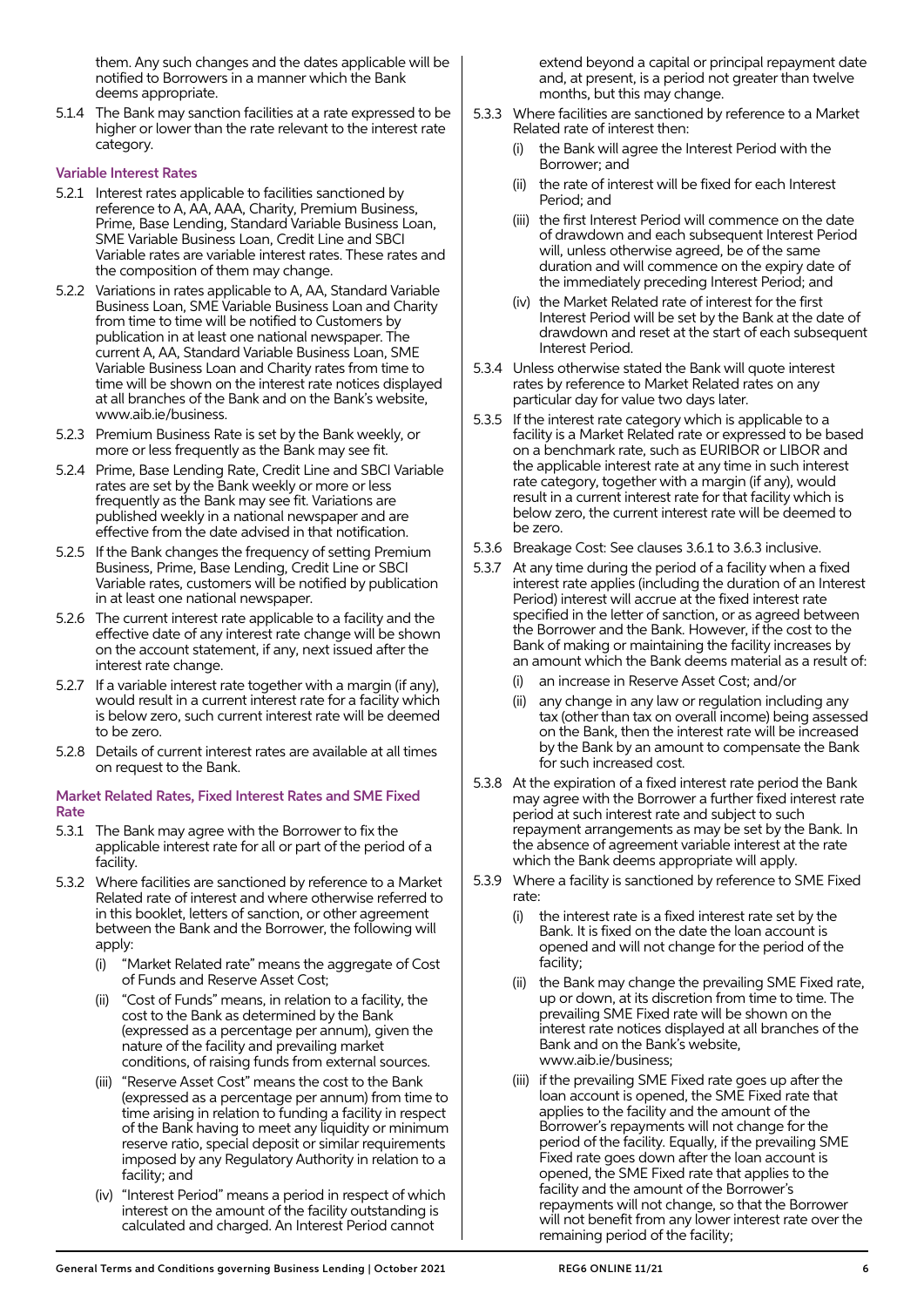- (iv) the SME Fixed rate specified in the letter of sanction will apply to the facility unless the prevailing SME Fixed rate on the date the loan account is opened is different. Should the SME Fixed rate have changed:
	- (a) the prevailing SME Fixed rate on the date the loan account is opened will apply for the period of the facility;
	- (b) the amount of the Borrower's repayments will be recalculated and the Bank will contact the Borrower after the loan account is opened, with details of the interest rate and the recalculated repayments that will apply to the facility;
	- (c) if the Borrower does not accept the SME Fixed rate that prevails on the date the loan account is opened, the Borrower may withdraw from the facility. If the Borrower withdraws, the Borrower must repay the full amount owed to the Bank under the facility (including interest, fees, charges and expenses) otherwise the credit agreement applicable to the facility will continue to apply;
- (vi) clause 3.4 will apply to any residual balance outstanding at the end of the repayment period, with the exception that a residual balance will attract the SME Fixed rate that applies to the facility and will not attract variable interest at the then appropriate rate; and
- (vii) clause 7.2.5 will not apply to the facility and the Bank may, in its absolute discretion, permit partial drawings on the facility. Where partial drawings are permitted:
	- (a) the interest rate applicable to each amount drawn down, will be the SME Fixed rate that applies to the facility; and
	- (b) the amount of the Borrower's repayments will remain unchanged for the period of the facility.

## Basis of Calculation

5.4 Interest is calculated on a daily basis using the 365 day count convention. This means that interest is calculated daily on the relevant balance applying the relevant interest rate divided by 365.

> Following Ireland's entry into the European Monetary Union the Bank may adopt the more common European basis of calculating interest on a daily basis using the 360 day count convention.

> This means that interest is calculated daily on the relevant balance applying the relevant interest rate divided by 360. Any such change in the day count convention will not result in either gains or losses to Borrowers (other than minor rounding) as interest rates will be adjusted to take account of which day count convention is used. In the event of a change in the day count convention the Bank will advise Customers by publication in at least one national newspaper or by such other manner as the Bank deems appropriate.

## Calculation of Interest

5.5 Interest is calculated on the balance outstanding each day on accounts after adjustment is made for cheques and other items in course of collection to and from the particular branch in which the account is held. Interest is, therefore, not necessarily charged on the daily balance of the account as shown on the Borrower's statement. The adjustment will reflect the actual time at which value will have been given or obtained by the Borrower's branch for items drawn on or lodged to the account.

## Interest Rests

5.6 Interest is debited to accounts quarterly in March, June, September and December in each year (except in the case of facilities sanctioned by reference to a Market Related rate) and up to the date of final repayment of the facility, but this may change, in which case the Bank will

give three months' notice in at least one national newspaper.

## Interest Debited to Accounts

5.7 Interest will be debited to the account on which it has accrued or to such other account as may be agreed between the borrower and the Bank.

## Compound Interest

- 5.8.1 All interest charged by the Bank on facilities is compound interest. This means that interest debited to accounts will itself bear interest until it is paid. This is without prejudice to any other right the Bank may have arising out of any failure by the Borrower to pay interest when due.
- 5.8.2 Compound interest will continue to accrue on all balances until the full amount due to the Bank has been repaid notwithstanding any demand by the Bank for payment, the termination of the Banker/Customer contract, bankruptcy, liquidation, examinership, or the appointment of a receiver in respect of the Borrower, or the issue of proceedings by the Bank against the Borrower for payment.

## Interest Set-Off on Current Account

5.9 Where a Borrower has an overdraft and at the same time maintains a credit current account with the same branch and the Bank has a right to set-off the balances in those accounts, the Bank may agree to charge a reduced rate of interest (subject to a minimum of 1% per annum, but this may change) on that portion of the debit balance covered by the credit balance. No set-off for interest purposes is allowed for any facility other than overdraft. For further details, please refer to the separate set-off advice and accompanying Terms and Conditions for Set-Off (together the "Set-Off Conditions") that will apply to any such overdraft. If there is any conflict between the general terms and conditions set out in this booklet and the "Set-Off Conditions", then the "Set-Off Conditions" will prevail.

# Section VI

Electronic Commerce, Digital Banking and Forward Foreign Exchange

## Application

6.0 The terms and conditions set out in this section apply to all facilities.

## Electronic Commerce and Digital Banking

- 6.1.1 The Bank may:
	- (i) offer facilities in more than one way, for example in branch or online; and
	- provide some or all documents in electronic form and part of or all of any Bank processes may be online.

However the facilities are offered, the Bank may store documents (including the letter of sanction and any related documents) electronically. Both the Bank and the Borrower may sign documents electronically.

- 6.1.2 The Borrower consents and agrees that:
	- the letter of sanction and any related documents and information may be provided in electronic form; and
	- (ii) both the Borrower and the Bank may use an electronic signature to sign the letter of sanction and any related documents; and
	- (iii) information and documents (including the letter of sanction and any related documents) may be retained, presented and produced by the Bank in electronic form whether originally provided in electronic form or otherwise.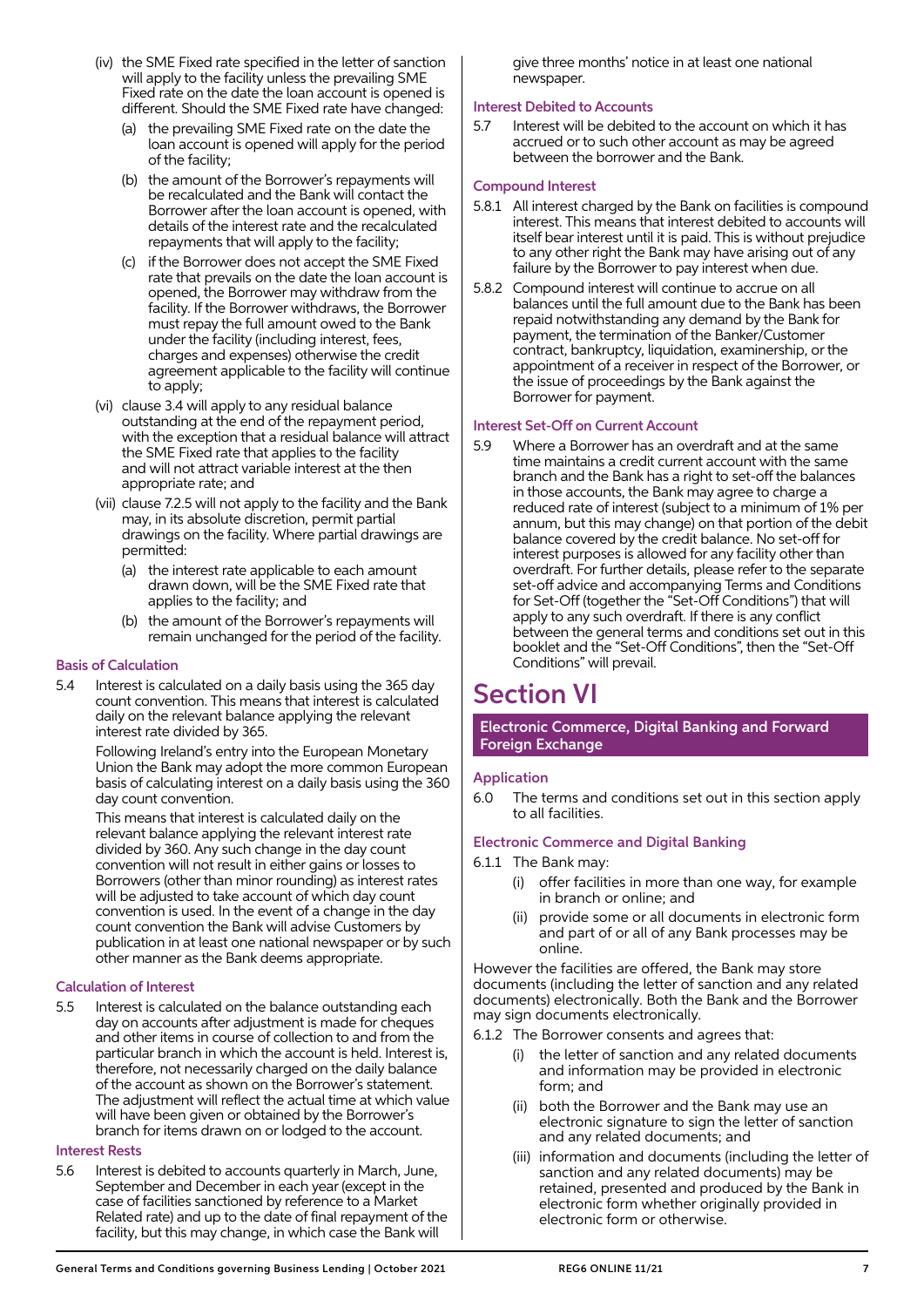- 6.1.3 The Borrower may ask for an electronic or paper copy of the letter of sanction and any related documents from the Bank at any time.
- 6.1.4 When asked to do so by the Bank, the Borrower will print or download any documents provided in electronic form by the Bank.
- 6.1.5 The Bank and the Borrower agree that paragraphs (1) and (2) of Regulation 13 and paragraphs (1) (a) and (2) of Regulation 14 of S.I. 68/2003 – European Communities (Directive 2000/31/Ec) Regulations 2003 do not apply.

## Forward Foreign Exchange Facility

- 6.2.1 From the 2nd of September 2017, where a letter of sanction is entered into between the Bank and the Customer in which the Bank approves Credit Risk Limits for the Customer to enter into forward foreign exchange transactions with the Bank, the AIB Customer Treasury Services FX & Derivatives Terms and Conditions (as may be replaced, amended or supplemented from time-to-time - the "Treasury Terms and Conditions") shall apply in respect of all such transactions.
- 6.2.2 For the avoidance of doubt, forward foreign exchange facilities sanctioned under any letter of sanction entered into between the Bank and Customer prior to the 2nd of September 2017 will continue to be subject to the terms and conditions on which they were sanctioned.

# Section VII

## **General**

## Application

7.0 The terms and conditions set out in this section apply to all facilities.

## Acceptance

- 7.1.1 If the Borrower draws down or avails of a facility in whole or in part this will constitute acceptance by the Borrower of the terms and conditions of the facility.
- 7.1.2 The Bank may, at its discretion, at any time extend any acceptance period specified in the letter of sanction with or without notice to the Borrower.

## Drawdown Availability

- 7.2.1 When all pre-drawdown conditions set out in the Letter of Sanction have been complied with, then the facilities may be drawn down.
- 7.2.2 Facilities must be availed of within three months from the date of the letter of sanction.
- 7.2.3 The Bank's commitment will be limited to the amount of the facility which has been drawn down at the expiration of the availability period.
- 7.2.4 The Bank may, at its discretion, extend the availability period.
- 7.2.5 Partial drawings will not be permitted on fixed interest rate loans or facilities sanctioned by reference to a Market Related rate of interest.
- 7.2.6 The Bank may at its absolute discretion on the date of a proposed drawdown or utilisation of the whole or any part of any facility refuse such drawdown or utilisation if any of the representations and warranties in clause 7.10 are not true and accurate (in the Bank's opinion) on such date.

## Cancellation

- 7.3 The Bank may at its absolute discretion:
	- (i) cancel a facility before it is drawn down or availed of; or

 (ii) refuse any further drawdown or utilisation of any part of any facility,

 if there occurs a material change relevant to the Borrower (or any guarantor for the Borrower) or the facility which is in the Bank's opinion prejudicial to its interests.

## Operation of Accounts

- 7.4.1 The Borrower must ensure that adequate arrangements are in place to meet all payments in respect of facilities, whether of principal, interest or otherwise.
- 7.4.2 The Bank reserves the right to reverse any entry on a Customer's account if any item credited to the account is not paid or if a payment credited to the account is subsequently recalled.

## Joint and Several Liability

7.5 Each party to a facility on a joint account is jointly and severally liable to the Bank for repayment of the facility and is subject to all of the applicable terms and conditions.

## Option of Annual Review

- 7.6.1 All business Borrowers are offered the option of an annual review meeting in relation to all facilities and security. Borrowers should contact their relationship manager or branch to arrange a meeting.
- 7.6.2 Whether or not a Borrower requests an annual review, the Bank may conduct its own review of the facilities and any security (including the Borrower's obligations and the Borrower's business, performance and financial circumstances generally) on or about any specified date, and annually thereafter (if applicable) with or without notice to the Borrower.
- 7.6.3 The Bank reserves the right to conduct a review on any other date or at more frequent intervals if it deems it appropriate, at its absolute discretion.

## Facilities Involving Contingent Obligations

- 7.7.1 The offer of facilities by way of bank guarantees, documentary credits, bonds and indemnities and other contingent obligations undertaken by the Bank to third parties will lapse if not availed of within six months from the date of the letter of sanction.
- 7.7.2 Commission in respect of contingent obligations (including bonds, guarantees and indemnities but excluding Undertakings issued under the AIB Trade Finance Terms and Conditions) undertaken by the Bank to third parties on behalf or at the request of the customer will be charged quarterly (or part thereof) in arrears while the obligations continue. The first quarter's commission will be payable three calendar months after the contingent obligation instrument has been issued by the Bank to the third party.
- 7.7.3 (i) Commission is calculated daily on the maximum amount of the contingent obligation, applying the relevant rate of commission divided by 365.
	- (ii) Commission will be debited to the Customer's working account or such other account as the Bank deems appropriate.
	- (iii) The frequency, method of charging and debiting commission may change, in which case the Bank will give Customers 30 days' notice by writing to them or, as the Bank sees fit, by publication in at least one national newspaper.
- 7.7.4 During the currency of any contingent obligation arrangement made on behalf of a customer, the happening of any of the events set out in Clause 4.2 may lead to the Bank terminating the arrangement with or without notice to the customer.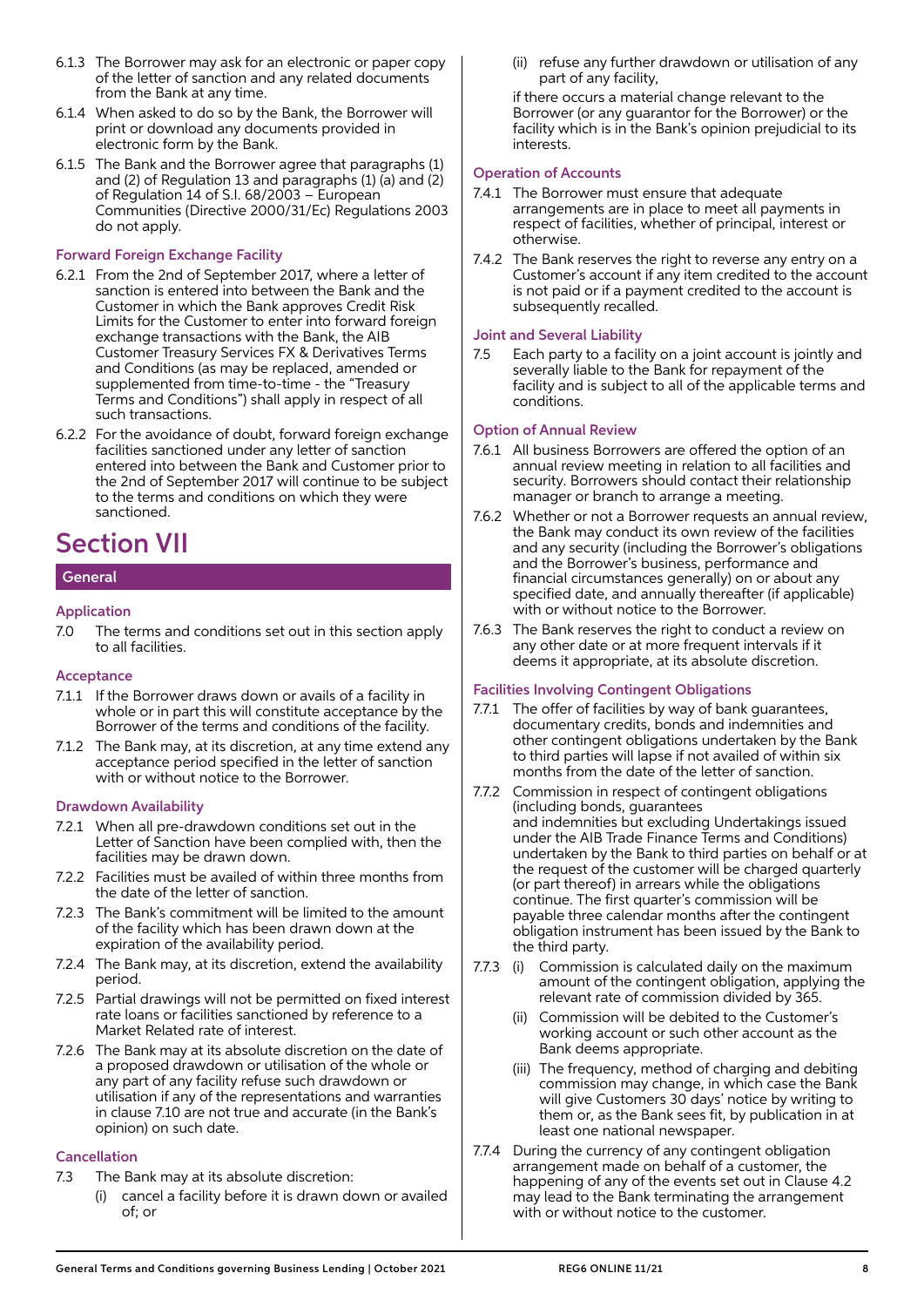7.7.5 Where, pursuant to any contingent obligation arrangement made with or on behalf of a customer, the Bank is obliged to make payment to a third party or otherwise incur any cost, the amount of such payment or cost will be debited to the working account of the customer or such other account in the name of the customer as the bank deems appropriate (including, where necessary, the opening of a new account by the Bank for that purpose). Any resulting debit balance on such new account will be payable on demand and will constitute an excess balance and will attract interest at the Bank's AA Overdraft rate or such other default interest rate as the Bank may substitute therefore calculated and charged in accordance with Section V.

## Fees, Charges and Expenses

- 7.8.1 The Borrower must pay certain fees, charges and expenses (including VAT, where relevant) in relation to the facilities and these possible fees, charges and expenses are set out below:
	- (i) the Borrower must pay any fees and charges that the Bank may charge in relation to any facility, any security and the operation of accounts. These fees and charges are stated in the letter of sanction or set out and/or explained in the current editions of the Bank's booklets "Business Fees and Charges" and "Security Costs for Borrowings" (these booklets are available in any of our branches and/or on our website). Subject to notifying the relevant authority (where required), the Bank may from time to time alter these fees or charges and/or introduce new fees or charges. The Bank will advertise any changes to fees and charges applicable to the operation of accounts in at least one national newspaper;
	- (ii) the Borrower must pay any fees, charges or expenses incurred by the Bank and/or relating to any receiver or other insolvency officer in connection with any facility, security and/or any obligations and liabilities of the Borrower under any facility. These include any fees, charges and expenses for any of the Bank's professional advisors (for example, legal fees and outlay), specialist consultants (for example, valuation fees) and/or for any assessments/examinations considered necessary by the Bank; and
	- (iii) the Borrower must pay any fees, charges and expenses charged by any of its own advisers in relation to any facility and/or any item of security.
- 7.8.2 The Borrower must pay the above fees, charges and expenses whether or not the facilities have been drawn down or utilised in whole or in part.
- 7.8.3 The Bank may debit the full amount of the above fees, charges and expenses to any account(s) maintained by the Borrower with the Bank and, if necessary, the Bank may open an account in the Borrower's name specifically for this purpose. The Bank may also transfer any such monies to the credit of the Bank or any relevant payee.

#### **Security**

- 7.9.1 It is the Bank's policy to require security (collateral) where, having regard to the nature and value of the facility being offered, and the circumstances of the Borrower, it considers the provision of security to be reasonable, and necessary to protect the Bank's interest.
- 7.9.2 Where a facility is expressed in the letter of sanction to be subject to security, the facility will be subject to such security being executed and delivered to the Bank to the Bank's satisfaction before the facility is drawn down or availed of in whole or in part. Any waiver by the Bank of the terms of this clause will be without prejudice to its rights to insist at a later stage to the provision of such security or to take any action as a result of the non-provision of such security.
- 7.9.3 Before any facility is drawn down or availed of, the Borrower will facilitate an independent valuation(s) of any asset (including without limitation any land and/ or buildings) and/or the Borrower's business if requested to do so by the Bank. Any such valuation(s) will be at the Borrower's own expense and (unless agreed otherwise with the Bank) will be furnished by a valuer chosen from the Bank's approved panel of valuers and addressed to the Bank.
- 7.9.4 Security will extend to cover all the present and future obligations of the Borrower to the Bank whether in the Borrower's sole name or jointly with another or others, whether as principal or surety and whether actual or contingent.
- 7.9.5 Security over lands and/or buildings will be accompanied by the Borrower's solicitor's clear report and certificate of good marketable title completed, unamended, in the Bank's standard form.
- 7.9.6 Security will rank as a first mortgage or charge on the relevant property of the Borrower.
- 7.9.7 (i) The Borrower must take out and maintain for the period of the facility index linked insurance cover on the Borrower's business and assets (including any property and/or asset the subject of any security for the facilities) for fire and other usual risks for its full reinstatement cost with an insurance company acceptable to the Bank.
	- (ii) Before the facility is drawn down or availed of, and on request at any time during the period of the facility, the Borrower must produce to the Bank evidence that the insurance cover exists and of payment of any premiums or any other sums.
	- (iii) The Borrower will ensure (and will produce evidence to the Bank if requested to do so) that the Bank's interest is noted on any of the Borrower's insurance policies relating to any property and/or assets the subject of any security for the facilities, unless the Bank gives the Borrower notice that the Bank wants to be co-insured on any or all such insurance policies. As soon as the Borrower receives any such notice, the Borrower will immediately take all actions required to ensure the Bank is co-insured on such policies.
	- (iv) The Borrower will ensure that the insurance policies contain any provisions that the Bank may reasonably require to protect itself.
	- (v) The Borrower will ensure that all premiums are paid on time and that the Borrower does all other things necessary to ensure these insurance policies remain in force while facilities remain outstanding.
	- (vi) If the Borrower does not do so the Bank may (but without obligation) pay any premium or effect such insurance at the cost of the Borrower and may debit such cost to any account of the Borrower.
	- (vii) The Bank will have no liability to the Borrower if the insurance company does not pay or if the property and/or assets are not insured or are not properly insured for any reason at any time.
- 7.9.8 The Bank does not warrant that the proceeds of realisation of any security and particularly the proceeds of any life policy held as security will be sufficient to clear the entire amount of the facility and any Breakage Cost which may arise.
- 7.9.9 While facilities remain outstanding, the Borrower will not (and will not allow any other party on the Borrower's behalf to), without the Bank's prior written consent, sell, transfer, lease or otherwise dispose of any interest in any property, asset or undertaking of the Borrower which is the subject of any security for the facilities either in a single transaction or in a series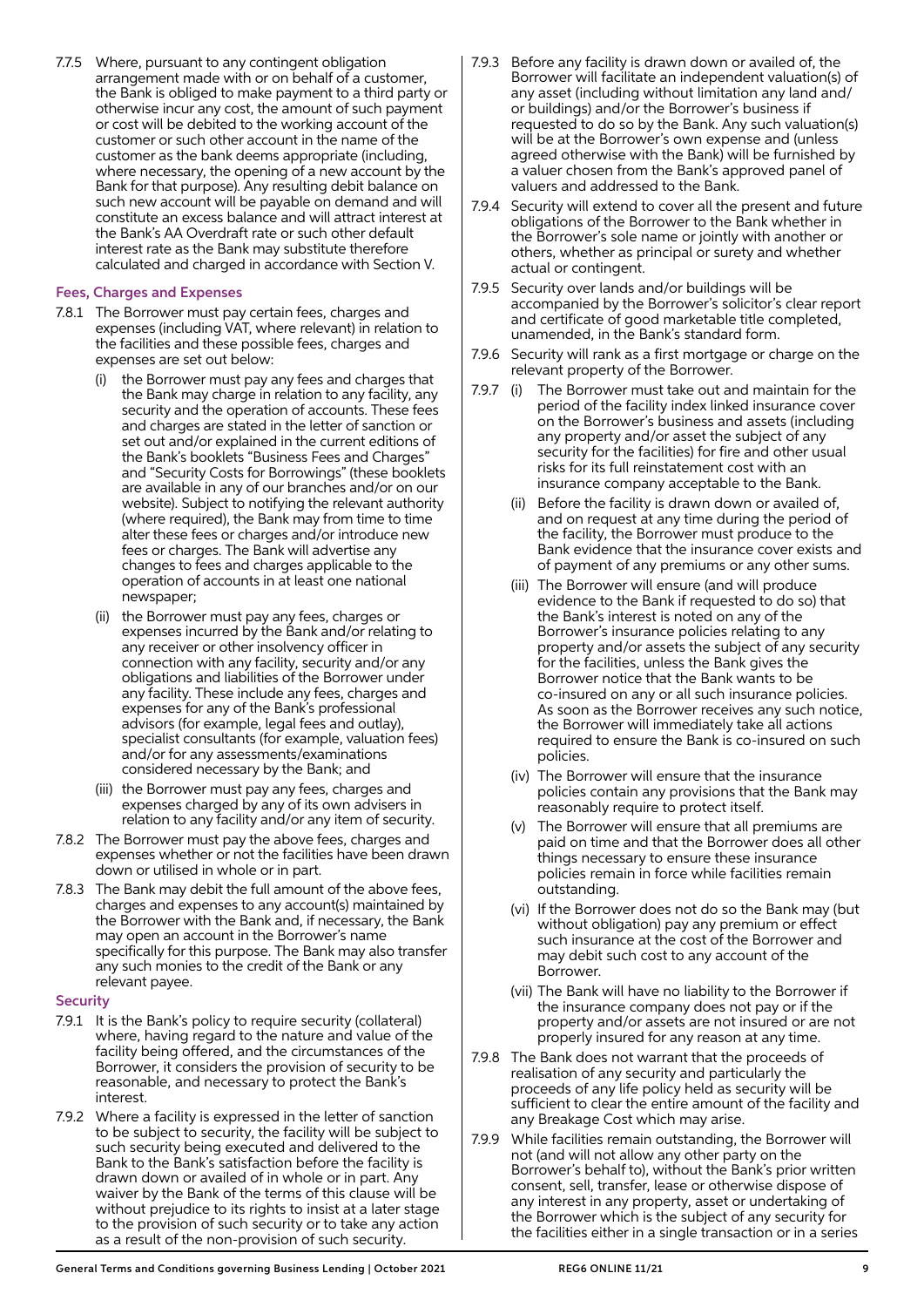of transactions, whether related or not and whether voluntarily or involuntarily.

- 7.9.10 There are serious potential consequences of providing security, including that, if the Bank demands repayment of facilities and the Borrower does not pay in full immediately, the Bank may enforce its security against the security provider. This may mean, for example, that the Bank may:
	- dispose of any property held as security towards payment of the Borrower's liability; and/or
	- (ii) take legal proceedings against the security provider to recover what the Borrower owes, including any fees, charges and expenses involved in such litigation.
- 7.9.11 If the security includes a guarantee, the Bank must notify the terms of the facility, and any changes in those terms, to the guarantor.
- 7.9.12 The Borrower will be responsible for all fees charged by the Bank for specialist securities services and all solicitors fees and other costs incurred by the Bank in relation to the obtainment, perfection and enforcement of security.
- 7.9.13 The Borrower will also be responsible for all professional fees of the Borrower's solicitor (and, where applicable, the Borrower's spouse's or civil partner's solicitor where that spouse or civil partner is independently advised), including VAT, and all outlays, stamp duties and registration fees payable in relation to the perfection of the security.
- 7.9.14 The Borrower will pay such reasonable charges as may be required by the Bank in relation to the release of any security.
- 7.9.15 If the Borrower avails now or in the future of iBusiness Banking or the Electronic Money Transfer System services from the Bank (or any replacement or similar service(s) offered by the Bank from time to time) and the Bank on any occasion permits a transaction where there are insufficient funds to meet such transaction, then, without prejudice to any other remedies available to the Bank, the security for the facilities will also secure the Borrower's obligation to repay the amount of any such shortfall of funds that were made available by the Bank. The fact that the Bank may permit transactions on one or more occasions where there are insufficient funds, will not oblige the Bank to do so on any subsequent occasion.
- 7.9.16 The Borrower (where such Borrower is a company) agrees to the registration of any charge created or intended to be created by it in the companies registration office.

## Borrower's Representations and Warranties

- 7.10 The Borrower represents and warrants in respect of the Borrower and (to the best of the Borrower's knowledge, information and belief having made due and careful enquiries) in respect of each guarantor of the Borrower (if any) and each member of the Group (if any) that:
	- (i) (a) all information supplied by the Borrower to the Bank is true, complete and accurate in all material respects and is not or will not be misleading in any respect and (b) where the Borrower has given certifications and/or confirmations to the Bank in connection with the Covid-19 Credit Guarantee Scheme (including without limitation in any Pre-Eligibility Application form), those certifications and/or confirmations are complete and correct in all respects; and
	- (ii) the Borrower has made full disclosure to the Bank of all information relating to the Borrower, each guarantor of the Borrower (if any) and each member of the Group (if any) and their respective businesses that would be material to or should be made known to any bank that is proposing to lend

or has lent money to the Borrower; and

- (iii) where applicable, it is duly incorporated (or constituted where applicable) and validly existing under the laws of its jurisdiction of incorporation (or establishment where applicable) and it has the power to own its assets and carry on its business as it is being conducted; and
- (iv) where applicable, he/she is of full age and is not by reason of illness or incapacity (whether mental or physical), incapable of managing his/her own affairs and he/she has not become or been declared to be of unsound mind or become a ward of court; and
- (v) he/she/it has the power to enter into, perform and deliver (and has taken all necessary action required to authorise his/her/its entry into, performance and delivery of) the letter of sanction and all security for the facilities to which he/she/it is or will be a party and the transactions contemplated by those documents; and
- (vi) the obligations expressed to be assumed by him/ her/it in the letter of sanction and all security for the facilities to which he/she/it is or will be a party are legal, valid, binding and enforceable obligations and do not and will not conflict with:
	- (a) any law or regulation applicable to him/her/it and/or any of his/her/its assets;
	- (b) any agreement or instrument binding upon him/her/it or affecting any of his/her/its assets; and
	- (c) its constitutional documents (where applicable); and
- (vii) he/she/it is in compliance with all applicable laws, regulations and practices and he/she/it holds and will keep in full force and effect and will comply with all authorisations, consents, approvals, waivers, resolutions, licences, permits, exemptions or registrations to ensure the letter of sanction and all security for the facilities to which he/she/it is a party or will be party is legal, valid, binding and enforceable and to enable him/her/it to validly perform his/her/its obligations thereunder; and
- (viii) he/she/it has not breached any term or condition applicable to any facility and is not in breach of or in default under any agreement or document to which he/she/it is a party or by which he/she/it or any part of his/her/its assets may be bound which could have a material adverse impact on him/her/ it or on his/her/its ability to perform his/her/its obligations under the letter of sanction or any security for the facilities to which he/she/it is a party or will be party; and
- (ix) he/she/it is the legal and beneficial owner of the relevant assets that are subject to the security and the assets are held by him/her/it free from any security interest (such as a mortgage, charge, pledge, lien, assignment or other security interest securing any obligation of any person, any title retention, preferential right, trust arrangement or other security agreement or arrangement having a similar effect), other than those notified to the Bank; and
- (x) no litigation, arbitration or other proceedings have been started or threatened against him/her/it which could have a material adverse impact on him/her/it or on his/her/its ability to perform his/ her/its obligations under the letter of sanction or any security for the facilities to which he/she/it is a party or will be party; and
- (xi) his/her/its centre of main interests (as the term is used in Article 3(1) of the Council of the European Union Regulation No. 1346/2000 on Insolvency Proceedings) is situated in Ireland and he/she/it has no establishment (as that term is used in such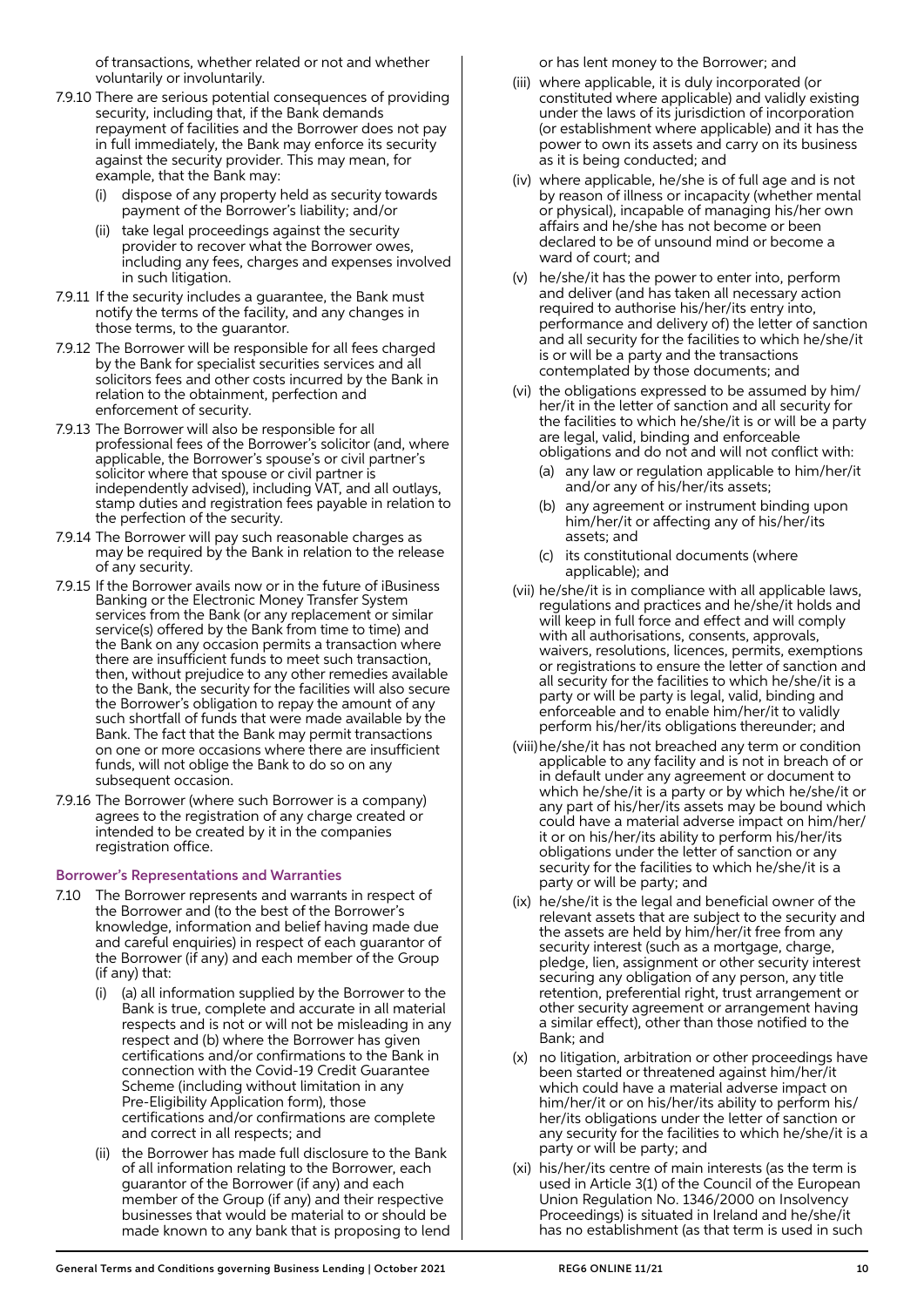regulation) in any other jurisdiction, unless he/ she/it has notified the Bank otherwise in writing; and

- (xii) he/she/it has been advised to take, and has been given full opportunity to take, independent legal advice on the letter of sanction and the actual and potential consequences of his/her/its execution of the letter of sanction, all security for the facilities and any other document specified in or contemplated by the letter of sanction to which he/she/it is or will be a party, including the terms and conditions set out in this booklet.
- (xiii) any facility to which the terms and conditions in this booklet apply is being advanced for the purposes of the Borrower's business, trade or profession and the Borrower is not acting as a "consumer" within the meaning of the acts and regulations listed below:
	- (i) The Consumer Credit Act 1995;
	- (ii) The Consumer Protection Act 2007;
	- (iii) The European Communities (Unfair Terms in Consumer Contracts) Regulations 1995 and 2000;
	- (iv) The European Communities (Distance Marketing of Consumer Financial Services) Regulations 2004;
	- (v) The European Union (Consumer Mortgage Credit Agreements) Regulations 2016.

These representations and warranties will be deemed to be repeated by the Borrower on the date of each drawdown or utilisation of any facility and on each day thereafter, by reference to the facts and circumstances existing on such date.

## Borrower's Covenants, Compliance and Indemnity

- 7.11 The Borrower covenants and agrees with and undertakes to the Bank that, for as long as any facility is available for utilisation or any amount is outstanding to the Bank in respect of any facility:
	- the Borrower will not, without the prior consent in writing of the bank, create or agree to create or permit any mortgage, charge or other encumbrance of any nature over any of the assets or property of the Borrower; and
	- (ii) the Borrower, being a company, shall not alter its constitution, or being the trustee of a trust, will not alter the trust deed or constitution in a manner prejudicial to the Bank; and
	- (iii) the Borrower will pay promptly all creditors who would rank as preferential creditors in the event of an insolvency of the Borrower or upon the appointment of a receiver over any property of a company Borrower; and
	- (iv) the Borrower will promptly deliver to the Bank such up to date financial and other information in relation to the Borrower's business as the Bank may from time to time require; and
	- (v) the Borrower will arrange for annual accounts for the Borrower's business to be prepared, properly audited (or, if applicable, properly certified by an independent accountant) and sent to the Bank;
	- (vi) the facility will be used for the purpose set out in the letter of sanction; and
	- (vii) the Borrower will comply with all applicable laws relating to the business and property of the Borrower including, without limitation, laws relating to the health, safety, pollution or protection of the environment and the terms of any licence or other authorisation issued in connection therewith by any relevant authority; and
- (viii) the Borrower will obtain and maintain at the Borrower's expense all licences and authorisations required under any applicable law relating to the business and property of the Borrower and the Borrower will produce such licences or authorisations to the Bank on request; and
- (ix) the Borrower will indemnify the bank and keep the Bank at all times indemnified against any and all actions, costs, demands, claims, losses or damage which the Bank may suffer or be put to by reason of any breach or non-observance by the Borrower of any such applicable laws or the terms of any such licences or other authorisations; and
- (x) the Borrower will carry on the Borrower's business in a proper and efficient manner; and
- (xi) the Borrower will not (and will not allow any other party on the Borrower's behalf to) sell, transfer or lease the whole of or any part of the Borrower's present or future material assets or otherwise dispose of the whole of or any part of any such asset either in a single transaction or in a series of transactions, whether related or not and whether voluntarily or involuntarily without the Bank's prior written consent; and
- (xii) the Borrower will not make any significant change to the nature, constitution or management of the Borrower's business and will not enter into any transaction with any person other than on arm's length commercial terms in the ordinary course of the Borrower's business; and
- (xiii) there will be no change of control of the Borrower for the duration of the facilities without the Bank's prior written consent. In this regard, "change of control" means any change in direct or indirect ownership of the Borrower, any change in the power to control the composition or the majority of the board of directors of the Borrower and/or any person(s) (including any bodies corporate) gaining the power to direct the management and policies of the Borrower whether through ownership of shares, by contract or otherwise; and
- (xiv) the Borrower will not enter into any joint venture, partnership or similar arrangement with any other person or make any significant acquisitions without the Bank's prior written consent; and
- (xv) the Borrower will promptly inform the Bank of:
	- (i) any material litigation, arbitration or other proceedings pending or threatened against the Borrower or any guarantor which could have a material adverse impact on the Borrower or any guarantor or on their ability to perform their respective obligations under the letter of sanction or any security for the facilities to which the Borrower is a party or will be party; and
	- (ii) any final letters of demand for payment received by the Borrower from any creditor, immediately upon becoming aware of it; and
- (xvi) the Borrower will promptly inform the Bank if a breach occurs of any of the terms and conditions applicable to any facility; and
- (xvii) the Borrower will facilitate an independent valuation(s) of any asset (including without limitation any land and/or buildings) and/or the Borrower's business if requested to do so by the Bank at any time. Any such valuation(s) will be at the Borrower's own expense and (unless agreed otherwise with the Bank) will be furnished by a valuer chosen from the Bank's approved panel of valuers and addressed to the Bank. The Bank will be entitled to debit any fees or expenses relating to such valuation(s) to the Borrower's working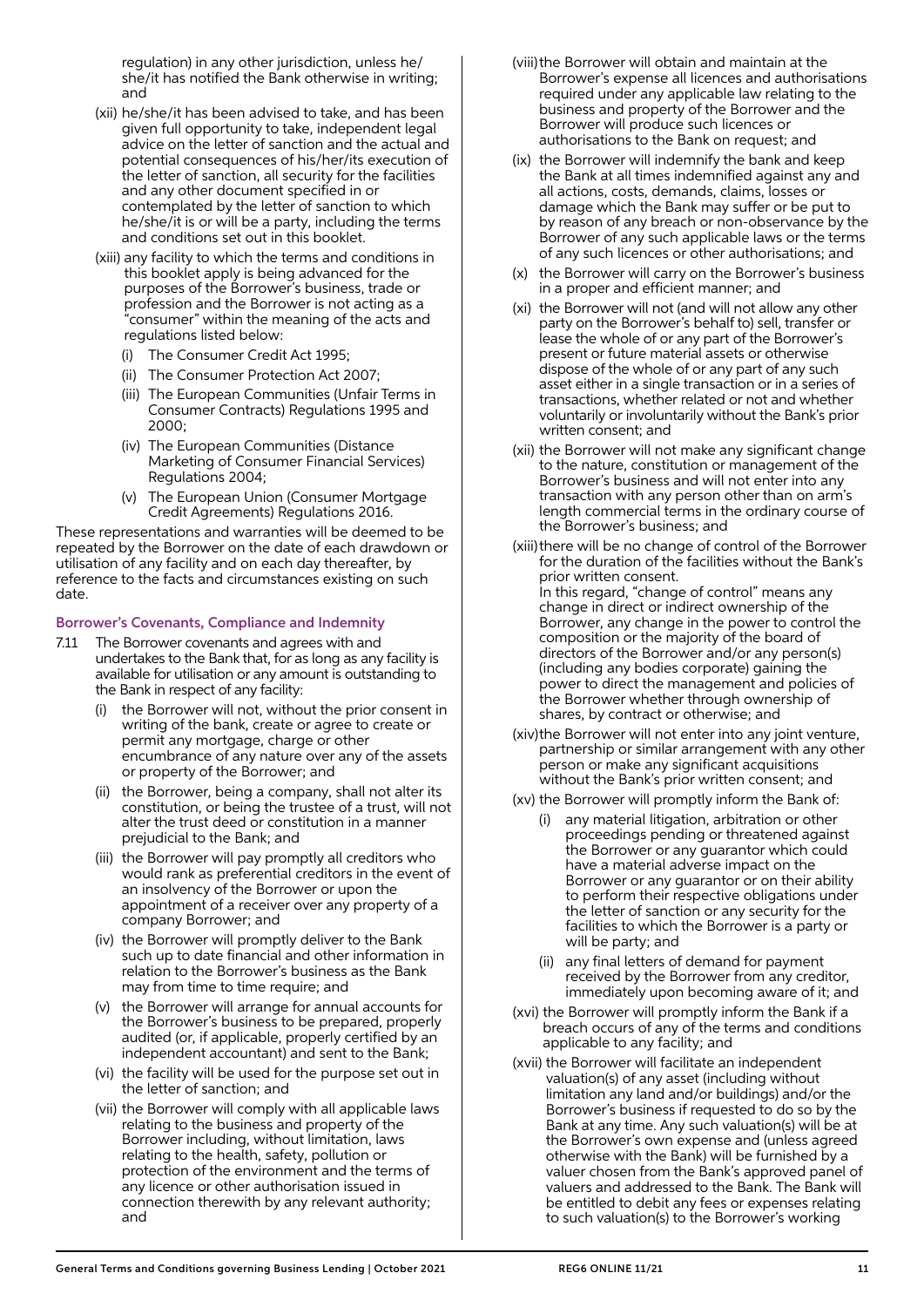account or any other account which the Bank deems appropriate; and

- (xviii) the Borrower will promptly do all such acts or execute all such documents as the Bank may reasonably specify (and in such form as the Bank may require in favour of the Bank or its nominee(s)):
	- (a) to perfect the security (which may include the execution of a mortgage, charge, assignment, pledge, lien, encumbrance or other security interest over all or any of the assets which are, or are intended to be, the subject of the letter of sanction); and
	- (b) for the exercise of any rights, powers and remedies of the Bank provided by or pursuant to the letter of sanction, the terms and conditions set out in this booklet, the security for the facilities or by operation of law.

## Bank's Certificate Binding

7.12 A certificate issued by any officer of the Bank as to any amount payable in respect of facilities will be final and binding on the Borrower save in the case of manifest error.

## Breach and Variation

7.13 The Borrower and each guarantor (if any) agree and acknowledge that each of the terms and conditions applicable to a facility are for the benefit of the Bank and may be waived by the Bank at its absolute discretion without the consent of the Borrower or any guarantor. Any waiver by the Bank of any of the terms or conditions applicable to a facility will not constitute a general waiver of such term or condition. No failure or delay by the Bank in exercising any right, power or privilege granted to it will operate as a waiver thereof and no single or partial exercise of any such right, power or privilege will prevent the Bank from later exercising any such right, power or privilege. The rights and remedies provided for in the letter of sanction and this booklet are cumulative and not exclusive of any rights or remedies provided by law.

## Full Payment

- 7.14 All sums payable by the Borrower in respect of facilities (whether of principal, interest or otherwise) will be paid in the currency in which they are outstanding in full without any deduction, set-off, counterclaim or withholding whatsoever. In the event of the Borrower being required by law to make any deduction or withholding from any payment to the Bank then:
	- the Borrower will ensure that such deduction or withholding will not exceed the minimum legal liability thereof; and
	- (ii) the Borrower will pay to the Bank such additional amounts as will result in the receipt by the Bank of a net amount equal to the amount it would have received had no such deduction or withholding been required to be made.

## Exchange Loss

- 7.15 In relation to foreign currency facilities, the Bank will not be liable for any loss or expense incurred by the Borrower:
	- as a result of the Bank's inability to determine the rate of interest on the facility prior to drawdown; and/or
	- (ii) in respect of the cost of obtaining foreign currency to meet any payment when due.

#### Business Days

7.16 A "business day" means a day on which the Bank's

branches are generally open for business in Ireland. Any payment which would be due and payable on a non-business day, or on the 29th, 30th or 31st day of a calendar month which does not include that date, will be deemed due and payable on the nearest business day which the Bank deems appropriate.

## No Assignment by Borrower

7.17 The benefit of each facility is personal to the Borrower and will not be capable of assignment by the Borrower in whole or in part.

#### Assignment by the Bank

7.18 The Bank reserves the right to assign, charge, transfer (by way of novation, securitisation or otherwise) or sub-participate all or part of the Facilities and any security held as collateral in respect thereof to any member of the Allied Irish Banks Group or to any third party, either within the State or elsewhere, without notice to or the prior consent of the Borrower.

> The Bank will be entitled to give any proposed assignee, chargee, transferee or sub-participant, and its and their professional advisors, such information, documentation and personal data as the Bank deems necessary relating to the Borrower, the Facilities and the security (which may include the disclosure of personal data in relation to the Borrower outside the European Economic Area where the level of data protection is not as high as in Ireland).

 The Borrower agrees to execute, at the cost of the Bank, any documentation (including without prejudice to the generality of the foregoing, any deed of novation) which the Bank requests it to execute in connection with any such assignment, charge, transfer, sub-participation or securitisation and in consideration of the Facilities and as security therefore, the Borrower irrevocably appoints the Bank to be its attorney for the purpose of the execution of any such documentation.

## Reference of Debts on Default

7.19 On default by the Borrower the bank reserves the right to refer the outstanding debt in relation to facilities to another organisation or debt-collection agency for the purpose of collection of payment and to give such organisation or agency such information as it deems necessary relating to the Borrower and any facility.

## Disclosure within AIB Group

7.20 The Bank may disclose information about the Borrower and any facility to any of the companies in the Allied Irish Banks Group.

#### **Severability**

7.21 In case any one or more of the terms and conditions relating to a facility should be invalid, illegal or unenforceable in any respect under any law the validity, legality or enforceability of the remaining provisions will not in any way be affected or impaired thereby.

#### Notice and Communication

7.22.1 If the Borrower wishes to contact the Bank in relation to a facility, the Borrower can contact the branch or the business area of the Bank at which the facility is based. Alternatively, please contact the Bank online or through the Bank's customer service helpline.

 Contact details for each of the Bank's branches and business areas and the Bank's customer service helpline numbers are available on the Bank's website www.aib.ie.

7.22.2 Where allowed to by law, the Bank may contact the Borrower or send notices, demands or requests in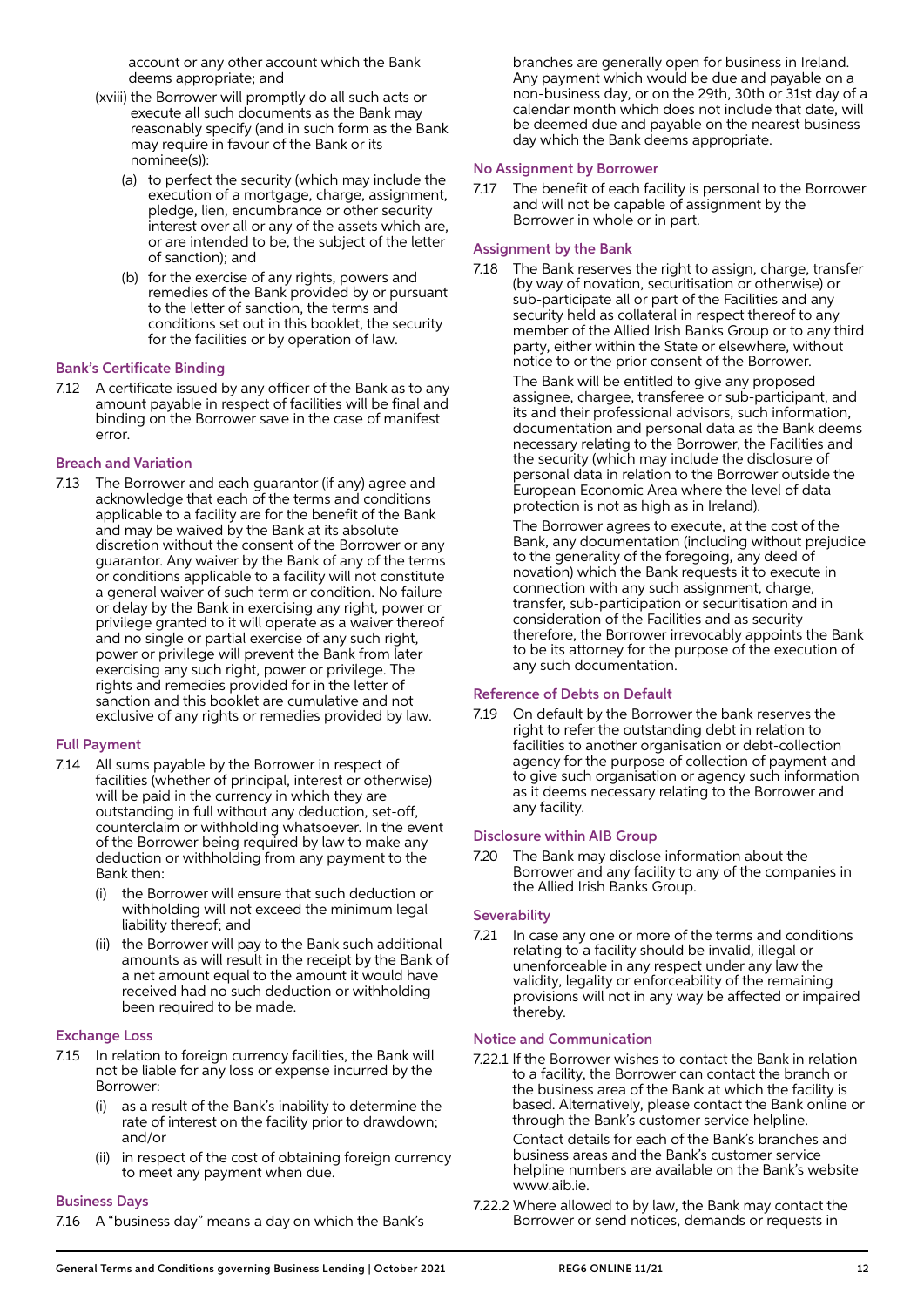relation to a facility in a variety of ways such as:

- by hand or by post to the Borrower at the last address the Borrower gave the Bank; or
- (ii) by phone, SMS or fax; or
- (iii) by email, through the Bank's online banking services or any other electronic or telecommunication means.

 The Bank is always looking for ways to make services more convenient and flexible and may introduce new ways to communicate in the future.

7.22.3 Any notice sent by the Bank to the last address the Borrower gave to the Bank is considered to be delivered immediately upon delivery if it is delivered by hand and one business day after it is posted if sent by post (even if

mis-delivered or returned undelivered).

 Any notice sent by email (to the Borrower's email address last known to the Bank), SMS (to the Borrower's mobile number last known to the Bank), fax (to the Borrower's fax number last known to the Bank) or made available online (for example, using any message facility available through the Bank's online banking service), is considered to have been received by the Borrower twenty-four hours after it is sent.

7.22.4 The letter of sanction and all documentation, information and other communication with the Borrower will be in English.

## Force Majeure

7.23 The Bank will not be liable if it cannot perform any of its obligations because of industrial disputes or other events it cannot control.

## Applicable Law

7.24 Facilities will be governed and construed in accordance with the laws of Ireland.

## Set-Off

7.25 The Bank may, in addition to any other similar right it may have, at any time, without notice to the Borrower, set-off any credit balance on any account of the Borrower with the Bank against any sums which are or may become owing to the Bank by the Borrower in any manner or on any account whatsoever.

## Conflicts of Interest

7.26 It is an unavoidable feature of the Bank's business that a conflict of interest may arise in any transaction, whether due to an interest of the Bank in the transaction or an interest of more than one customer in the transaction, or some other circumstance affecting the transaction. By accepting any facility, the Borrower acknowledges the general nature of such conflict and that the Borrower still wishes to proceed with the transaction. Details of the Bank's policy on conflicts of interest are available from all branches and in the Terms of Business at www.aib.ie

## Liquidity Costs

7.27 If the cost to the Bank of making or maintaining a facility increases as a result of the introduction of or change in any liquidity, reserve ratio, special deposit or similar requirements (or any other requirement having the same or similar purpose) of any Regulatory Authority or from any change in any law or regulation or the introduction of or increase in any tax, the Bank will either demand payment of an amount or increase the interest rate applicable to the facility by an amount that the Bank will conclusively determine (at its absolute discretion) is sufficient to compensate the Bank for such increased cost.

## Guarantor Execution

7.28 The Borrower and each guarantor of the Borrower acknowledge and agree that the Borrower's liability to the Bank under any relevant letter of sanction and the security for the facilities and under any and all guarantees, indemnities, covenants, undertakings and other instruments now or at any time held by the Bank will be unaffected by the non-execution of the letter of sanction by any or all of the guarantors of the Borrower.

## Existing Facilities

7.29 If the letter of sanction relates to one or more existing facilities, some of the figures outlined in the description of the relevant facilities in the letter of sanction may change before the Borrower has drawn down or availed of the facilities (for example, if there are any amounts debited or credited to a Borrower's existing account that may have accrued or been incurred under a previous agreement relating to the existing facility). Any amount whatsoever (including interest, fees, charges or expenses) that a Borrower owes the Bank under a previous agreement that has not been paid will be debited to the Borrower's account for that facility and paid in accordance with the relevant letter of sanction.

## Entire Agreement

7.30 The letter of sanction issued by the Bank (as varied, replaced or supplemented from time to time), together with the terms and conditions set out in this booklet constitute the entire understanding between the parties as regards the relevant facilities and subject to the terms of the letter of sanction, supercede any arrangements, understandings, promises or agreements (whether written or otherwise) made or existing between the parties prior to the signing of the letter of sanction.

## **Counterparts**

7.31 The letter of sanction may be executed in any number of counterparts and by the different parties on separate counterparts, each of which when executed and delivered will constitute an original and all such counterparts together will constitute one and the same instrument.

## Data Protection

7.32 For information in relation to how we collect personal information about you, how we use it and how you can interact with us about it, see our data protection notice in branches and online. It may change from time to time.

## Section VIII

## Strategic Banking Corporation of Ireland Loan Schemes

## Application

- 8.0 The terms and conditions in this section apply to loan facilities sanctioned under schemes offered by the Strategic Banking Corporation of Ireland (SBCI) and are without prejudice to the applicability of the terms and conditions in any other section of this booklet.
- 8.1 The provisions of clause 8.2 apply to loans sanctioned under the SBCI SME Scheme. The provisions of clause 8.3 apply to loans sanctioned under the SBCI Agriculture Cashflow Support Loan Scheme. The provisions of clause 8.4 apply to loans sanctioned under the SBCI Scheme. The provisions of clause 8.5 apply to loans sanctioned under the SBCI Future Growth Loan Scheme.

## Term loans to eligible Small and Medium Enterprises ('SMEs') under the Strategic Banking Corporation of Ireland ('SBCI') Loan Scheme ('SBCI SME Scheme')

8.2 Where term loans are sanctioned under the SBCI SME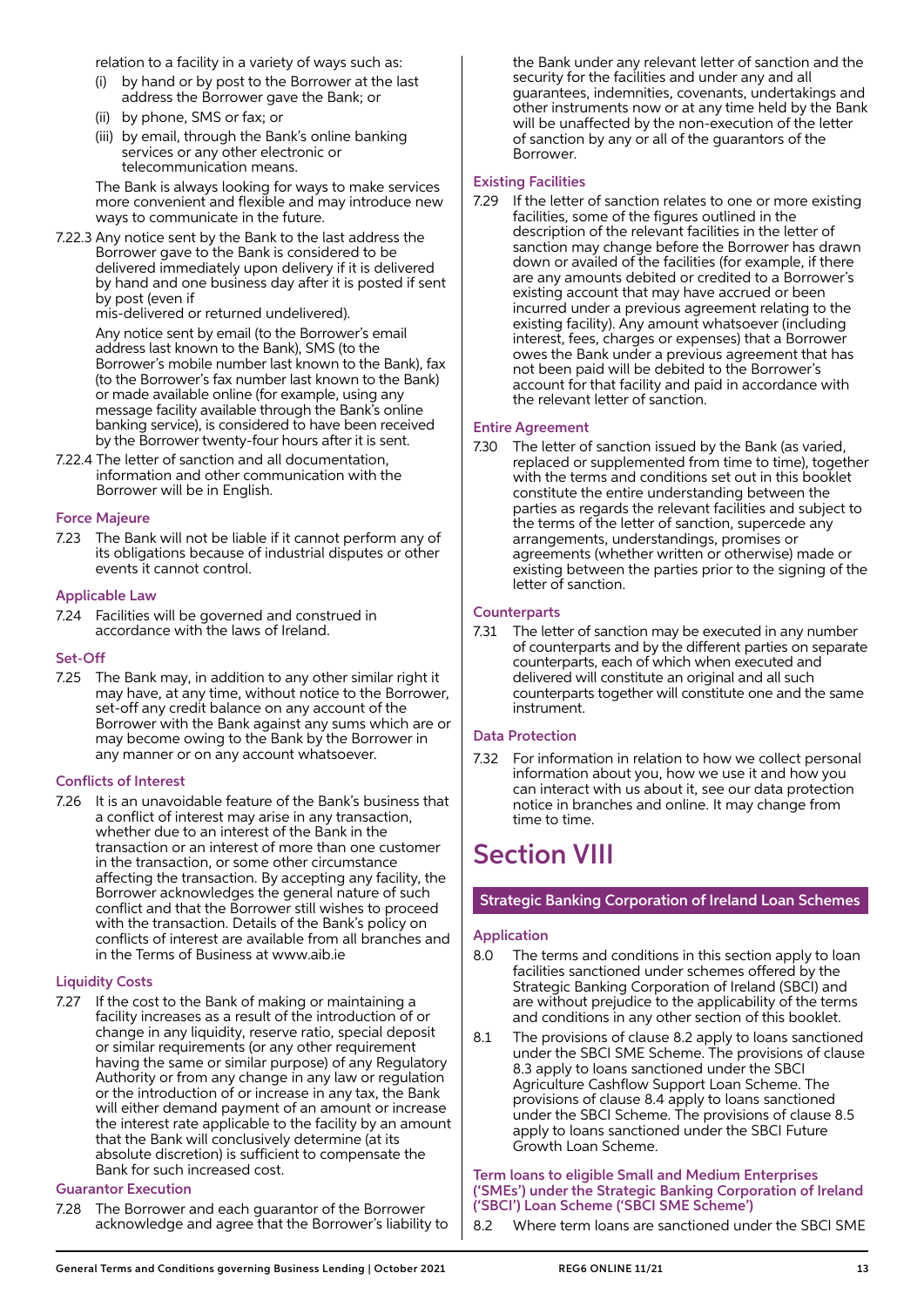Scheme, the facilities are supported by the SBCI (who in turn are supported with finance by the European Investment Bank, Kretanstalt fur Wiederaufbau and the Ireland Strategic Investment Fund (together 'SBCI Funders')) and are sanctioned at an interest rate which is lower than the interest rate which would apply to such facilities without the SBCI support. Term loans sanctioned under the SBCI SME Scheme are intended for the purposes of projects which comply with the eligibility criteria set by the SBCI from time to time (each an "SBCI Scheme Project") and which are available on www.aib.ie. For as long as a facility is sanctioned under the SBCI SME Scheme, the following additional conditions will apply:

- the Borrower represents, warrants and undertakes that:
	- (a) the Borrower will use the facility exclusively for the financing of the specified SBCI Scheme Project;
	- (b) except where the facility is a working capital facility, the Borrower will complete the relevant SBCI Scheme Project by a date which has been agreed between the Borrower and the Bank;
	- (c) where the Borrower is bound to comply with public procurement rules, the SBCI Scheme Project will comply with the relevant applicable EU and Irish legislation. Where the Borrower is not bound to comply with public procurement rules, the Borrower will, when purchasing equipment, securing services and ordering works for the SBCI Scheme Project, use procurement procedures which respect the criteria of economy and efficiency and, in the case of public contracts, the principles of transparency, equal treatment and nondiscrimination on the basis of nationality;
	- (d) except where the facility is a working capital facility, the Borrower will maintain, repair, overhaul and renew all property forming part of the specified SBCI Scheme Project, as required in order to keep it in good working order;
	- (e) to keep books and records of all financial transactions and expenditures in connection with the specified SBCI Scheme Project;
	- (f) to the best of its knowledge, no funds invested in the specified SBCI Scheme Project by the Borrower are of illicit origin, including products of money laundering or linked to the financing of terrorism and the Borrower will promptly inform the Bank if at any time it becomes aware of the illicit origin of any such funds;
	- (g) provided the Borrower has received reasonable notice, the Borrower will allow persons designated by the SBCI, the SBCI Funders, and, where required under any applicable EU law, any persons designated by any institution or other body in the European Union ('Designated Person'), to during working hours, visit and conduct such checks at the Borrower's business and any sites, installations and works comprising the SBCI Scheme Project, interview representatives including employees of the Borrower, review and (to the extent permitted by law) take copies of books and records of the Borrower in relation to the specified SBCI Scheme Project and provide any Designated Person with all necessary assistance and information for such purposes;
- (h) the Borrower will not obstruct any Designated Person from contacting any person involved in or affected by the specified SBCI Scheme Project;
- where any member of its management body has been convicted by a final and irrevocable court ruling of any of the offences of fraud, corruption, collusion, obstruction, money laundering or financing of terrorism ('Criminal Offence'), perpetrated in the course of the exercise of his/her professional duties, the Borrower will take, as soon as reasonably possible, appropriate measures to ensure that such person is excluded from any activity in relation to any funds made available by the Bank under any facility or in relation to the specified SBCI Scheme Project;
- (j) the Borrower will promptly inform the Bank of any measure taken by the Borrower in relation to clause 8.2 (i) (i) above;
- (k) the Borrower is not a defendant in any proceedings brought by the European Commission;
- to the extent permitted by law, the Borrower will promptly inform the Bank of any credible allegation, complaint or information with regard to any Criminal Offence in relation to the specified SBCI Scheme Project;
- (m) to the extent permitted by law, the Borrower will promptly provide the Bank with any information or documentation in relation to the facility, the Borrower or the SBCI Scheme Project which the Bank reasonably requests;
- (n) the Borrower satisfies the eligibility criteria for de minimis state aid loans or agricultural investment loan scheme ('AILS') loans (as applicable) as at the date of the letter of sanction and which criteria are available on the Bank's website;
- (o) the Borrower satisfies the eligibility criteria for an eligible SME as at the date of the letter of sanction and which criteria are available on the Bank's website;
- (p) the Borrower will, where applicable, provide the Bank with a valid declaration setting out the amount, if any, of de minimis state aid received by the Borrower in the current fiscal year and the two previous fiscal years; and
- (q) the Borrower will, where applicable, provide the Bank with a valid declaration setting out the amount, if any, of any other aid received by the Borrower relating to the SBCI Scheme Project.
- (ii) the Borrower acknowledges, accepts and consents that:
	- (a) the Bank will provide information about the Borrower, the SBCI Scheme Project, the loan which it is required to provide to the SBCI, the SBCI Funders, any EU Body and any State Body;
	- (b) the SBCI Funders may be obliged to divulge information relating to the Borrower and/or the SBCI Scheme Project to an institution or other body in the European Union in accordance with EU law; and
	- (c) SBCI may post information on its website about the Borrower, the SBCI Scheme Project and the loan.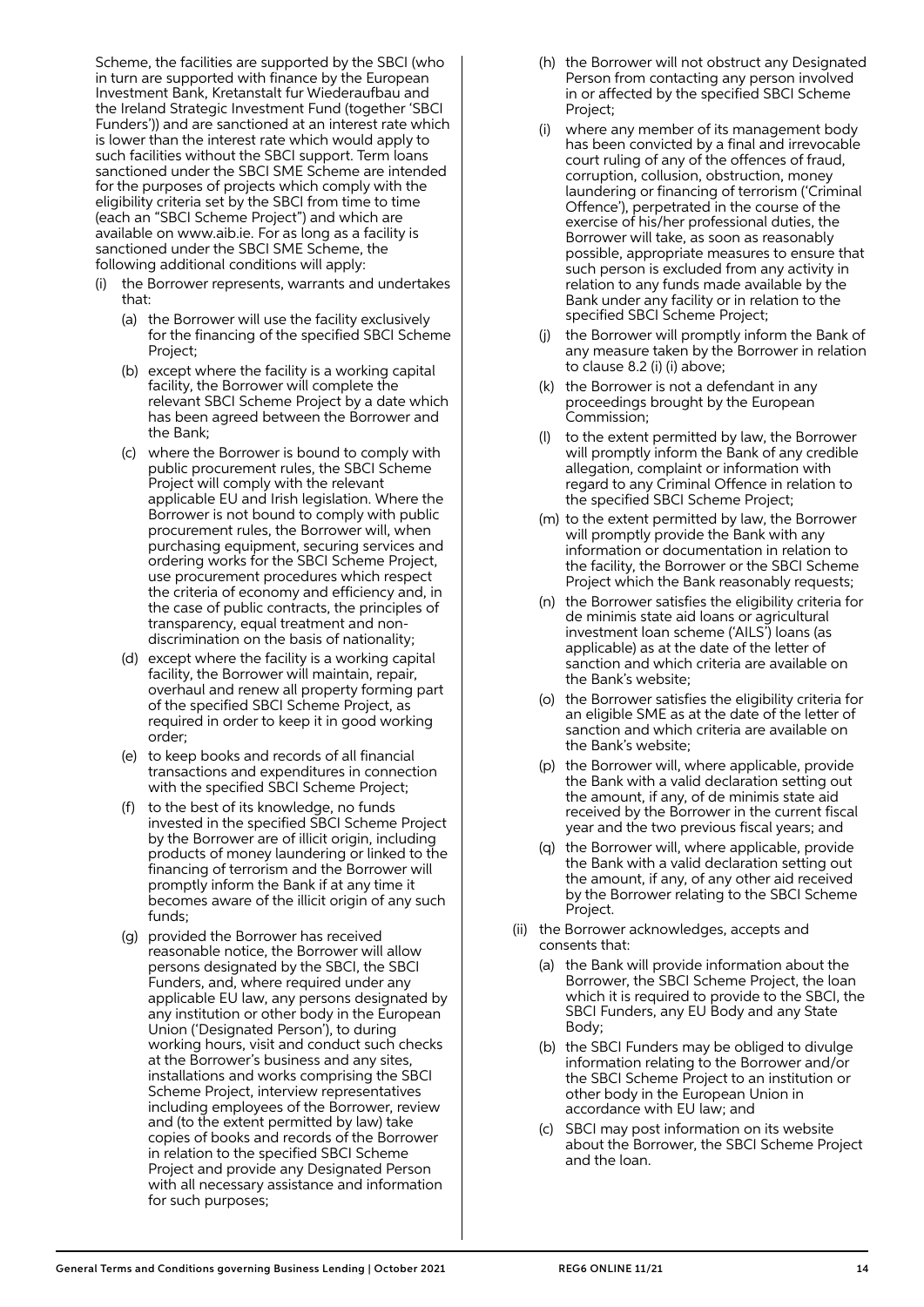Term loans to eligible Small and Medium Enterprises ('SMEs') under the Strategic Banking Corporation of Ireland ('SBCI') Agriculture Cashflow Support Loan Scheme (the 'SBCI Scheme')

8.3 Term loans under the SBCI Scheme are being made available with the benefit of a guarantee from the SBCI which is, in turn, supported with finance and/or support from the European Investment Fund and the Department of Agriculture, Food and the Marine. The Borrower is required to have read and understood the rules of the SBCI Scheme (which are posted on the SBCI website) prior to accepting the Facility. By accepting the Facility, the Borrower is deemed to have done so.

> For the purposes of this section, the following definitions will apply:

"Affiliate" means, in relation to any person, a Subsidiary of that person or a Holding Company of that person or any other Subsidiary of such a Holding Company;

"Authorised Entities" means any of the SBCI, the EIF, agents of the EIF, the European Court of Auditors, the Commission, the agents or contractors of the Commission including the European Anti-Fraud Office, the European Investment Bank and/or any other European Union institution or body which is entitled to verify the use of the Bank's funding agreement for the SBCI Scheme in the context of COSME as well as any Minister of the Government of Ireland or the Comptroller and Auditor General and their agents and advisers;

 "Commission" means the Commission of the European Communities;

 "COSME" means the Programme for the Competitiveness of Enterprises and small and medium enterprises (COSME) (2014-2020) established under Regulation (EU) No 1287/2013 of the European Parliament and the Council;

 "DAFM" means the Department of Agriculture, Food and the Marine;

 "Data Protection Regulation" means Regulation (EC) No 45/2001 of the European Parliament and of the Council, dated 18 December 2000, as amended, relating to the protection of individuals with regard to the processing of personal data by the European Community institutions and bodies and of the free movement of such personal data (OJ L008, 12.01.2001, p.1);

"EIF" means the European Investment Fund;

 "Facility" means the loan offered to the Borrower by the Bank under the SBCI Scheme;

 "Personal Data" means personal data as defined in the Data Protection Regulation;

 "Restricted Sectors" means any sector included on the list of Restricted Sectors available on www.aib.ie/ sbciagri;

 "SBCI" means the Strategic Banking Corporation of Ireland which term shall include its successors, transferees and assignees if any; and

 "SBCI Scheme" means the SBCI Agriculture Cashflow Support Loan Scheme established by the SBCI.

 Term loans sanctioned under the SBCI Scheme are intended for the purposes of facilities which comply with the eligibility criteria for the SBCI Scheme set by the SBCI. The eligibility criteria applicable to Borrowers are available on www.aib.ie/sbciagri. For as long as a Facility is sanctioned under the SBCI Scheme, the following additional conditions will apply:

- the Borrower represents, warrants and undertakes that the Borrower:
	- (a) qualifies as an SME under the EU definition

(Commission Recommendation 2003/361/EC) and is active in the primary agricultural sector in Ireland;

- (b) is not an "undertaking in difficulty" (within the meaning of the Commission Regulation (EU) No C(2014) 651/2014 of 17 June 2014) (see www.aib.ie/sbciagri for more details);
- (c) does not have a substantial focus on one or more of the Restricted Sectors;
- (d) is not bankrupt or being wound up or having its affairs administered by the courts;
- (e) in the last five (5) years has not entered into an arrangement with creditors, in the context of being bankrupt or wound-up or having its affairs administered by the courts;
- (f) has not been convicted of an offence or subject to a ruling concerning professional conduct, fraud, corruption, involvement in a criminal organisation, money laundering or any other illegal activity where such illegal activity is detrimental to the European Union's financial interests;
- (g) is not delinquent or in default under any agreement with the Bank or another financial institution in a manner that could materially affect the Borrower's ability to meet his/her/ its obligations under any such agreement. For these purposes, a failure to meet such obligations which is caused by short term cash flow pressures caused by prevailing market conditions will not, without prejudice to clause 4.2 (events of default), be deemed to have such a material effect;
- (h) is not established in a Non-Cooperative Jurisdiction which means any jurisdiction that does not co-operate with the European Union in relation to the application of internationally agreed tax standards;
- shall comply with all applicable laws and regulations (whether national laws and regulations or the laws and regulations of the European Union);
- satisfies the eligibility criteria for a term loan under the SBCI Scheme which are applicable to Borrowers (and which are available on www.aib.ie/sbciagri) as at the date of the letter of sanction for the Facility and that it will at all times during the lifetime of the Facility. comply with the ongoing eligibility criteria;
- (k) has not drawndown and will not drawdown any loan under the SBCI Scheme from another financial institution that would cause it to borrow more than €150,000 under the SBCI Scheme in aggregate;
- (l) will prepare, update and maintain available for the Authorised Entities for a period of seven (7) years after the termination of the Facility: (i) information necessary to verify the use of the drawings under the Facility and the eligibility of the Borrower and the Facility under the SBCI Scheme and the proper implementation of the SBCI Scheme; (ii) information regarding payments; and (iii) any other information reasonably required by the Authorised Entities;
- (m) will keep and be able to produce (including for inspection by an Authorised Entity) all documentation related to the implementation of the letter of sanction and the Facility and/or the state aid or aid received in connection with the Facility for a period of seven (7) years after the termination of the Facility and if any deficiencies in the keeping of records are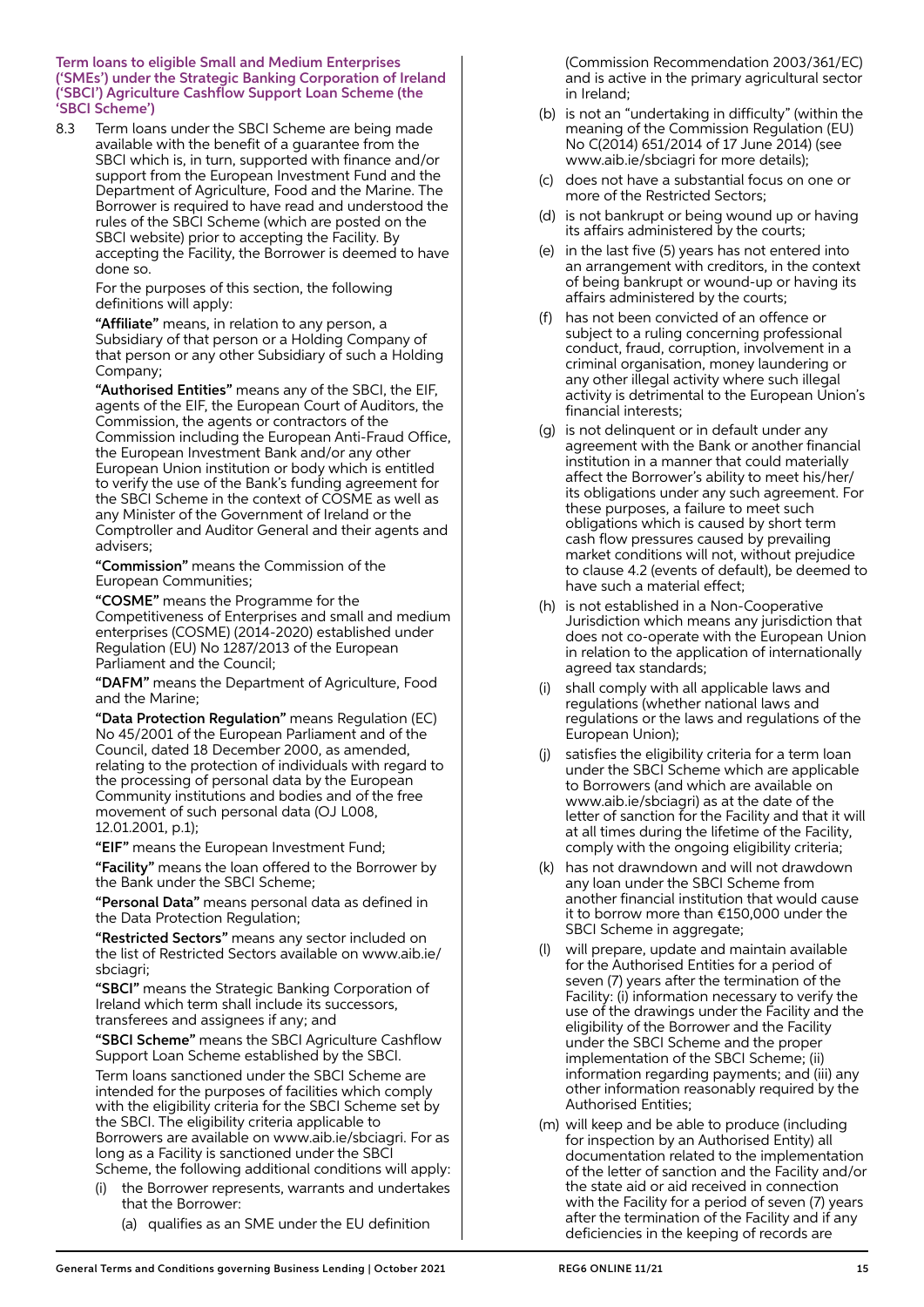identified by any of the Authorised Entities, the Borrower undertakes to promptly, and in any event no later than three (3) months after being informed of such deficiencies, comply with the instructions given by any of the Authorised Entities and provide any additional information reasonably requested by any of the Authorised Entities;

- (n) will co-operate in any evaluation of the SBCI Scheme and/or any case study reports that may be carried out by any of the Authorised Entities (which reports may be published), and to respond to any reasonable information requests in the context of any such evaluation or case study report; and
- (o) has complied with and will comply with all requirements and limits (including de minimis limits) relating to state aid and/or exceptional adjustment aid, including state aid and subsidies received referable to exceptional adjustment aid pursuant to Commission Delegated Regulation 2016/1613, which apply to the Borrower and if the Borrower receives, under the SBCI Scheme or otherwise, aid in excess of what that Borrower is permitted to receive by law, the Borrower shall return to the Bank for onward transmission to the SBCI any such excess aid received under the Scheme in breach of law together with any other amount due in respect of that aid immediately upon: (i) the Borrower becoming aware of such excess receipt; and/or (ii) the Bank notifying the Borrower of same.
- (ii) the Borrower acknowledges, agrees and consents that:
	- (a) the Bank will provide information about the Borrower, the SBCI Scheme and the Facility which it is required to provide to any of the Authorised Entities;
	- (b) the SBCI, the EIF and the DAFM may be obliged to divulge information relating to the Borrower, the SBCI Scheme and the Facility to an institution or other body in the European Union in accordance with EU law;
	- (c) the SBCI, the EIF and the DAFM may post information on their websites about the Borrower, the Facility and the SBCI Scheme and the SBCI may use Borrower information for the carrying out of surveys by it or on its behalf;
	- (d) if the Borrower is chosen by any of the Authorised Entities to take part in a case study report, then any of the Authorised Entities may contact the Borrower so that its business can be used to produce audio, visual or print publications for the promotion of the SBCI Scheme and other schemes run by any of the Authorised Entities;
	- (e) the Authorised Entities shall have the right to carry out controls and audits and to request information and documentation in respect of the agreement for the Facility and its execution, including without limitation for the purposes of evaluating the COSME programme. The Borrower shall permit monitoring visits and inspections by any Authorised Entity of its business operations, books and records. As these controls may include on the spot checks and inspections of the Borrower, the Borrower shall permit access to its premises to any Authorised Entity during normal business hours;
	- (f) pursuant to Article 5(a) of the Data Protection

Regulation, the name, address and purpose of the Borrower and other personal data information in connection with the Facility will be communicated to the EIF and/or the Commission and any personal data communicated to these entities will be stored until seven (7) years after the termination of the Bank's and the SBCI's funding agreements for the SBCI Scheme;

 (g) requests by the Borrower to verify, correct, delete or otherwise modify personal data communicated to the EIF and/or the Commission as the case may be, should be addressed, as applicable, at the following address:

| ΙN<br><b>RESPECT</b><br>OF: | <b>ADDRESS:</b>                                                                                                                                                                                                      |
|-----------------------------|----------------------------------------------------------------------------------------------------------------------------------------------------------------------------------------------------------------------|
| EIF:                        | European Investment<br>Fund<br>37B avenue J.F. Kennedy<br>L-2968 Luxembourg<br>Grand Duchy of<br>Luxembourg<br>Attention: Debt Services-<br>Portfolio Guarantees                                                     |
| Commission:                 | Commission Européenne<br>Directorate General<br><b>Economic and Financial</b><br><b>Affairs</b><br>L-2920 Luxembourg<br>Grand Duchy of<br>Luxembourg<br>Attention: Head of Unit L2<br>- SBCI Programme<br>Management |

 and will be treated as described in Articles 13 to 19 of the Data Protection Regulation in its Section 5: "Rights of the Data Subject"; and

 (h) pursuant to Article 32, paragraph (2) of the Data Protection Regulation, the Borrower may lodge a complaint with the European Data Supervisor if he or she considers that his or her rights under Article 286 of the Treaty establishing the European Community have been infringed as a result of the processing of personal data by the EIF and/or the Commission.

#### Term loans to eligible Small and Medium Enterprises ('SMEs') and Small Mid-caps under the Strategic Banking Corporation of Ireland ('SBCI') SME Brexit Loan and Covid-19 Working Capital Scheme (the 'SBCI Scheme')

8.4 Term loans under the SBCI Scheme are being made available with the benefit of a guarantee from the SBCI which is, in turn, supported with finance and/or support from the European Investment Fund, the Department of Enterprise, Trade and Employment and the Department of Agriculture, Food and the Marine. The Borrower is required to have read and understood the rules of the SBCI Scheme (which are posted on the SBCI website) prior to accepting the Facility. By accepting the Facility, the Borrower is deemed to have done so.

 This Facility is supported by the InnovFin SME Guarantee Facility, with the financial backing of the European Union under Horizon 2020 Financial Instruments and the European Fund for Strategic Investments (EFSI) set up under the Investment Plan for Europe. The purpose of EFSI is to help support financing and implementing productive investments in the European Union and to ensure increased access to financing. Additional information on EFSI can be found on the information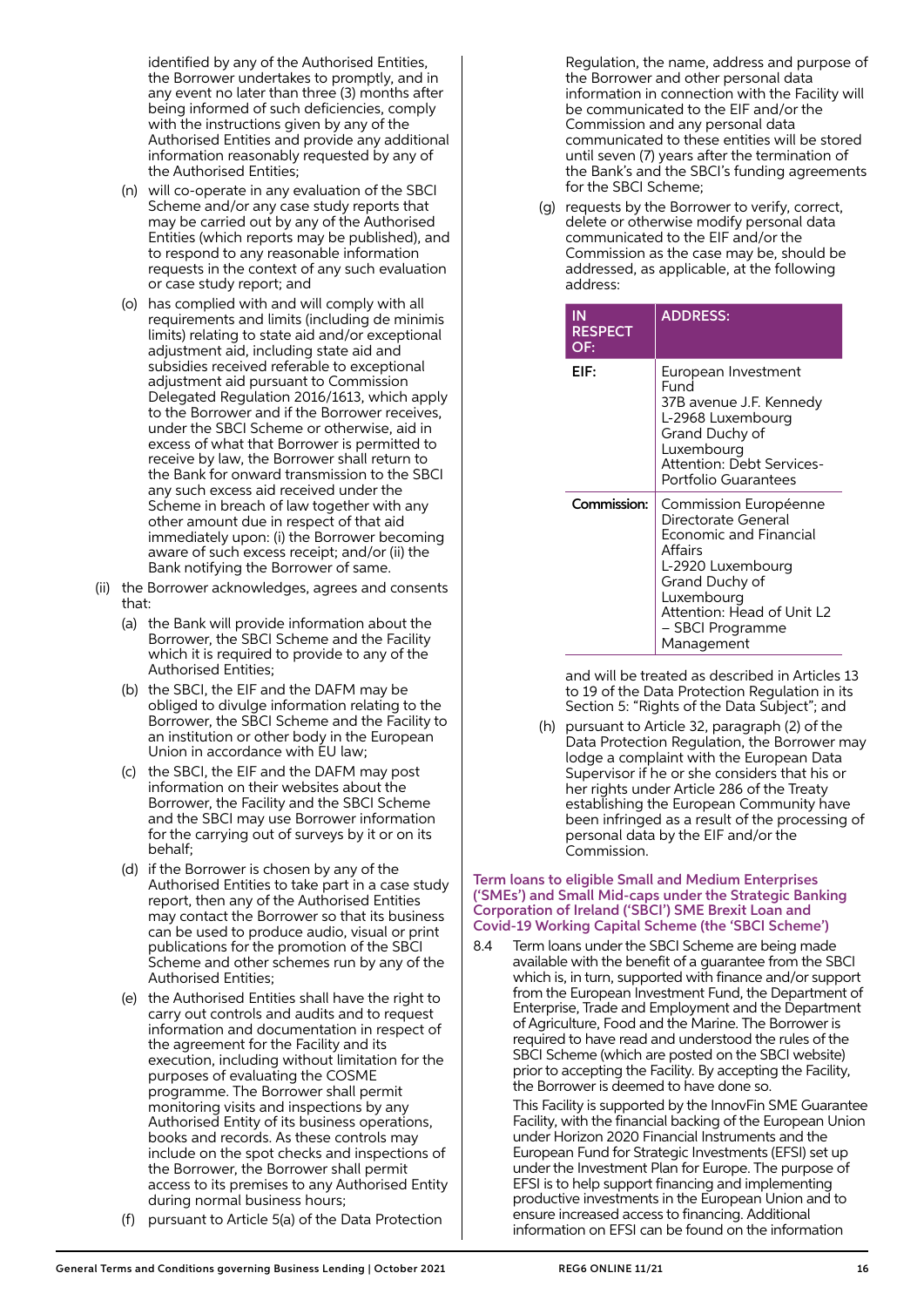page provided by the European Commission (http://ec. europa.eu/priorities/jobs-growth-and-investment/ investment-plan\_en) and on Twitter (#investEU)".

 For the purposes of this section, the following definitions will apply:

 "Aid" means state and/or Commission funding which, but for an exemption granted pursuant to regulations adopted by the EU Commission (including but not limited to the De Minimis Regulation), meets the criteria in Article 107(1) of the Treaty on European Union;

 "Commission" means the Commission of the European Union;

 "Commission Recommendation" means the Commission Recommendation 2003/361/EC, as amended, restated, supplemented and/or substituted from time to time;

 "DAFM" means the Department of Agriculture, Food and the Marine;

 "Data Protection Regulation" means Regulation (EU) 2018/1725 of the European Parliament and of the Council of 23 October 2018 on the protection of natural persons with regard to the processing of personal data by the Union institutions, bodies, offices and agencies and on the free movement of such data, and repealing Regulation (EC) No 45/2001 and Decision No 1247/2002/EC.) as amended, restated, supplemented or substituted from time to time;

 "Delegation Agreement" means the delegation agreement establishing joint financial instruments and delegating the management of the related EU contribution in respect of the Horizon 2020 financial instruments, dated 12 June 2014, as amended and restated from time to time;

"Delinquent" means in arrears for less than 90 days;

 "De Minimis Regulation" means EU Regulation No 1407/2013 of 18 December 2013 (see http://ec.europa.eu/competition/state\_aid/legislation/ de minimis regulation en.pdf for more detail);

 "DETE" means the Department of Enterprise, Trade and Employment;

 "EFSI" means the European Union under the European Funds for Strategic Investments;

 "Eligibility Criteria" refers to the eligibility criteria for a term loan under the SBCI Scheme which are applicable to Borrowers as at the date of the letter of sanction for the Facility and the Ongoing Eligibility Criteria (and which are available on www.business.aib. ie/sbcibrexit);

"EIB" means the European Investment Bank;

"EIF" means the European Investment Fund;

 "EPPO" means European Public Prosecutor's Office in respect of those member states of the European Union participating in enhanced cooperation pursuant to Regulation (EU) 2017/1939 of 12 October 2017 implementing enhanced cooperation on the establishment of the European Public Prosecutor's Office (OJ L 283, 31.10.2017, p.1);

 "EU Restrictive Measures" means any restrictive measures adopted pursuant to the Treaty on European Union or to the Treaty on the Functioning of the European Union;

 "Exclusion Situation" means the Customer is in any of the following situations:

 (a) it is bankrupt, is subject to insolvency or is being wound up, is having its affairs administered by a liquidator or by the courts, in this context, is in an arrangement with creditors, is having its business activities suspended or a standstill (or equivalent) agreement has been signed with creditors and

validated by the competent court when required by the applicable law, or is in any analogous situation arising from a similar procedure provided for in national legislation or regulations;

- (b) in the past five (5) years, it has been the subject of a final judgment or final administrative decision for being in breach of its obligations relating to the payment of taxes or social security contributions in accordance with the applicable law and where such obligations remain unpaid unless a binding arrangement has been established for payment thereof;
- $(c)$  in the past five (5) years, it or any of the persons having powers of representation, decisionmaking or control over it has been convicted by a final judgment or a final administrative decision for grave professional misconduct, where such conduct denotes wrongful intent or gross negligence, which would affect its ability to implement this Agreement and which is for one of the following reasons:
	- fraudulently or negligently misrepresenting information required for the verification of the absence of grounds for exclusion or the fulfilment of selection criteria or in the performance of a contract or an agreement;
	- (ii) entering into agreements with other persons aimed at distorting competition;
	- (iii) attempting to unduly influence the decisionmaking process of the contracting authority during the relevant "award procedure" as such term is defined in Article 2 of the Financial Regulation;
	- (iv) attempting to obtain confidential information that may confer upon it undue advantages in the relevant "award procedure" as such term is defined in Article 2 of the Financial Regulation;
	- (d) in the past five (5) years, it or persons having powers of representation, decision-making or control over it has been the subject of a final judgment for:
		- (i) fraud;
		- (ii) corruption;
		- (iii) participation in a criminal organisation;
		- (iv) money laundering or terrorist financing;
		- (v) terrorist offences or offences linked to terrorist activities, or inciting, aiding, abetting or attempting to commit such offences;
		- (vi) child labour and other forms of trafficking in human beings;
	- (e) it is under the published list of economic operators excluded or subject to financial penalty, in each case contained in the early detection and exclusion system database (the EDES database available at the official website of the EU) set up and operated by the Commission.

 provided that the Bank may decide not to apply any of the items above if it is satisfied that the Customer has adopted remedial measures to demonstrate its reliability, or that an exclusion would be disproportionate taking into account the circumstances.

 "GDPR" means Regulation (EU) N° 2016/679 of the European Parliament and of the Council dated 27 April 2016 relating to the protection of natural persons with regard to the processing of personal data and on the free movement of such data;

 "Horizon 2020" means the Framework Programme for Research and Innovation (2014-2020) established by the Horizon 2020 Regulation;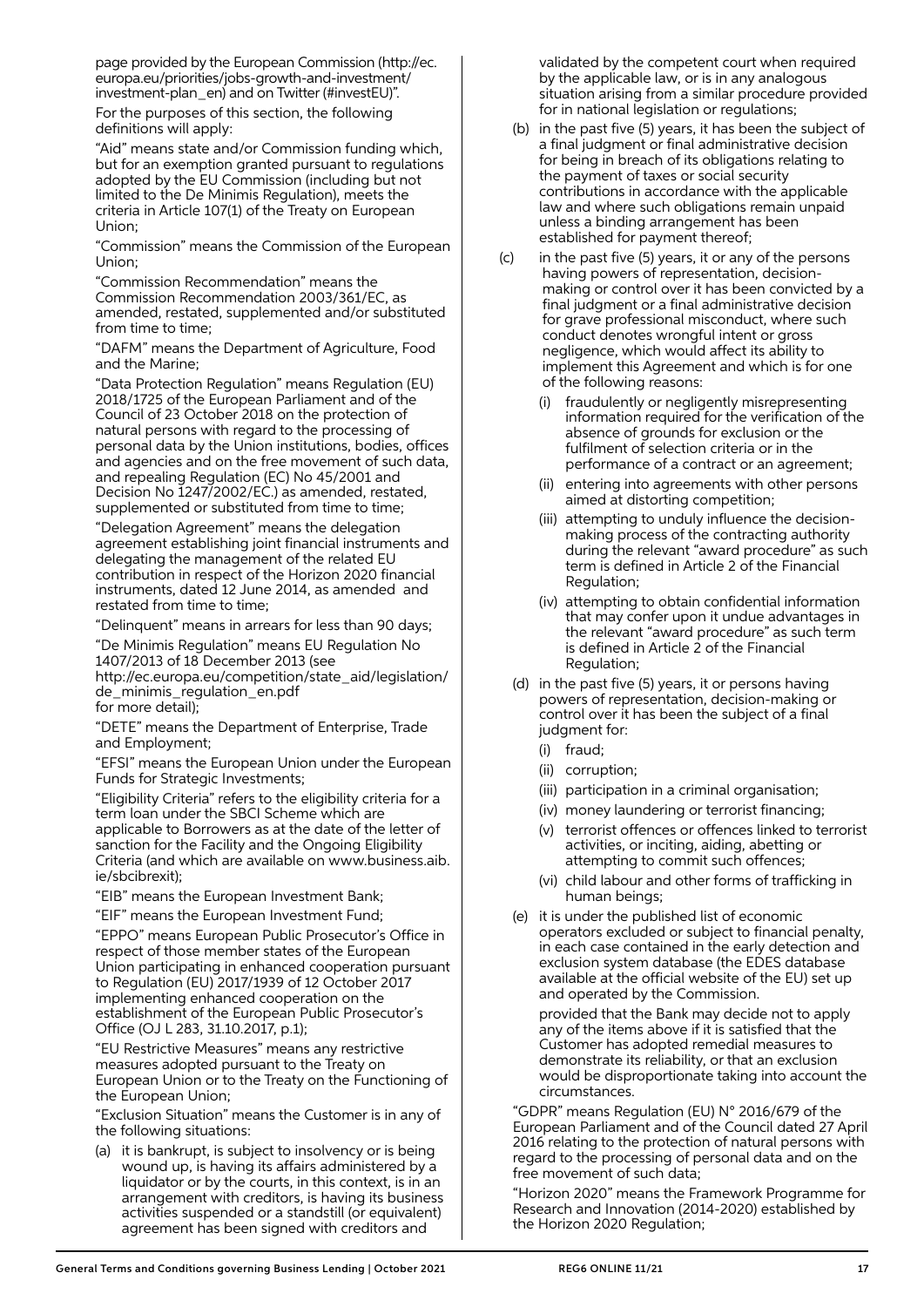"Horizon 2020 Regulation" means Regulation (EU) No 1291/2013 of the European Parliament and the Council establishing Horizon 2020 and repealing Decision No 1982/2006/EC;

 "Illegal Activities" means any of the following illegal activities or activities carried out for illegal purposes: tax evasion, tax fraud, fraud, corruption, coercion, collusion, obstruction, money laundering, financing of terrorism or any illegal activity, that may affect the financial interests of the European Union, according to applicable laws;

 "InnovFin SME Guarantee Facility" means the support provided by the EIF for the SBCI Scheme;

"Non-Compliant Jurisdiction" means a jurisdiction:

- (a) listed in the Annex I of the Council of the European Union conclusions on the revised European Union list of non-cooperative jurisdictions for tax purposes, adopted by the Council of the European Union at its meeting held on 18 February 2020; and/or
- (b) listed in the Annex of the Commission Delegated Regulation (EU) 2016/1675 of 14 July 2016 supplementing Directive (EU) 2015/849 of the European Parliament and of the Council by identifying high-risk third countries with strategic deficiencies; and/or
- (c) rated as "partially compliant", "provisionally partially compliant" or "noncompliant" by the Organisation for Economic Cooperation and Development and its Global Forum on Transparency and Exchange of Information for Tax Purposes; and/or
- (d) included in the Financial Action Task Force "Public Statement" (i.e. countries or jurisdictions with such serious strategic deficiencies that the Financial Action Task Force calls on its members and non-members to apply countermeasures or for which the Financial Action Task Force calls on its members to apply enhanced due diligence measures); and/or
- (e) included in the Financial Action Task Force statement "Improving Global AML/CFT Compliance: On-Going process" (i.e. countries or jurisdictions with strategic weaknesses in their AML/CFT measures but that have provided a high-level commitment to an action plan developed with the Financial Action Task Force), in each case as such statement, list, directive or annex may be amended and/or supplemented from time to time;

 "Ongoing Eligibility Criteria" refers to the eligibility criteria for a term loan under the SBCI Scheme which are applicable to Borrowers at all times during the lifetime of the Facility (and which are available on www.business.aib.ie/sbcibrexit);

"Participating Country" means any country that is:

- (a) any state that is or becomes a member state of the EU (a "Member State");
- (b) an associated country to Horizon 2020 which is a country being party to an international agreement with the European Union, in accordance with Article 7 of the Horizon 2020 Regulation as listed in Annex 7 of the Delegation Agreement and as updated, if applicable, under the Horizon 2020 Participant Portal; or
- (c) an overseas country and territory belonging to a Member State but that is not part of the EU, in accordance with Council Decision 2001/822/EC of 27 November 2001 on the association of the overseas countries and territories with the European Community;

 "Pre-Eligibility Application Form" means in respect of each Facility, the completed pre-eligibility application form as delivered by the Borrower to the SBCI;

 "Relevant Parties" has the meaning given to that term in clause 8.4 (iv) (b);

 "Restricted Sectors" means any sector included on the list of Restricted Sectors available on www.business. aib.ie/sbcibrexit;

 "R&I Excluded Activities" means the following fields of research:

- (a) research activity aiming at human cloning for reproductive purposes;
- (b) research activity intended to modify the genetic heritage of human beings which could make such changes heritable (excluding research relating to cancer treatment of the gonads);
- (c) research activity intended to create human embryos solely for the purpose of stem cell procurement, including by means of somatic cell nuclear transfer;
- (d) research activity that is prohibited in all the Member States; and
- (e) research activity in a Participating Country that is forbidden in that Participating Country or in a country in which the Borrower or the Bank, as applicable, is established.

 "Sanctioned Person" means any entity, individual or group of individuals designated by the European Union as subject to EU Restrictive Measures. The lists of EU sanctioned persons are included in the EU Sanctions Map available at

www.sanctionsmap.eu. The list of EU sanctioned persons is also included in the Financial Sanctions Database (FSD) available at https://webgate.ec. europa.eu/fsd/fsf#!/files. Note that the EU restrictive measures as published in the L series of the Official Journal of the EU are authentic, and prevail over the content of EU Sanctions Map and of FSD in case of conflict;

 "SBCI" means the Strategic Banking Corporation of Ireland, which term shall include its successors, transferees and assignees, if any;

 "SBCI Scheme" means the Brexit Loan and Covid-19 Working Capital Scheme being provided by the SBCI;

 "SME" means a micro, small or medium-sized enterprise as defined in the Commission Recommendation;

 "Small Mid-Cap" means an enterprise within the meaning of Article 1 of the Title I of the Annex of the Commission Recommendation which:

- (a) has up to 499 employees calculated in accordance with Articles 3, 4, 5 and 6 of the Title I of the Annex of the Commission Recommendation; and
- (b) is not an SME.

Term loans sanctioned under the SBCI Scheme are intended for the purposes of facilities which comply with the eligibility criteria for the SBCI Scheme set by the SBCI. The eligibility criteria applicable to Borrowers are available on www. business.aib.ie/sbcibrexit. For as long as a Facility is sanctioned under the SBCI Scheme, the following additional conditions will apply:

## Borrower Representations and Warranties

- (i) the Borrower represents and warrants that the Borrower:
	- (a) is an SME or Small Mid-Cap;
	- (b) is not active in any sector in Ireland outside the scope of the SBCI Scheme being (i) any of the Restricted Sectors and (ii) the primary agricultural sector and/or fishery and aqua-cultural sector;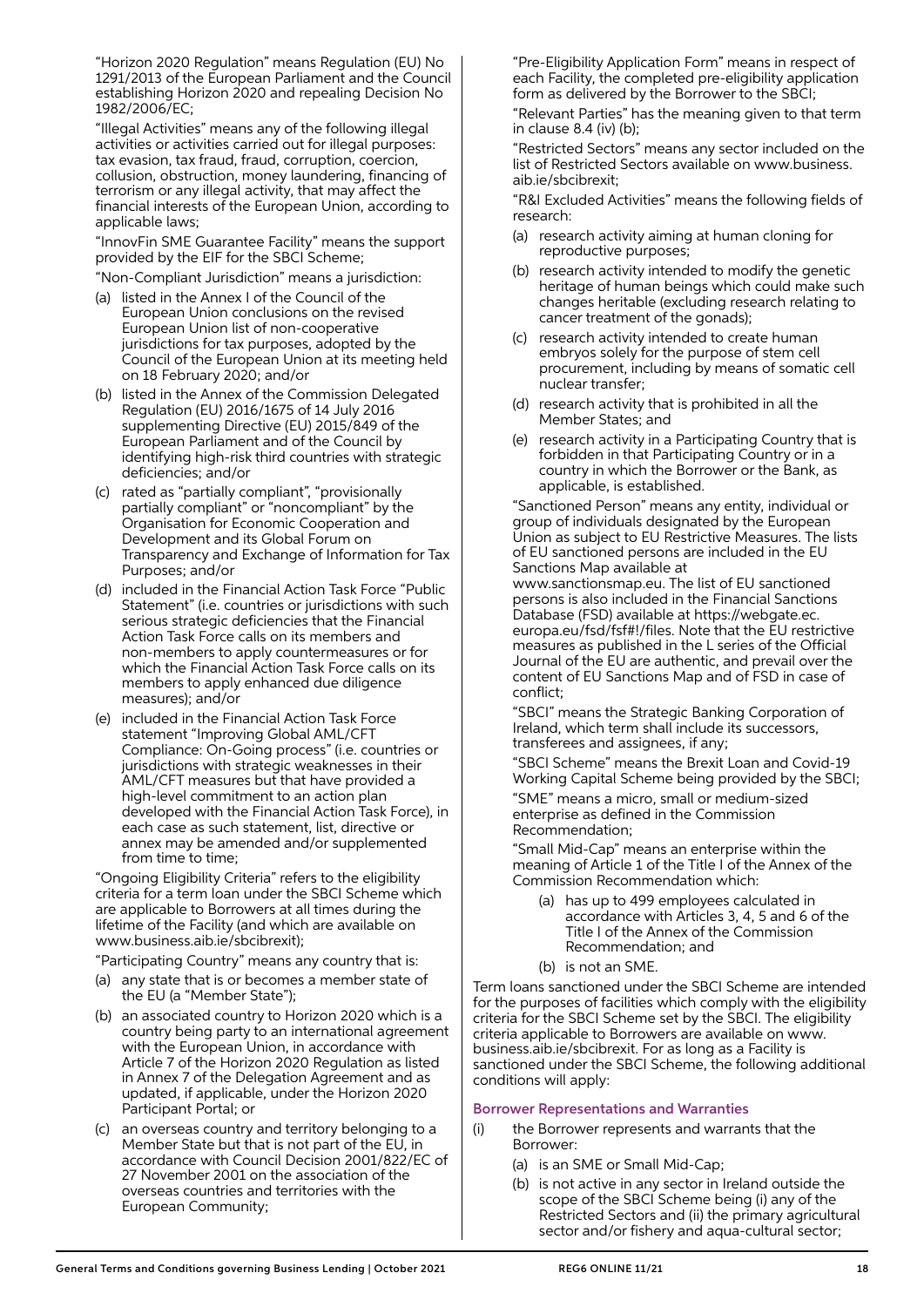- (c) is not connected with any corporate entity (where "connected" has the meaning given to it in Section 10 of the Taxes Consolidation Act, 1997 (as amended)) that is active in any of the Restricted Sectors;
- (d) is not an "undertaking in difficulty" (within the meaning of the Commission Regulation (EU) No C(2014) 651/2014 of 17 June 2014 as amended, restated, supplemented and/or substituted from time to time) (see www.business.aib.ie/sbcibrexit for more details);
- (e) does not have a substantial focus on one or more Restricted Sectors;
- (f) is not established in a Non-Compliant Jurisdiction;
- (g) is established and operating in Ireland (an enterprise is established and operating in Ireland if it has a substantial operation within the Republic of Ireland);
- (h) has not drawndown and will not drawdown any loan under the SBCI Scheme from any other financial institution that would cause it to borrow more than €1,500,000 under the SBCI Scheme in aggregate;
- (i) has not received and will not receive, including under the Facility, Aid in excess of what is permitted under the De Minimis Regulation;
- (j) it is not a Sanctioned Person;
- (k) it is not, to its knowledge, in an Exclusion Situation;
- (l) is not Delinquent or in default under any agreement with the Bank or another financial institution in a manner that could materially affect the Borrower's ability to meet his/her/its obligations under any such agreement. For these purposes, a failure to meet such obligations which is caused by short term cash flow pressures caused by prevailing market conditions will not, without prejudice to any events of default in any such agreement, be deemed to have such a material effect;
- (m) is not bankrupt or being wound up or having its affairs administered by the courts;
- (n) in the last 5 years has not entered into an arrangement with creditors, in the context of being bankrupt or wound-up or having its affairs administered by the courts;
- (o) has not been and will not be convicted of an offence or subject to a ruling concerning professional conduct, fraud, corruption, involvement in a criminal organisation, money laundering or any other illegal activity where such illegal activity is detrimental to the European Union's financial interests;
- (p) will:
	- (i) not use the funds or economic resources made available to it by the Bank in any manner that would result in such funds or economic resources being made available directly or indirectly to, or for the benefit of a Sanctioned Person, (ii) ensure that no person that is a Sanctioned Person will have any legal or beneficial interest in any funds paid to the Bank in connection with the Finance Documents, and (iii) upon becoming aware that a breach of (i) or (ii) above has occurred, (A) promptly inform the Bank in writing of any such event and (B) provide the Bank as soon as reasonably practicable with details of any claim, action, suit, proceedings or investigations with respect to EU Restrictive

Measures relating to it.

- (q) satisfies at least one of the Brexit eligibility criteria or at least one of the Covid-19 eligibility criteria which are available on www.business.aib.ie/ sbcibrexit in order to be eligible for the SBCI Scheme and has indicated which of these criteria is being satisfied;
- (r) satisfies at least one of the innovation and digitalisation eligibility criteria which are available on www.business.aib.ie/sbcibrexit in order to be eligible for the SBCI Scheme and has indicated which of these criteria is being satisfied;
- (s) has applied for the Facility for the purpose of working capital requirements and innovation, change or adaption of its business to mitigate the impact of Brexit or Covid-19 (subject to any conditions imposed on the purpose of the Facility by the SBCI Scheme), which for the avoidance of doubt does not include any of the following:
	- financing of an "undertaking in difficulty' (within the meaning of the Commission Regulation (EU) No C(2014) 651/2014 of 17 June 2014 declaring certain categories of aid compatible with the internal market in application of Articles 107 and 108 of the Treaty as amended, restated, supplemented and/or substituted from time to time);
	- (ii) refinancing existing debt owed by it;
	- (iii) financing of a trade finance product linked to specific/individual export operation, expenditure or activity or financing that it targeted to exploit a specific export market;
	- (iv) financing contingent upon the use of domestic products over imported products;
	- (v) financing the establishment and operation of a distribution network in other Member States of the European Union; or
	- (vi) financing the purchase of road freight transport vehicles;
- (t) satisfies the eligibility criteria for a term loan under the SBCI Scheme which are applicable to Borrowers (and which are available on www.business.aib.ie/ sbcibrexit in respect of Brexit and Covid-19 (as the case may be)) as at the date of the letter of sanction for the Facility and that it will at all times during the lifetime of the Facility comply with the ongoing eligibility criteria;
- (u) has provided the Bank with a valid SBCI Scheme eligibility code which has not been used to take out a loan with another financial institution;
- (v) representations made by it in the application form submitted to the SBCI in connection with the SBCI Scheme remain true, accurate and complete in all respects.

## Borrower Representations, Covenants and Undertakings

- (ii) The Borrower represents, covenants and/or undertakes that the Borrower:
	- (a) is not performing, and shall not perform, any R&I Excluded Activities or any R&I activities which are related to illegal activities according to applicable legislation in the country of the SBCI, the Bank or the Borrower (including national, Union and international legislation, including the Charter of Fundamental Rights of the European Union and the European Convention on Human Rights and its Supplementary Protocols);
	- (b) will comply in all respects with all laws and regulations (whether national laws and regulations or laws and regulations of the European Union) to which it may be subject;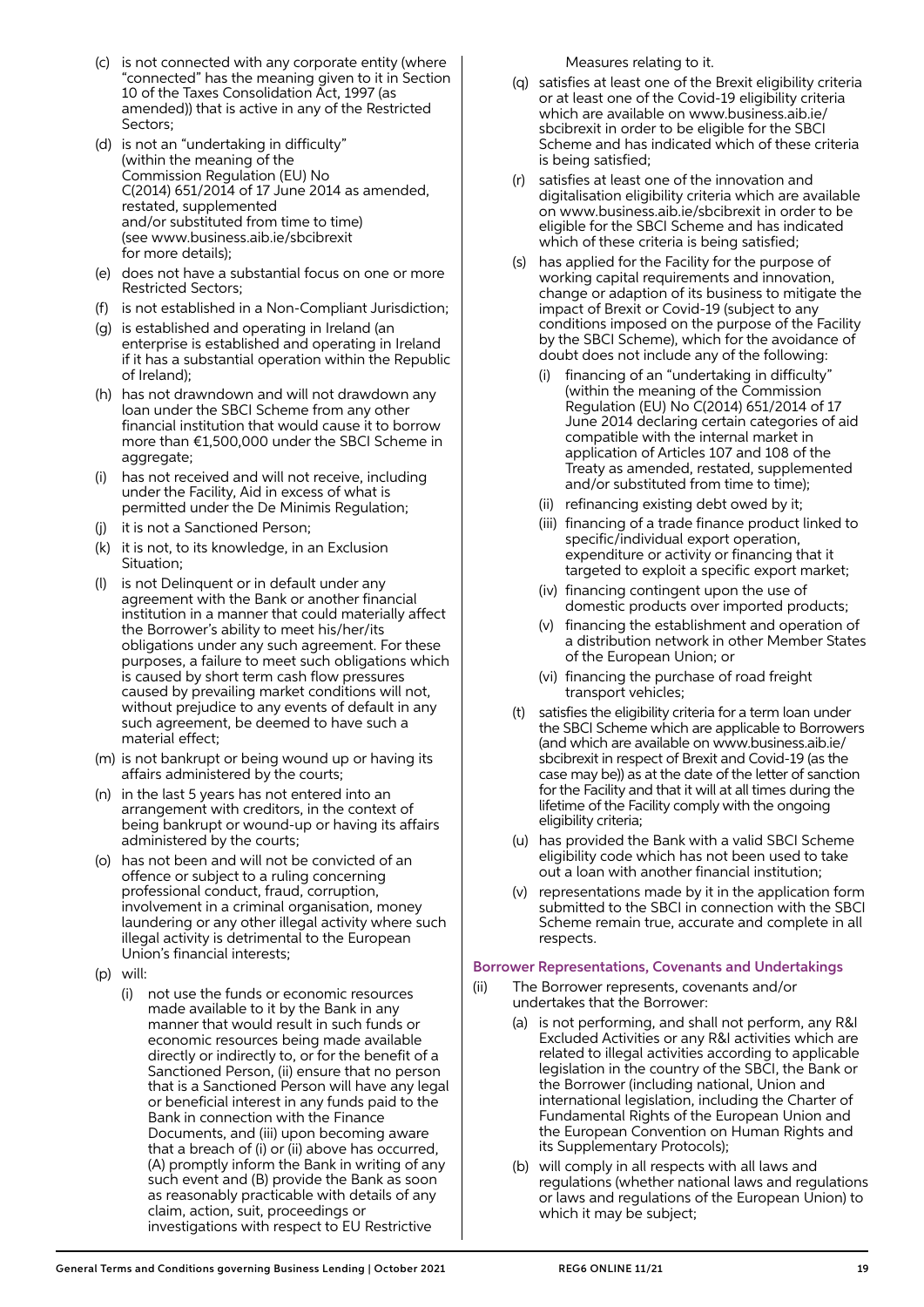- (c) will not commit any Irregularity, which term shall have the meaning set out in Article 1.2 in Council Regulation (EC, Euratom) No 2988/95 of 18 December 1995 on the protection of the European Communities financial interests (OJ L 312, 23.12.1995, p.2), whereby any infringement of a provision of European Union law resulting from an act or omission by the Borrower which has, or would have, the effect of prejudicing the general budget of the European Union or budgets managed by the European Union either by reducing or losing revenue accruing from own resources collected directly on behalf of the European Union, or by charging an unjustified item of expenditure to the general budget;
- (d) will not commit any fraud (including, without limitation, as set out in Article 3 of Directive (EU) 2017/1371 of the European Parliament and of the Council of 5 July 2017) on the fight against fraud to the Union's financial interests by means of criminal law (OJ L 198, 28.7.2017, p. 29 - 41), fraud affecting the European Union's financial interests;
- (e) will, without prejudice to the foregoing:
	- (i) at all times comply with relevant standards and applicable legislation on the prevention of money laundering, the fight against terrorism and the fight against tax fraud; and
	- (ii) not be established in a Non-Compliant Jurisdiction;
- (f) will prepare, update and maintain available for the Relevant Parties for a period of seven (7) years after the termination of the Facility, information necessary to verify the use of the drawings under the Facility and the eligibility of the Borrower and the Facility under the SBCI Scheme, to verify the proper implementation of the letter of sanction and any related documents, and the payment and recovery processes thereunder, and any other information reasonably required by the Relevant Parties;
- (g) will maintain and be able to produce (including for inspection by any Relevant Parties) all documentation related to the implementation of the letter of sanction and the Facility and/or related to the state aid or aid received in connection therewith, for a period of seven (7) years after the termination of the letter of sanction and if any deficiencies in the maintenance of records are identified by the Relevant Parties, the Borrower undertakes to promptly, and in any event no later than three (3) months after being informed of such deficiencies (or such shorter period communicated to it by the Relevant Party), comply with the instructions given by any of the Relevant Parties and provide any additional information reasonably requested by any of the Relevant Parties;
- (h) will co-operate in any evaluation of the SBCI Scheme and/or any case study reports that may be carried out by any of the Relevant Parties (which reports may be published), and to respond to any reasonable information requests in the context of any such evaluation or case study report;
- (i) will promptly supply, upon request by the Bank, such documentation and other evidence as is reasonably requested by the Bank (on behalf of itself or the SBCI (or any successor)) in order for the Bank or the SBCI (or any successor) to carry out and be satisfied with the results of all necessary "know your customer" or other checks in relation to any relevant person pursuant to the contractual documentation relating to the Facility;
- (j) will permit the Bank to provide information about the Borrower, its business, and the facility which it is required to provide to SBCI, the Relevant Parties, the Minister for Agriculture, Food and the Marine; the Minister for Enterprise, Trade and Employment, the DAFM, the DETE, any EU Body and any State Body;
- (k) will confirm the amount of Aid received by it and the amount of Aid receivable by it under the Facility, in each case in respect of Aid under the De Minimis Regulation and if the Borrower receives, under the SBCI Scheme or otherwise, aid in excess of what that Borrower is permitted to receive by law, the Borrower shall return to the Bank for onward transmission to the SBCI any such excess aid received under the SBCI Scheme in breach of law together with any other amount due in respect of that aid immediately upon: (i) the Borrower becoming aware of such excess receipt; and/or (ii) the Bank notifying the Borrower of same; and
- (l) will maintain and be able to produce all documentation related to any information supplied in connection with the Facility for a period of seven (7) years after the termination of the SBCI Scheme.

#### Events of Default – SBCI Scheme

- (iii) A term loan under the SBCI Scheme, though expressed to be repayable over or within a specified period, may be terminated by the Bank and the Bank may demand early repayment at any time with or without notice to the Borrower upon the occurrence of any of the following events:
	- (a) the Facility ceasing to comply with the eligibility criteria under the SBCI Scheme;
	- (b) the information included in or documentation provided to the SBCI pursuant to the Pre-Eligibility Application Form being untrue or inaccurate at the time of provision to the extent that the Borrower did not satisfy the eligibility criteria under the SBCI Scheme;
	- (c) the termination of or the Bank becoming unable to rely on the guarantee from the SBCI; and/or
	- (d) The Borrower becomes a Sanctioned Person as a result of breaching any applicable laws or regulations, or the Borrower does not comply with the provisions of subparagraphs (i) and (ii) of paragraph 8.4 (i) (p).

## Borrower Acknowledgements:

- (iv) the Borrower acknowledges that:
	- (a) the SBCI, the EIF, the DETE and/or the DAFM may be obliged to divulge such information relating to the Borrower and the Facility to any competent EU Body in accordance with the relevant mandatory provisions of EU law;
	- (b) the European Investment Fund (the "EIF"), the agents of the EIF, the European Investment Bank (the "EIB"), the Court of Auditors of the European Union (the "ECA"), the Commission, the agents of the Commission (including the European Anti-Fraud Office ("OLAF"), European Public Prosecutor's Office ("EPPO") and any other European Union institution or European Union body, which is entitled to verify the use of the Guarantee in the context of the InnovFin SME Guarantee Facility and any other duly authorised body under applicable law which is entitled to carry out audit or control activities (collectively, the "Relevant Parties") shall have the right to carry out controls and audits and to request information in respect of this agreement and its execution. The Borrower shall permit monitoring visits and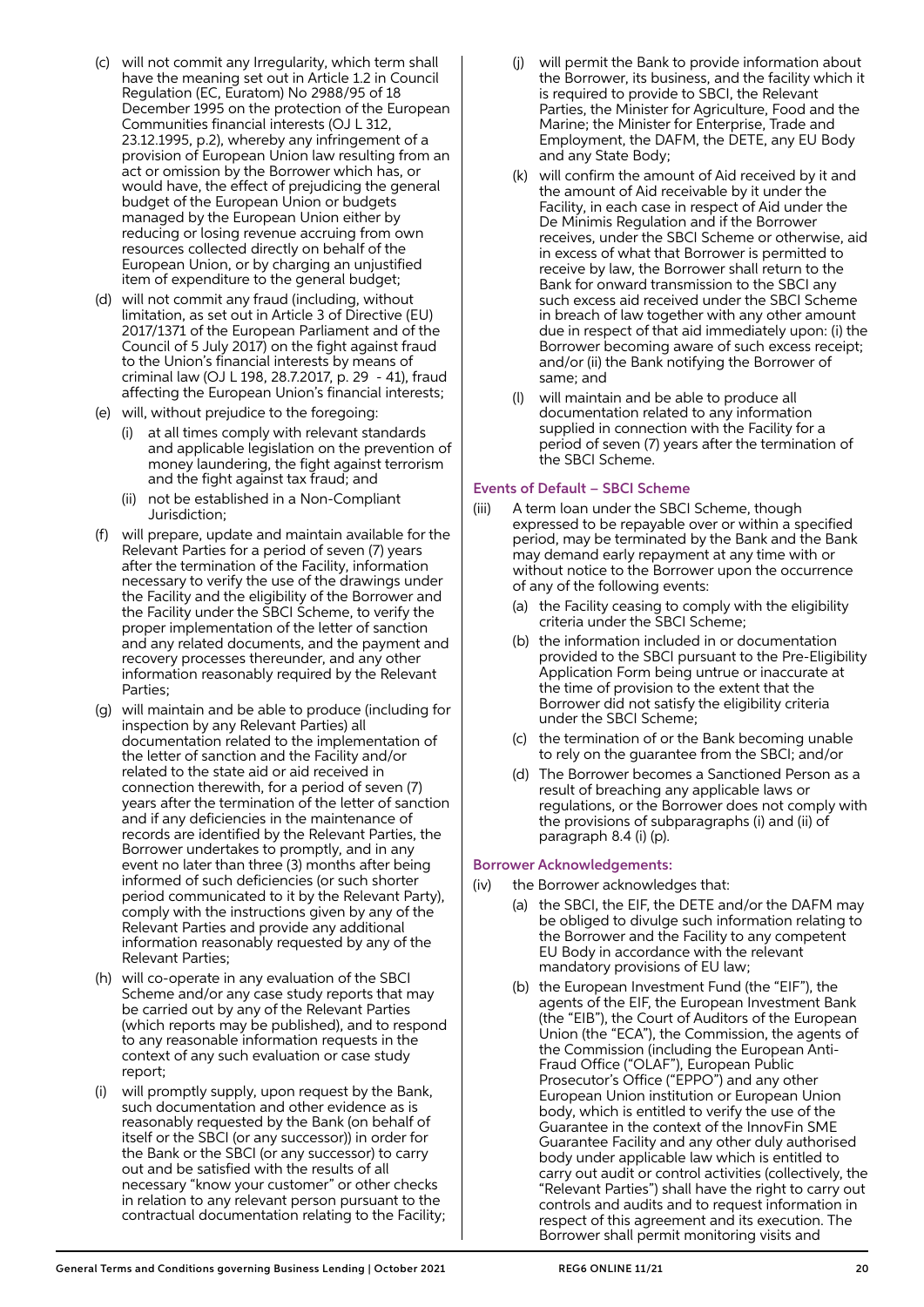inspections by each of the Relevant Parties of its business operations, books and records. As these controls may include on the spot checks and inspections of the Borrower, the Borrower shall permit access to its premises to any Relevant Party during normal business hours;

- (c) pursuant to Article 5(1)(a) of the Data Protection Regulation, and Article 6(1)(e) of the GDPR, the name, address and purpose of the Borrower and other personal data information in connection with the Facility will be communicated to the SBCI, the EIB, the EIF and/or the Commission of the European Communities (the "Commission") and/ or any mandators/funding providers all acting as independent data controllers and such personal data may be made public in accordance with applicable laws;
- (d) any personal data communicated to the SBCI, the EIB, EIF and/or the Commission will be stored until seven (7) years after the termination of the SBCI Scheme;
- (e) requests by the Borrower to verify, correct, delete or otherwise modify personal data communicated to the SBCI, the EIB, the EIF and/or the Commission, as the case may be, should be addressed to the SBCI, the EIB, the EIF and/or the Commission, as applicable, at the following address:

| IN<br><b>RESPECT</b><br>OF: | <b>ADDRESS:</b>                                                                                                                                                                             |
|-----------------------------|---------------------------------------------------------------------------------------------------------------------------------------------------------------------------------------------|
| EIF:                        | European Investment<br>Fund<br>37B avenue J.F. Kennedy<br>L-2968 Luxembourg<br>Grand Duchy of<br>Luxembourg<br>Attention: Debt Services-<br>Portfolio Guarantees                            |
| SBCI:                       | <b>Treasury Dock</b><br>North Wall Quay<br>Dublin 1<br>D01 A9T8<br>Attention: SBCI Data<br><b>Protection Officer</b>                                                                        |
| EIB:                        | European Investment<br>Bank 98-100, boulevard<br>Konrad Adenaeur<br>L-2950 Luxembourg<br>Grand Duchy of<br>Luxembourg<br>Attention: EIB Data<br><b>Protection Officer</b>                   |
| Commission:                 | Commission Européenne<br>Directorate General<br>Economic<br>and Financial Affairs<br>L-2920 Luxembourg<br>Grand Duchy of<br>Luxembourg Attention:<br>European Data Protection<br>Supervisor |

 Such requests shall be treated as described in Articles 17 to 24 of Chapter 3: "Rights of the Data Subject" of the Data Protection Regulation or, as applicable, as described in Articles 15 to 22 GDPR;

pursuant to Article 63 (i) of the Data Protection Regulation, the Borrower may lodge a complaint with the European Data Protection Supervisor if he or she considers that his or her rights under

Article 16 of the Treaty establishing the European Community have been infringed as a result of the processing of personal data by the EIB, the EIF and/or the Commission;

- (g) that pursuant to Article 77(1) of the GDPR, the Borrower may lodge a complaint with the Data Protection Commission if he or she considers that his or her rights under Article 16 of the Treaty on the Functioning of the European Union or the GDPR have been infringed as a result of the processing of personal data by the SBCI;
- (h) the EIF shall be entitled to publish on its website, or produce press releases containing, information on the Borrower including (i) the name, nature and purpose of the Facility; (ii) the name and address of the Bank and the type of financial support received; and (iii) the name, address and country of establishment of the Borrower, and the type of financial support received except if:
	- (a) the Facility does not exceed  $£1,250,000$  (in which case the information published shall be limited to statistical data aggregated in accordance with relevant criteria, such as geographical situation, economic typology of Borrower, type of support received and the European Union policy area under which such support was provided); or
	- (b) prior to receiving financial support under the Facility, the Borrower confirms to the Bank in writing that:
		- (i) the publication requirement risks harming its commercial interests; or
		- (ii) it risks threatening the rights and freedoms of individuals concerned as protected by the Charter of Fundamental Rights of the European Union; or
		- (iii) it would be illegal under the applicable laws and regulations; or
		- (iv) the Borrower is a natural person who objects to publication.

 For the avoidance of doubt, any reference to personal data in this clause shall mean personal data as defined in the Data Protection Regulation.

#### Term loans to eligible Small and Medium Enterprises ('SMEs') and Small Mid-caps under the Strategic Banking Corporation of Ireland ('SBCI') Future Growth Loan Scheme (the 'SBCI Future Growth Loan Scheme')

8.5 Term loans under the SBCI Future Growth Loan Scheme are being made available with the benefit of a guarantee from the SBCI which is, in turn, supported with finance and/or support from the European Investment Fund, the Department of Enterprise, Trade and Employment and the Department of Agriculture, Food and the Marine. The Borrower is required to have read and understood the rules of the SBCI Future Growth Loan Scheme (which are posted on the SBCI website) prior to accepting the Facility. By accepting the Facility, the Borrower is deemed to have done so.

 For the purposes of this section, the following definitions will apply:

 "ABER" has the meaning given to it in paragraph (a) (ii) of the definition of Aid.

 "ABER Loan" means a loan that complies with the requirements of the ABER Regulations including the ABER State Aid Criteria which are set out in the letter of sanction where a Facility relates to an ABER Loan.

"Aid" means:

 (a) any advantage granted by public authorities through state resources which, but for its compliance with the State aid rules set out in each of the following: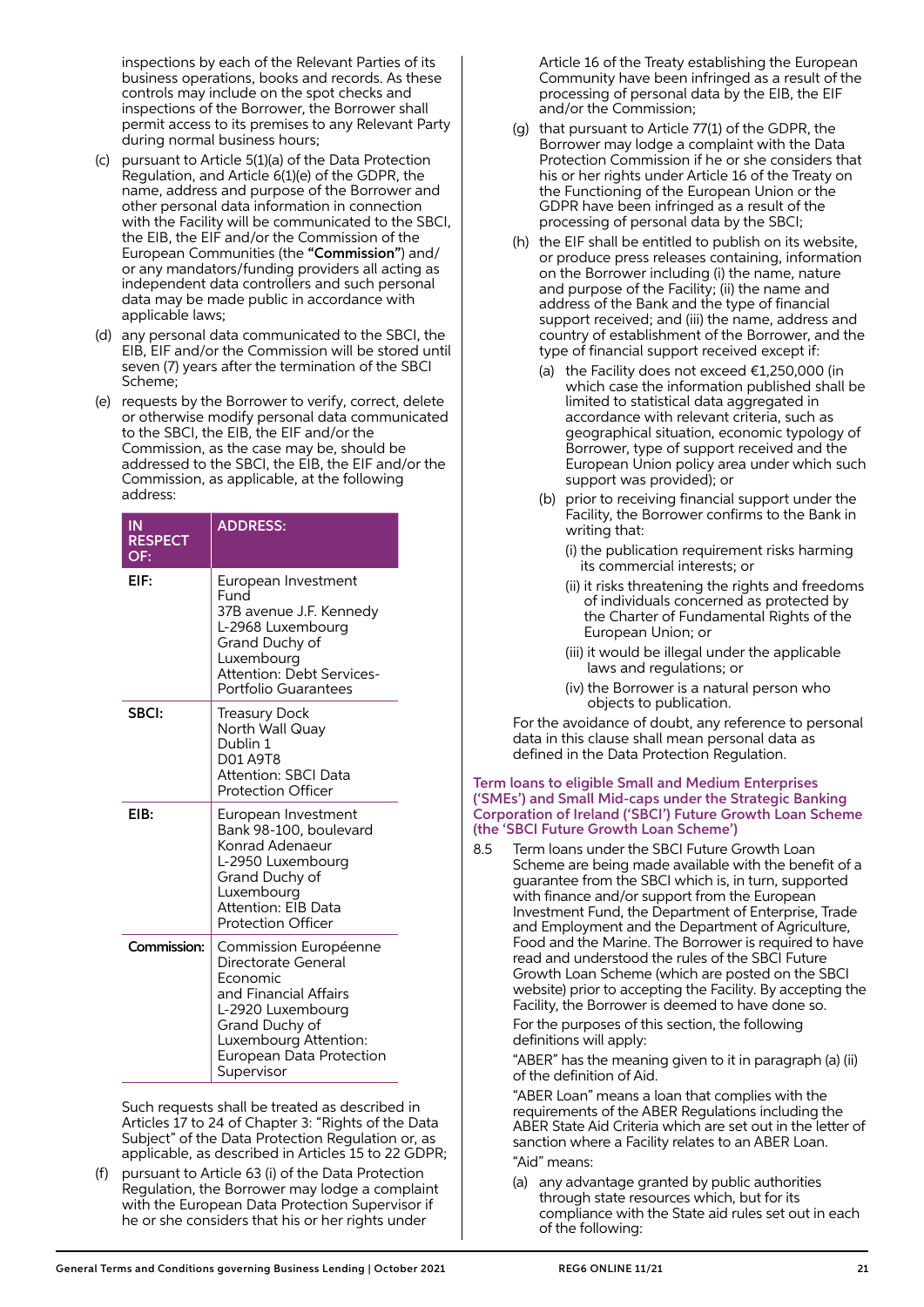- (i) the State aid rules set out in the General Block Exemption Regulation (Commission Regulation (EU) No 651/2014) hereinafter referred to as "GBER";
- (ii) the Agriculture Block Exemption Regulation (Commission Regulation (EU) No 702/2014) hereinafter referred to as "ABER",

 meets the criteria in Article 107(1) of the Treaty on European Union, and/or

 (b) any advantage granted by public authorities through state resources which, but for an exemption granted pursuant to regulations adopted by the Commission (including but not limited to the De Minimis Regulation), meets the criteria in Article 107(1) of the Treaty on European Union.

 "Commission" means the Commission of the European Union.

 "Commission Recommendation" means the Commission Recommendation 2003/361/EC concerning the definition of micro, small and mediumsized enterprises (OJ L124, 20.05.2003, p.36), as amended, restated, supplemented and/or substituted from time to time.

 "DAFM" means the Department of Agriculture, Food and the Marine.

 "DETE" means the to Department of Enterprise, Trade and Employment.

 "De Minimis Loan" means a loan that complies with the requirements of the De Minimis Regulation including the De Minimis State Aid Criteria which are set out in the letter of sanction where a Facility relates to a De Minimis Loan.

 "De Minimis Regulation" means EU Regulation No 1407/2013 of 18 December 2013 on the application of Articles 107 and 108 of the Treaty on the Functioning of the European Union to de minimis aid.

"EIB" means the European Investment Bank.

"EIF" means the European Investment Fund.

 "EIF Data Protection Statements" means the EIF Financial Intermediary Data Protection Statement together with the EIF Final Recipient Data Protection Statement.

 "EIF Final Recipient Data Protection Statement" means EIF guidelines on the handling of personal data of Borrowers available at:

http://www.eif.org/attachments/processing-of-finalrecipients-personal-data.pdf, as such document may be updated and/or replaced from time to time in line with the Data Protection Regulation.

 "EIF Financial Intermediary Data Protection Statement" means EIF guidelines on the handling of personal data of Financial Intermediaries available at:

http://www.eif.org/attachments/eif\_data\_protection\_ statement financial intermediaries due diligence en.pdf, as such document may be updated and/or replaced from time to time in line with the Data Protection Regulation.

 "EPPO" means European Public Prosecutor's Office in respect of those member states of the EU participating in enhanced cooperation pursuant to Regulation (EU) 2017/1939 of 12 October 2017 implementing enhanced cooperation on the establishment of the European Public Prosecutor's Office (OJ L 283, 21.10.2017, p.1).

"EU" means the European Union.

 "Facility" means the loan offered to the Borrower by the Bank under the SBCI Future Growth Loan Scheme.

 "Fraud" includes, without limitation, as set out in Article 1 of the Convention drawn up on the basis of Article K.3 of the Treaty on European Union, on the protection of the European Communities' financial interests (OJC 316, 27.11.1995, p.49), fraud affecting the European Union's financial interests.

 "Future Growth Guarantee Facility" means the counterguarantee provided by the EIF to the SBCI in connection with the SBCI Future Growth Loan Scheme.

 "GBER" has the meaning given to it in paragraph (a)(i) of the definition of Aid.

 "GBER Loan" means a loan that complies with the requirements of the GBER Regulations including the State Aid Criteria which are set out in the letter of sanction where a Facility relates to a GBER Loan.

 "Illegal Activities" means any of the following illegal activities or activities carried out for illegal purposes that may affect the financial interests of the EU, according to applicable laws: tax evasion, tax fraud, fraud, corruption, coercion, collusion, obstruction, money laundering, financing of terrorism or any other illegal activity.

"Non-Compliant Jurisdiction" means a jurisdiction:

- (a) listed in Annex I of the European Council conclusions on the revised EU list of noncooperative jurisdictions for tax purposes;
- (b) included in the OECD/G20 list of jurisdictions that have not satisfactorily implemented the tax transparency standards;
- (c) listed in the Annex of the Commission Delegated Regulation (EU) 2016/1675 of 14 July 2016 supplementing Directive (EU) 2015/849 of the European Parliament and of the Council by identifying high-risk third countries with strategic deficiencies;
- (d) rated as "partially compliant" or "non-compliant", including corresponding provisional ratings, by the Organisation for Economic Cooperation and Development and its Global Forum on Transparency and Exchange of Information for Tax Purposes against the international standard on exchange of information on request;
- (e) included in the Financial Action Task Force statement "High risk Jurisdictions subject to a Call for Action"; or
- (f) included in the Financial Action Task Force statement "Jurisdictions under Increased Monitoring", in each case as such statement, list, directive or annex may be amended and/or supplemented from time to time.

 For the purpose of this definition of Non-Compliant Jurisdiction, relevant monitored or prohibited jurisdictions may be identified on the basis of lists of Lead Organisations, as

such lists are updated, amended or supplemented from time to time, including: jurisdictions with strategic deficiencies in the area of AML-CFT as identified by FATF

(http://www.fatf-gafi.org/countries/#high-risk); jurisdictions listed "partially compliant", "provisionally partially compliant" or "non-compliant" in the OECD Global Forum progress reports/ Global Forum ratings

(http://www.oecd.org/tax/transparency/GFratings.pdf; http://www.oecd.org/tax/transparency/exchange-ofinformation-on-request/ratings/); jurisdictions identified in EU delegated regulation 2016/1675 of 14.7.2016 supplementing Directive (EU) 2015/849 as high-risk third countries with strategic deficiencies (http://eur-lex. europa.eu/legal-content/EN/

TXT/?uri=CELEX%3A32016R1675); and jurisdictions included in the EU list of non-cooperative jurisdictions for tax purposes (https://ec.europa.eu/taxation\_ customs/tax-common-eu-list\_en).

 "OLAF" means the European Anti-Fraud Office, set up in accordance with the provisions of the Regulation (EC) No 1073/1999 of the European Parliament and of the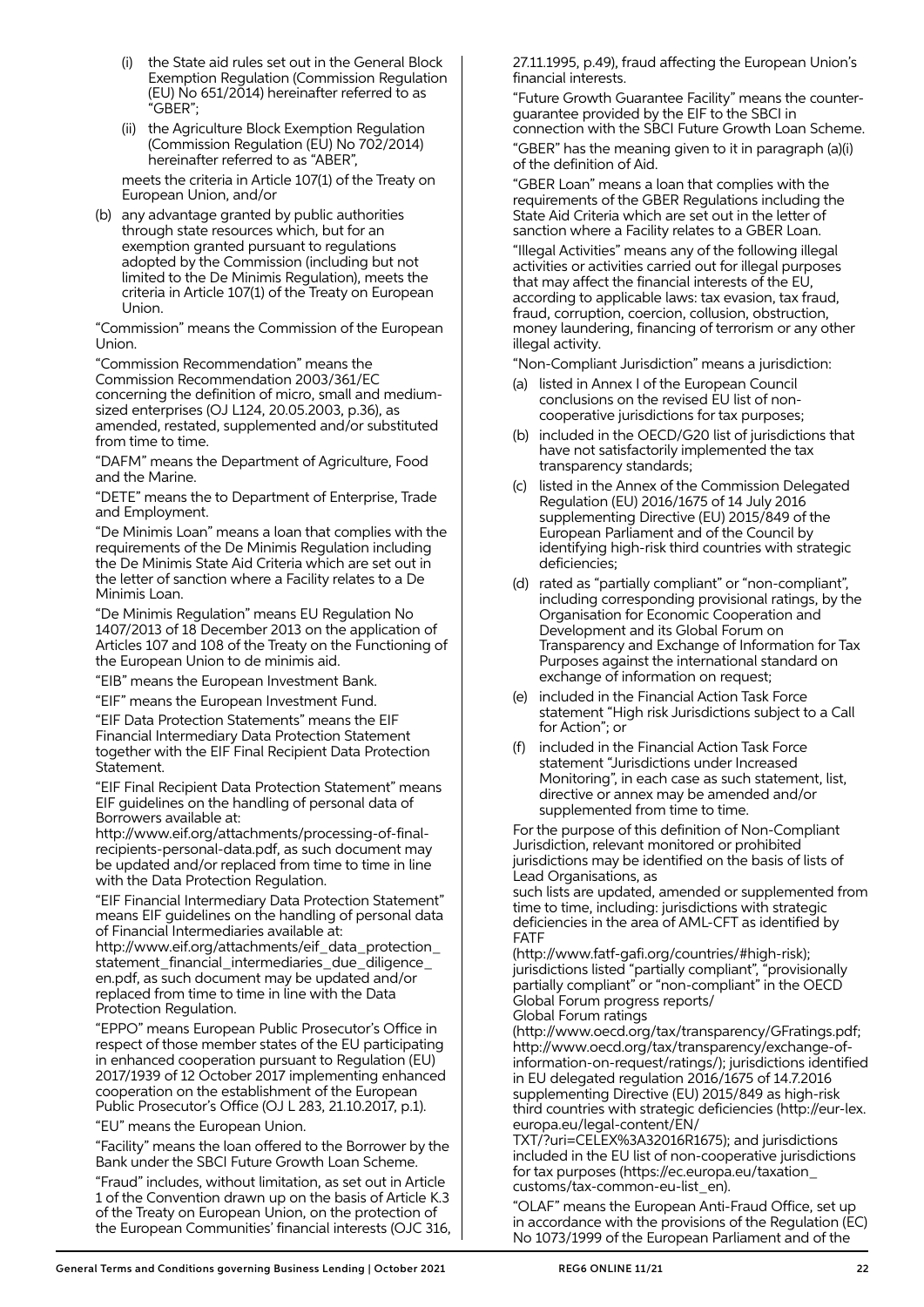Council of 25 May 1999 concerning investigations conducted by the European Anti-Fraud Office (OLAF).

 "Person" means any person, firm, company, corporation, government, state or agency of a state or any association, group, organisation (including, without limitation, terrorist organisation), trust or partnership (whether or not having separate legal personality) or two or more of the foregoing, or any other entity or body of any description.

 "Pre-Eligibility Application Form" means in respect of each Facility, the completed pre-eligibility application form as delivered by the Borrower to the SBCI.

 "Project" means any project or other undertaking in Ireland which is, or is intended to be, funded in whole or in part by an ABER Loan, a GBER Loan or a De Minimis Loan.

 "Relevant Parties" means the SBCI, the EIF, the agents of the EIF, the EIB, the agents of the EIB, the European Court of Auditors, the Commission, agents of the Commission (including OLAF), any other EU institution or EU body which is entitled to verify the use of the Future Growth Guarantee Facility, the Minister for Enterprise, Trade and Employment the Minister for Agriculture, Food and the Marine of Ireland (including without limitation, the agents of the foregoing ministers), the following Irish authorities: the Comptroller and Auditor General and any other duly authorised body under applicable law to carry out audit or control activities.

 "Sanctions" means any economic or financial sanctions, trade embargoes or similar measures enacted, administered or enforced by any of the following (or by any agency of any of the following):

- (a) the United Nations;
- (b) the United States of America;
- (c) the United Kingdom; or
- (d) the European Union,

 including restrictive measures adopted pursuant to Article 215 of the Treaty on the Functioning of the European Union.

 "Sanctioned Person" means any Person who is a designated target of Sanctions or is otherwise a subject of Sanctions (including, without limitation, as a result of being (i) wholly or majority owned or otherwise controlled directly or indirectly by any person or entity which is a designated target of Sanctions, or (ii) organized under the laws of, or a citizen or resident of, any country that is subject to general or country-wide Sanctions).

 "SBCI" means the Strategic Banking Corporation of Ireland, which term shall include its successors, transferees and assignees, if any.

 "SBCI Future Growth Loan Scheme" means the Future Growth Loan Scheme established by the SBCI.

 "Small Mid-cap" means an enterprise within the meaning of Article 1 of the Title I of the Annex of the Commission Recommendation which:

- (a) has up to 499 employees calculated in accordance with Articles 3, 4, 5 and 6 of the Title I of the Annex of the Commission Recommendation; and
- (b) is not an SME.

 "SME" means a micro, small or medium-sized enterprise as defined in the Commission Recommendation.

Term loans sanctioned under the SBCI Future Growth Loan Scheme are intended for the purposes of facilities which comply with the eligibility criteria for the SBCI Future Growth Loan Scheme set by the SBCI. The eligibility criteria applicable to Borrowers are available on business.aib.ie/sbci-futuregrowth. For as long as a Facility is sanctioned under the SBCI Future Growth Loan Scheme, the following additional

conditions will apply:

## Borrower Representations, Warranties and Undertakings:

- (i) the Borrower represents, warrants and undertakes that the Borrower:
	- (a) is either an SME or a Small Mid-cap;
	- (b) is not an "undertaking in difficulty" (within the meaning of the Commission Regulation (EU) No C(2014) 651/2014 of 17 June 2014 declaring certain categories of aid compatible with the internal market in application of Articles 107 and 108 of the Treaty as amended, restated, supplemented and/or substituted from time to time);
	- (c) does not engage in any of the business activities listed below (the "Restricted Sectors"):

#### Illegal Economic Activities

(i) Any production, trade or other activity, which is illegal under the laws or regulations of the home jurisdiction for such production, trade or activity ("Illegal Economic Activity") and human cloning for reproduction purposes shall be considered an Illegal Economic Activity;

#### **Tobacco**

(ii) The production of and trade in tobacco and related products;

#### Production of and Trade in Weapons and Ammunition

(iii) The financing of the production of and trade in weapons and ammunition of any kind. This restriction does not apply to the extent such activities are part of or accessory to explicit European Union policies;

#### Casinos

(iv) Casinos and equivalent enterprises;

## IT Sector Restrictions

- (v) Research, development or technical applications relating to electronic data programs or solutions, which:
	- a. aim specifically at:
		- i. supporting any activity included in the Restricted Sectors referred to under paragraphs (i) to (iv) (inclusive) above;
		- ii. internet gambling and online casinos; or
		- iii. pornography,

or which:

- b. are intended to enable the illegal:
	- i. entry into electronic data networks; or
	- ii. downloading of electronic data;

## Life Science Sector Restrictions

- (vi) providing support to the financing of the research, development or technical applications relating to:
	- human cloning for research or therapeutic purposes; and
	- b. Genetically Modified Organisms ("GMOs") unless the Bank receives from the Borrower appropriate specific assurance on the control of legal, regulatory and ethical issues linked to such human cloning for research or therapeutic purposes and/or GMOs.
- (d) is not established in a Non-Compliant Jurisdiction;
- (e) is established in a member state of the EU;
- (f) if established in a member state of the EU other than Ireland, is operating in Ireland;
- (g) is incorporated in the European Union;
- (h) is not, nor is any corporate entity connected with it (where "connected" has the meaning given to it in Section 10 of the Taxes Consolidation Act, 1997 (as amended)), active in any sector in Ireland outside the scope of the SBCI Future Growth Loan Scheme being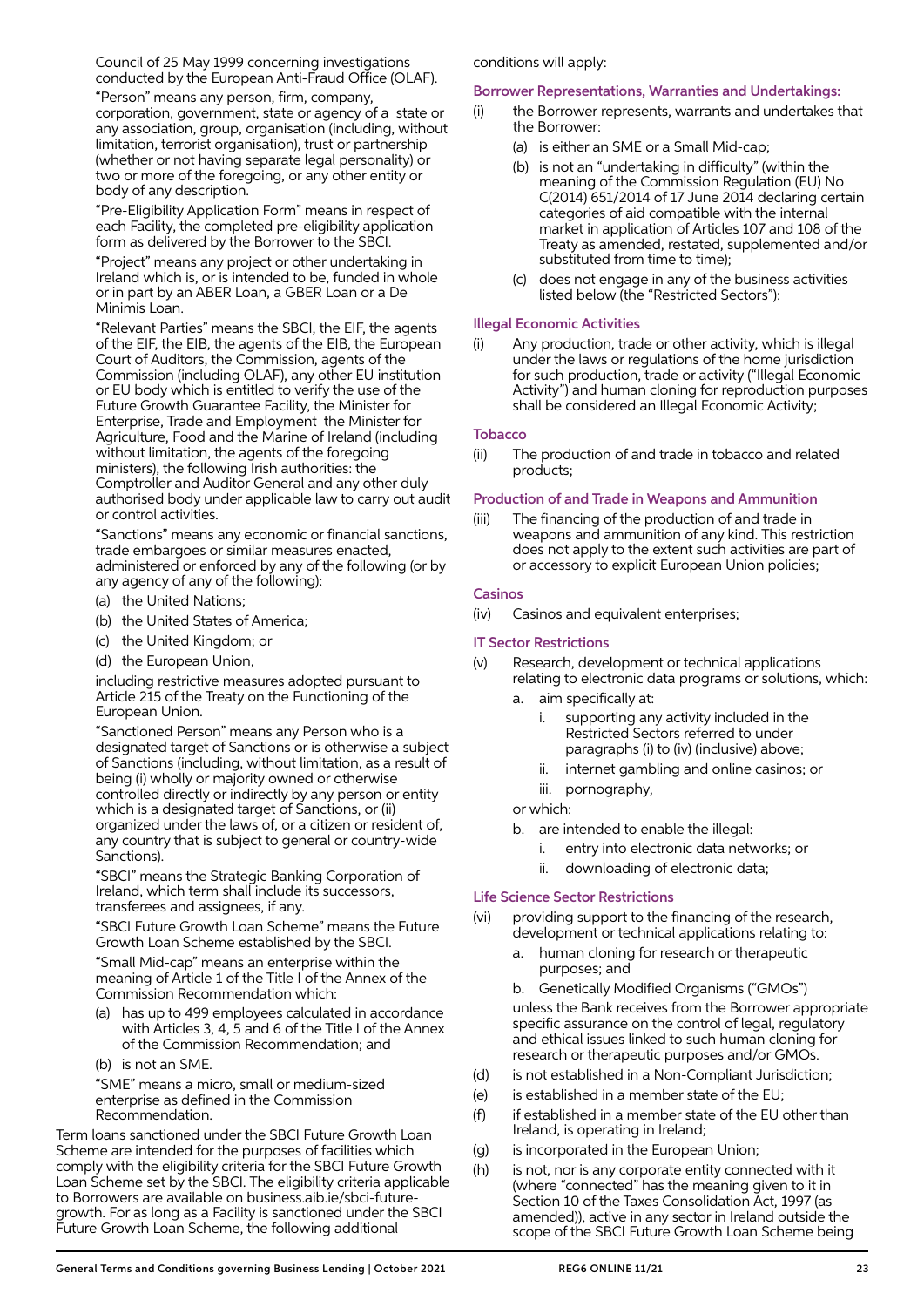any of the Restricted Sectors;

- (i) has not received loans under the SBCI Future Growth Loan Scheme of more than €3,000,000 (which includes, for the avoidance of doubt, the proposed loan) in aggregate;
- (j) has not received, including under the applicable Facility, Aid in excess of what is permitted under the applicable state aid regulation;
- (k) is not and shall not be engaged in any Illegal Activities;
- (l) is not a Sanctioned Person;
- (m) is not delinquent or in default under any agreement with the Bank or another financial institution pursuant to checks made in accordance with the Bank's internal guidelines and credit and collection policy;
- (n) is not bankrupt or being wound up or having its affairs administered by the courts;
- (o) has not in the last 5 years entered into an arrangement with creditors, in the context of being bankrupt or wound-up or having its affairs administered by the courts;
- (p) has not been convicted of an offence or been made subject to a ruling concerning professional conduct, fraud, corruption, involvement in a criminal organisation, money laundering or any other illegal activity where such illegal activity is detrimental to the European Union's financial interests;
- (q) has not performed and shall not perform illegal activities according to applicable legislation in the country of the SBCI, the Bank or the Borrower (including national, Union and international legislation, including the Charter of Fundamental Rights of the European Union and the European Convention on Human Rights and its Supplementary Protocols);
- (r) has provided information to the SBCI and/or the Bank in the Pre-Eligibility Application Form that was accurate, correct, up-to-date, complete and not misleading as at the date it was given.

## Borrower Representations, Covenants and Undertakings

- (ii) The Borrower represents, covenants and undertakes that the Borrower:
	- (a) as at the date of the contractual documents relating to the Facility, satisfies the eligibility criteria for the SBCI Future Growth Loan Scheme, including those pertaining to Aid in the State Aid Criteria in the letter of sanction which are applicable to Borrowers (and which are available on business.aib. ie/sbci-future-growth) and further undertakes to procure that it shall at all times during the lifetime of the Facility comply with those eligibility criteria;
	- (b) has not applied, and undertakes not to apply, for a loan under the SBCI Future Growth Loan Scheme from another financial institution which would cause it to borrow more than €3,000,000 under the SBCI Future Growth Loan Scheme in aggregate;
	- (c) shall comply in all respects with all laws and regulations (whether national laws and regulations or laws and regulations of the EU) to which it may be subject and, the breach of which may (i) adversely impact the performance of the Future Growth Guarantee Facility; or (ii) adversely prejudice the interests of the SBCI, the DAFM, the DETE, the EIF, the Commission or the EIB;
	- (d) shall comply in all respects with all laws and regulations (whether national laws and regulations or laws and regulations of the EU) to which it may be subject and the breach of which would constitute an Illegal Activity;
	- (e) has not and shall not commit any fraud (including any fraud affecting the EU's financial interests (having the meaning set out in in Article 1 in the

Convention drawn up on the basis of Article K.3 of the Treaty on the European Union, on the protection of the European Communities' financial interests (OJ C 316, 27.11.1995, p.49)));

- (f) without prejudice to clauses  $8.5$  (ii) (c),  $8.5$  (ii) (d) and 8.5 (ii) (e), shall, at all times, comply with relevant standards and applicable legislation on the prevention of tax evasion, money laundering, the fight against terrorism and tax fraud to which it may be subject;
- (g) shall promptly provide, upon request by the Bank (on behalf of itself or the SBCI (or any successor)), any document or information relating to itself or the letter of sanction and any related documents and required to be included in any report by the SBCI or any Relevant Party;
- (h) shall prepare, update and maintain available for the Relevant Parties, information necessary to verify the use of the drawings under the Facility and the eligibility of the Borrower and the Facility under the SBCI Future Growth Loan Scheme, to verify the proper implementation of the letter of sanction and any related documents, and the payment thereunder, and any other information reasonably required by the Relevant Parties;
- (i) shall maintain and be able to produce (including for inspection by any Relevant Parties) all documentation (to include, voice recordings where voice recordings have been provided in lieu of such documentation) related to the implementation of the letter of sanction and any related documents and the Facility for a period of seven (7) years after the termination of the letter of sanction and any related documents and if any deficiencies in the maintenance of records are identified by the Relevant Parties, the Borrower undertakes to promptly, and in any event no later than three (3) months after being informed of such deficiencies (or such shorter period communicated to it by the Relevant Party), comply with the instructions given by any of the Relevant Parties and provide any additional information reasonably requested by any of the Relevant Parties;
- shall co-operate in any evaluation of the Facility and/or case studies that may be carried out by the SBCI, and respond to any reasonable information requests in the context of any such evaluation and/ or case studies;
- (k) shall repay all sums due under the Facility in the case of non-compliance with the terms and conditions of the Facility;
- shall promptly supply, upon request by the Bank on behalf of itself or the SBCI (or any successor), such documentation and other evidence as is reasonably requested by the Bank (on behalf of itself or the SBCI (or any successor)) in order for the Bank or the SBCI (or any successor) to carry out and be satisfied with the results of all necessary "know your customer" or other checks in relation to any relevant person pursuant to the contractual documentation relating to the Facility;
- (m) shall confirm the amount of Aid received by it and the amount of Aid receivable by it under the Facility, in each case in respect of Aid under the De Minimis Regulation (if it is either an SME or a Small Mid-cap), ABER (if it is an SME) or GBER (if it is an SME) and if the Borrower receives, under the SBCI Future Loan Growth Scheme or otherwise, State Aid in excess of what that Borrower is permitted to receive by law, the Borrower shall return to the Bank for onward transmission to the SBCI any such excess State Aid received (including interest) under the SBCI Future Loan Growth Scheme in breach of law together with any other amount due in respect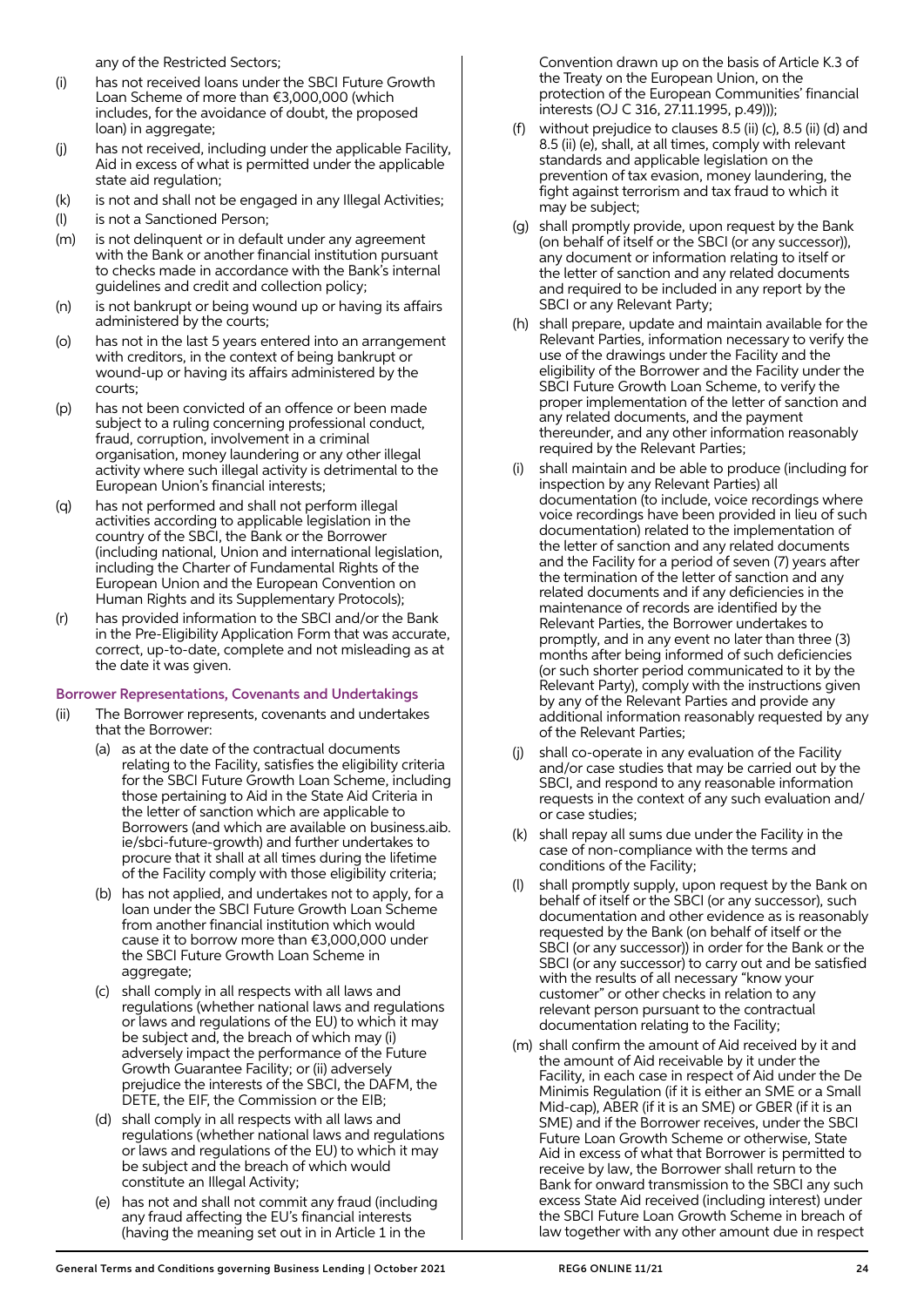of that State aid immediately upon: (i) the Borrower becoming aware of such excess receipt; and/or (ii) the Bank notifying the Borrower of same;

- (n) shall record and compile all the information required for the application of an ABER Loan, GBER Loan and/or De Minimis Loan (as relevant). Such information shall include all information necessary to demonstrate that the relevant Aid conditions have been complied with. Records (whether oral or written) regarding each ABER Loan, GBER Loan and De Minimis Loan (as relevant) shall be maintained by it for ten (10) fiscal years from the date on which the relevant ABER Loan, GBER Loan or De Minimis Loan was granted and if any deficiencies in the maintenance of records are identified by the Relevant Parties, the Borrower undertakes to promptly, and in any event no later than three (3) months after being informed of such deficiencies (or such shorter period communicated to it by the Relevant Party), comply with the instructions given by any of the Relevant Parties and provide any additional information reasonably requested by any of the Relevant Parties;
- (o) shall ensure that the proceeds of the Facility are not used to finance artificial arrangements aimed at tax avoidance;
- (p) shall immediately inform the Bank to the extent not prohibited by law, of any material litigation, arbitration, administrative proceedings or investigation carried out by a court, administration or similar public authority, which is to the best of its knowledge and belief, current, imminent or pending against it or its controlling entities or members of its management bodies in connection with Illegal Activities related to the SBCI Future Growth Loan Scheme;
- (q) shall (i) request any payments from the Bank, and (ii) make any payments to the Bank, to or from (as appropriate) a bank account held by the Borrower held with a duly authorised financial institution in the jurisdiction where the Bank is incorporated or has its place of residence or, if this is not the case, in Ireland.
- (r) shall (i) not use the funds or economic resources made available to it by the Bank in any manner that would result in such funds or economic resources being made available to, or for the benefit of a Sanctioned Person, (ii) ensure that no person that is a Sanctioned Person will have any legal or beneficial interest in any funds repaid or remitted to the Bank in the context of the Facility, and (iii) promptly upon becoming aware, supply to the Bank, details of any claim, action, suit, proceedings or investigations with respect to Sanctions against it.
- (s) shall only use (subject always to the other restrictions on use contained in these Terms and Conditions and the relevant letter of sanction) the Facility for the purpose of:
	- (i) any investment allowing for the growth of the Borrower, including but not limited to investments in process and organisational innovation ("Growth Investment"),
	- (ii) investment in tangible and/or intangible assets linked to primary agriculture production, in which case the relevant Borrower shall be a Borrower active in Primary Agriculture ("Primary Agriculture Investment"),
	- (iii) to:
	- (A) refinance working capital facilities (including, without limitation, overdraft facilities) of Borrowers (the "Initial Liabilities") which have

been drawn down or increased and remain fully or partially undischarged in each case due to the consequences of the Covid-19 healthcare crisis; or

- (B) finance working capital for liabilities incurred, increased or remain fully or partially undischarged in each case due to the consequences of the Covid-19 healthcare crisis, ("Financing to Term-out") provided, in each case, that the Facilities have been made available on or after the date on which SBCI has notified the Bank in writing that facilities can be made available for the purpose of Financing to Term-out; or
- (iv) with effect from the date specified in paragraph (s)(iii) above, a combination of either Growth Investment or Primary Agriculture Investment and Financing to Term-out;
- (t) the investments supported by the Facility shall be located in Ireland; and
- (u) the Facilities shall not finance artificial arrangements aimed at tax avoidance.

## Events of Default – SBCI Future Growth Loan Scheme

- (iii) A term loan under the SBCI Future Growth Loan Scheme, though expressed to be repayable over or within a specified period, may be terminated by the Bank and the Bank may demand early repayment at any time with or without notice to the Borrower upon the occurrence of any of the following events:
	- (a) the Facility ceasing to comply with the eligibility criteria under the SBCI Future Growth Loan Scheme including the applicable State Aid Criteria;
	- (b) the information included in or documentation provided to the SBCI pursuant to the Pre-Eligibility Application Form being untrue or inaccurate at the time of provision.
	- (c) the Borrower becoming a Sanctioned Person as a result of breaching any applicable laws or regulations, or the Borrower not complying with the provisions of sub-paragraphs (i) and (ii) of clause 8.5 (ii) (r).

## Borrower Acknowledgements

- (iv) the Borrower acknowledges that:
	- (a) the Bank may inform the SBCI in writing promptly upon becoming aware of any breach of any representation, warranty and/or undertaking contained in this agreement including but not limited to those contained in clauses 8.5 (i) (c), 8.5 (i) (k), 8.5 (i) (p) and 8.5 (i) (q) and clauses 8.5 (ii) (c), 8.5 (ii) (d), 8.5 (ii) (e), 8.5 (ii) (f) and 8.5 (ii) (p) by the Borrower;
	- (b) the SBCI, the EIF, the DETE and/or the DAFM may be obliged to divulge information relating to the Borrower and the Facility to any competent EU body in accordance with the relevant mandatory provisions of EU law;
	- (c) the Bank may provide information about the Borrower, its business, and the Facility which it is required to provide to SBCI, the Relevant Parties, the Minister for Agriculture, Food and the Marine, the Minister for Enterprise, Trade and Employment, the DAFM, the DETE, any EU body and any State body;
	- (d) pursuant to Article 5(a) of Regulation (EU) No 2018/1725 of the European Parliament and of the Council, dated 23 October 2018, as amended, relating to the protection of natural persons with regard to the processing of personal data by the Union institutions, bodies and agencies and on the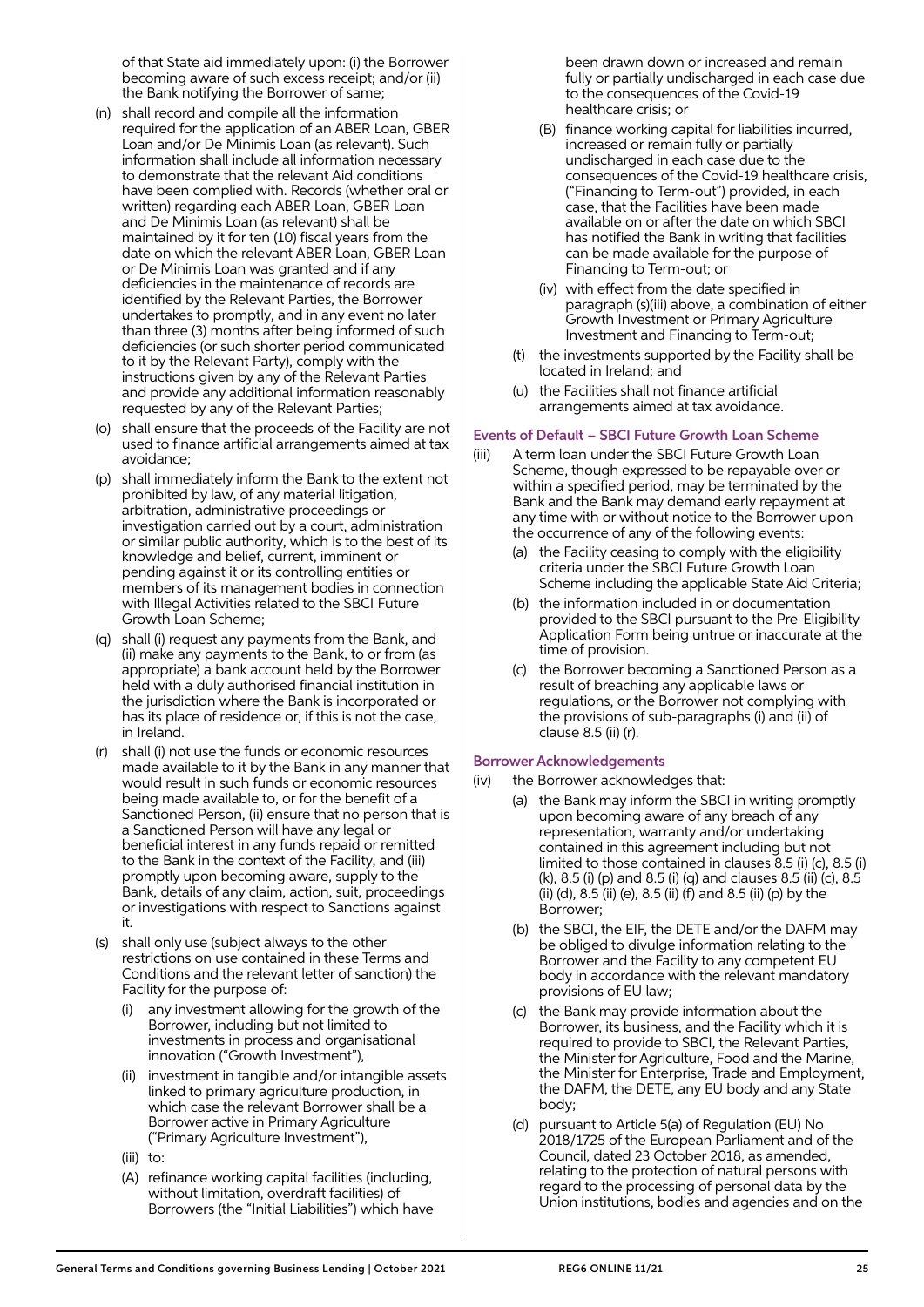free movement of such data as amended, restated, supplemented or substituted from time to time (the "Data Protection Regulation"), the name, address and purpose of the Borrower and other personal data information in connection with the Facility will be communicated to the SBCI, the EIB, the EIF and/ or the Commission;

- (e) any personal data communicated to the SBCI, the EIB, EIF and/or the Commission will be stored until seven (7) years after the termination of the SBCI Future Growth Loan Scheme;
- (f) requests by the Borrower to verify, correct, delete or otherwise modify personal data communicated to the SBCI, the EIB, the EIF and/or the Commission, as the case may be, should be addressed to the SBCI, the EIB, the EIF and/or the Commission, as applicable, at the following address:

| ΙN<br><b>RESPECT</b><br>OF: | <b>ADDRESS:</b>                                                                                                                                                                             |
|-----------------------------|---------------------------------------------------------------------------------------------------------------------------------------------------------------------------------------------|
| EIF:                        | European Investment<br>Fund<br>37B avenue J.F. Kennedy<br>L-2968 Luxembourg<br>Grand Duchy of<br>Luxembourg<br><b>Attention: Debt Services-</b><br>Portfolio Guarantees                     |
| SBCI:                       | Treasury Dock<br>North Wall Quay<br>Dublin 1<br>D01 A9T8<br>Attention: SBCI Data<br><b>Protection Officer</b>                                                                               |
| EIB:                        | European Investment<br>Bank 98-100, boulevard<br>Konrad Adenaeur<br>L-2950 Luxembourg<br>Grand Duchy of<br>Luxembourg<br>Attention: EIB Data<br><b>Protection Officer</b>                   |
| Commission:                 | Commission Européenne<br>Directorate General<br>Economic<br>and Financial Affairs<br>L-2920 Luxembourg<br>Grand Duchy of<br>Luxembourg Attention:<br>European Data Protection<br>Supervisor |

 Such requests shall be treated as described in Articles 17 to 24 of the Data Protection Regulation;

- (g) pursuant to Article 15, paragraph (2) of the Data Protection Regulation, the Borrower may lodge a complaint with the European Data Protection Supervisor if he, she or they consider(s) that his, her or their rights under Article 16 of the Treaty on the Functioning of the European Union or the Data Protection Regulation have been infringed as a result of the processing of personal data by the SBCI, the EIB, the EIF and/or the Commission; and
- (h) all processing of personal data by an EU Body shall be in accordance with the EIF Data Protection Statements; and
- the EIF shall be entitled to publish on its website, or produce press releases containing, information on the Borrower including (i) the name, nature and

purpose of the Facility; (ii) the name and address of the Bank and the type of financial support received; and (iii) the name, address and country of establishment of the Borrower, and the type of financial support received; except if:

- (a) the Facility does not exceed €780,000; or
- (b) prior to receiving financial support under the Facility, the Borrower confirms to the Bank in writing that:
	- (i) the publication requirement risks harming its commercial interests; or
	- (ii) it risks threatening the rights and freedoms of individuals concerned as protected by the Charter of Fundamental Rights of the European Union; or
	- (iii) it would be illegal under the applicable laws and regulations; or
	- (iv) the Borrower is a natural person.

 For the avoidance of doubt, any reference to personal data in this section shall mean personal data as defined in the Data Protection Regulation.

#### Term loans to eligible Small and Medium Enterprises ('SMEs') and Small Mid-caps under the Strategic Banking Corporation of Ireland ('SBCI') Brexit Impact Loan Scheme (BILS) 2021 (the 'BILS Scheme')

8.6 Term loans under the BILS Scheme are being made available with the benefit of a guarantee from the SBCI which is, in turn, supported with finance and/or support from the European Investment Bank, the European Investment Fund, the Department of Enterprise, Trade and Employment and the Department of Agriculture, Food and the Marine. The Borrower is required to have read and understood the rules of the BILS Scheme (which are posted on the SBCI website) prior to accepting the Facility. By accepting the Facility, the Borrower is deemed to have done so.

 This Facility benefits from support by the EGF Guarantee Instrument implemented by the European Investment Fund with the financial backing of the Member States contributing to the EGF.

 For the purposes of this section, the following definitions will apply:

 "4th and 5th AML Directives" means Directive 2015/849 of the European Parliament and of the Council of 20 May 2015 on the prevention of the use of the financial system for the purposes of money laundering or terrorist financing, as amended by Directive (EU) 2018/843 of the European Parliament and of the Council of 30 May 2018 amending Directive (EU) 2015/849, and as further amended, supplemented or restated.

 "Agriculture De Minimis Regulation" means Commission Regulation (EU) No 1408/2013 of 18 December 2013 on the application of Articles 107 and 108 of the Treaty on the Functioning of the European Union to de minimis aid in the agriculture sector (OJ L 352, 24.12.2013 p. 9).

 "AML Criminal Law Directive" means Directive (EU) 2018/1673 of the European Parliament and of the Council of 23 October 2018 on combating money laundering by criminal law, as amended, supplemented or restated.

 "AML Directives" means the 4th and 5th AML Directives and the AML Criminal Law Directive.

 "Beneficial Ownership" means the ultimate ownership or control of a person according to the definition of "beneficial owner" set out in article 3(6) of the 4th and 5th AML Directives, it being specified that, for the purposes of this agreement, in relation to the Bank and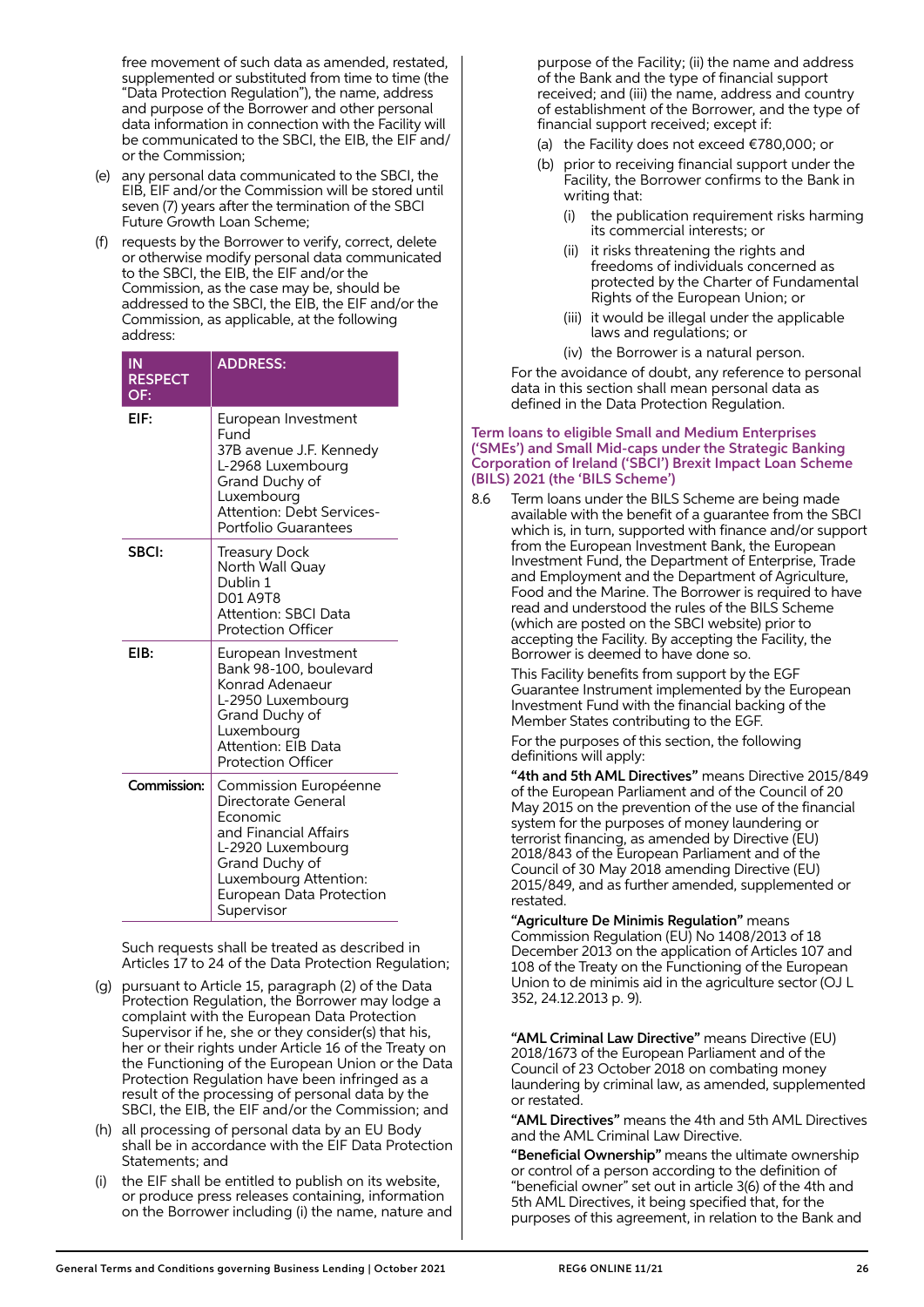the Borrower, the threshold of beneficial ownership is the threshold set under the applicable laws or regulations implementing the 4th and 5th AML Directives.

"BILS Scheme" means the Brexit Impact Loan Scheme being provided by the SBCI;

 "Commission" means the Commission of the European Union;

 "Commission Decision" means Commission decision C (2020) 9237 of 14 December 2020 not to raise objections to the Pan-European Guarantee Fund in response to COVID-19 on the grounds that it is compatible with the internal market pursuant to Article 107(3)(b) of the Treaty on the Functioning of the European Union, as may be amended from time to time.

 "Commission Recommendation" means Commission Recommendation 2003/361/EC concerning the definition of micro, small and medium-sized enterprises (OJ L124, 20.05.2003, p.36) as amended, restated, supplemented and/or substituted from time to time;

 "Credit and Collection Policies" means the origination, risk, credit, collections, loan servicing and accounting policies and procedures (howsoever described) of the Bank as applied on a consistent basis without regard to this agreement across the Bank's loan book to exposures of a substantially similar type to the Facility.

 "DAFM" means the Department of Agriculture, Food and the Marine;

"Data Protection Regulation" means as applicable:

- (a) Regulation (EU) No 2018/1725 of the European Parliament and of the Council of 23 October 2018 on the protection of natural persons with regard to the processing of personal data by the Union institutions, bodies, offices and agencies and on the free movement of such data ("2018 Regulation");
- (b) Regulation (EU) No 2016/679 of the European Parliament and of the Council dated 27 April 2016 relating to the protection of natural persons with regard to the processing of personal data and on the free movement of such data ("GDPR"); and/or
- (c) all applicable laws and regulations relating to the processing of Personal Data, including national legislation implementing the 2018 Regulation and GDPR and the Directive on Privacy and Electronic Communications (Directive 2002/58/EC), and any other laws and regulations implementing, derogating from or made under them, and any legally binding orders and codes of practice, guidelines and recommendations issued by the applicable Regulatory Authorities.

 In each case as amended, restated, supplemented or substituted from time to time.

"Delinquent" means in arrears for less than 90 days;

 "De Minimis Regulations" means Commission Regulation (EU) No 1407/2013 of 18 December 2013 on the application of Articles 107 and 108 of the Treaty on the Functioning of the European Union to de minimis aid (OJ L 352, 24.12.2013, p.1), Commission Regulation (EU) No 1408/2013 of 18 December 2013 on the application of Articles 107 and 108 of the Treaty on the Functioning of the European Union to de minimis aid in the agriculture sector (OJ L 352, 24.12.2013 p. 9), Commission Regulation (EU) No 717/2014 of 27 June 2014 on the application of Articles 107 and 108 of the Treaty on the Functioning of the European Union to de minimis aid in the fishery and aquaculture sector (OJ L 190, 28.6.2014, p. 45) and Commission Regulation (EU) No 360/2012 of 25 April 2012 on the application of Articles 107 and 108 of the Treaty on the Functioning of the European Union to de minimis aid granted to undertakings providing services of general economic

interest (OJ L 114 of 26.4.2012, p. 8), (each a "De Minimis Regulation") as amended from time to time.

 "DETE" means the Department of Enterprise, Trade and Employment;

 "EBITDA Interest Coverage Ratio" means the ratio of earnings before interest, depreciation, taxes, depreciation and amortisation to interest costs;

"ECA" means the European Court of Auditors.

 "Eligibility Criteria" refers to the eligibility criteria for a term loan under the BILS Scheme which are applicable to Borrowers as at the date of the letter of sanction for the Facility and the Ongoing Eligibility Criteria (and which are available on https://aib.ie/business/sbci/ sbci-brexit-impact);

"EGF" or "Fund" means the Pan-European Guarantee Fund, established by certain Member States of the European Union to respond to the economic impact of the COVID-19 pandemic outbreak;

 "EGF Regime by analogy to Section 3.1 TF" means the conditions set out in the Commission Decision which is based on the relevant terms and conditions from Section 3.1 of the Temporary Framework, as amended from time to time.

 "EGF Regime by analogy to Section 3.2 TF" means the conditions set out in the Commission Decision which is based on the relevant terms and conditions from Section 3.2 of the Temporary Framework, as amended from time to time.

 "EGF Guarantee Instrument" means the Pan-European Guarantee Fund Counter Guarantee.

"EIB" means the European Investment Bank;

 "EIB Group Excluded Sectors" means the following sectors:

- (a) Production or activities involving harmful or exploitative forms of forced labour/harmful child labour.
- (b) Production or trade in any product or activity deemed illegal under host country laws or regulations or international conventions and agreements.
- (c) Any business relating to pornography or prostitution.
- (d) Production or trade in wildlife or wildlife products regulated under the Convention on International Trade in Endangered Species or Wild Fauna and Flora (CITES).
- (e) Production or use of or trade in hazardous materials such as radioactive materials (except for medical isotopes and materials for diagnostics and treatment in healthcare provision), unbounded asbestos fibres and products containing polychlorinated biphenyls.
- Cross-border trade in waste and waste products unless compliant with the Basel Convention and the underlying national and EU regulations but for the avoidance of doubt, use of waste as a fuel in district heating is not excluded.
- (g) Unsustainable fishing methods (i.e. drift net fishing in the marine environment using nets in excess of 2.5 km in length and blast fishing).
- (h) Production or trade in pharmaceuticals, pesticides/ herbicides, chemicals, ozone depleting substances and other hazardous substances subject to international phase-outs or bans.
- Destruction of Critical Habitats .Production and distribution of racist, anti-democratic and/or neo-Nazi media.
- (j) Tobacco, if it forms a substantial part of the Borrower's primary financed business activities or a substantial part of the Facility.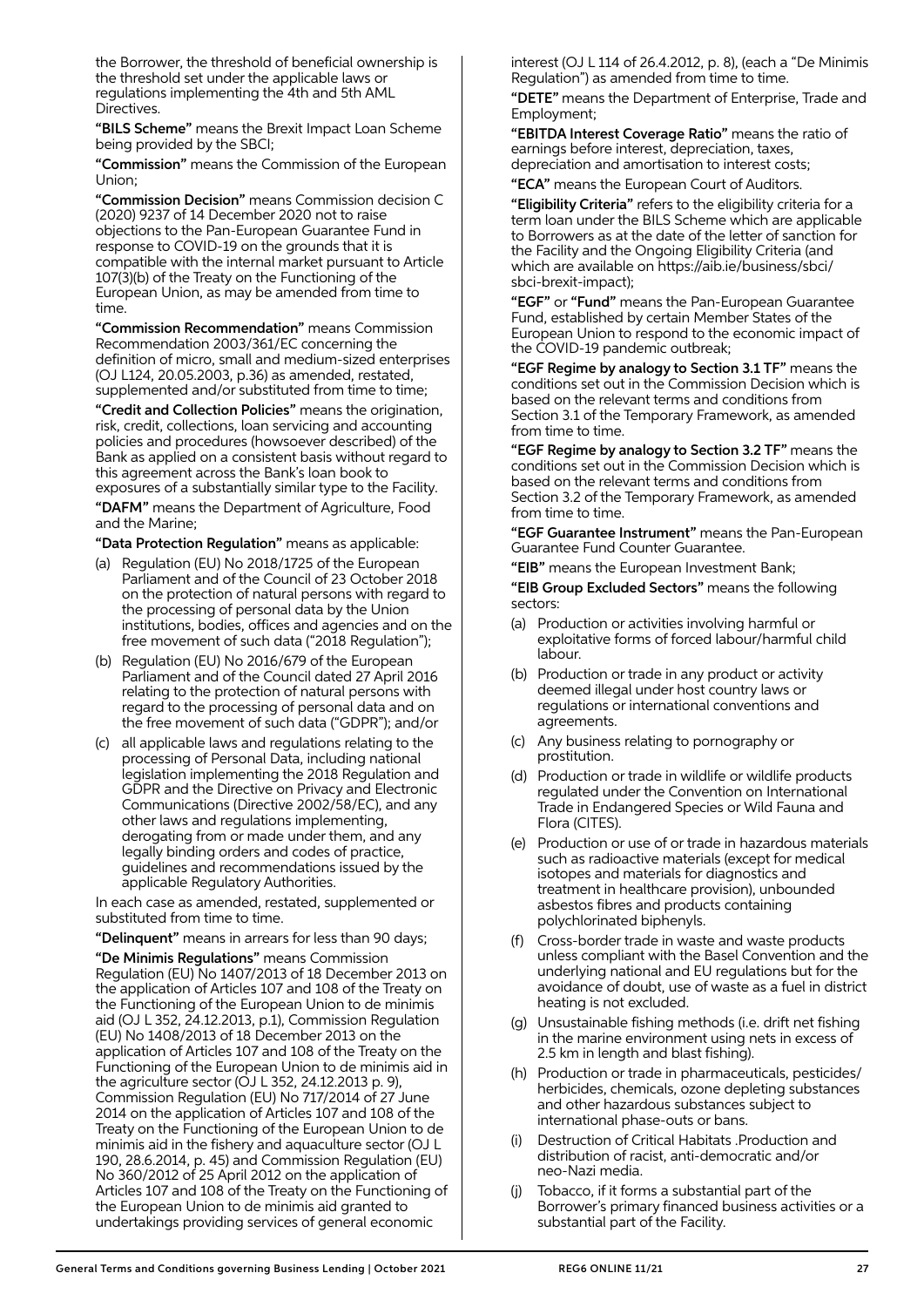- (k) Live animals for scientific and experimental purposes, including the breeding of these animals, unless in compliance with the EU Directive 2010/63/EU as amended by Regulation (EU) 2019/1010 of the European Parliament and of the Council on the protection of animals used for scientific purposes.
- Ammunition and weapons, military/police equipment, infrastructure or correctional facilities, prisons.
- (m) Gambling, casinos and equivalent enterprises or hotels hosting such facilities.
- (n) Commercial concessions over, and logging on, tropical natural forest; conversion of natural forest into a plantation.
- (o) Purchase of logging equipment for use in tropical natural forests or high nature value forest in all regions; and activities that lead to clear cutting and/ or degradation of tropical natural forests or high nature value forest.
- (p) New palm oil plantations.
- (q) Any business with a political or religious content.

 "EIB Privacy Statement" means EIB guidelines on the handling of personal data available at: https://www.eib. org/en/privacy/lending.htm, as such document may be updated and/or replaced from time to time in line with the applicable Data Protection Regulation.

"EIF" means the European Investment Fund;

 "EIF Final Recipient Data Protection Statement" means EIF guidelines on the handling of personal data of Borrowers available at: http://www.eif.org/attachments/ processing-of-final-recipients-personal-data.pdf, as such document may be updated and/or replaced from time to time in line with the applicable Data Protection Regulation.

 "EIF Financial Intermediary Data Protection Statement" means EIF guidelines on the handling of personal data of SBCI and the Banks available at: http://www.eif.org/ attachments/eif\_data\_protection\_statement\_ financial\_intermediaries\_due\_diligence\_en.pdf, as such document may be updated and/or replaced from time to time in line with the applicable Data Protection Regulation and together with the EIF Borrower Data Protection Statement, the "EIF Data Protection Statements".

 "EPPO" means European Public Prosecutor's Office in respect of those Member States of the European Union participating in enhanced cooperation pursuant to Regulation (EU) 2017/1939 of 12 October 2017 implementing enhanced cooperation on the establishment of the European Public Prosecutor's Office (OJ L 283, 21.10.2017, p.1);

 "EU Restrictive Measures" means any restrictive measures adopted pursuant to the Treaty on European Union or to the Treaty on the Functioning of the European Union;

 "Excluded Activities" means research activities aiming at human cloning for reproductive purposes or research activity intended to modify the genetic heritage of human beings or research activity intended to create human embryos or research activity that is prohibited in Ireland;

 "Exclusion Situation" means the Customer is in any of the following situations:

 (a) it is bankrupt, is subject to insolvency or is being wound up, is having its affairs administered by a liquidator or by the courts, in this context, is in an arrangement with creditors, is having its business activities suspended or a standstill (or equivalent) agreement has been signed with creditors and validated by the competent court when required by the applicable law, or is in any analogous situation arising from a similar procedure provided for in national legislation or regulations;

- (b) in the past five (5) years, it has been the subject of a final judgment or final administrative decision for being in breach of its obligations relating to the payment of taxes or social security contributions in accordance with the applicable law and where such obligations remain unpaid unless a binding arrangement has been established for payment thereof;
- (c) in the past five (5) years, it or any of the persons having powers of representation, decision-making or control over it has been convicted by a final judgment or a final administrative decision for grave professional misconduct, where such conduct denotes wrongful intent or gross negligence, which would affect its ability to implement the Facility and which is for one of the following reasons:
	- (i) fraudulently or negligently misrepresenting information required for the verification of the absence of grounds for exclusion or the fulfilment of selection criteria or in the performance of a contract or an agreement;
	- (ii) entering into agreements with other persons aimed at distorting competition;
	- (iii) attempting to unduly influence the decisionmaking process of the contracting authority during the relevant "award procedure" as such term is defined in Article 2 of the Financial Regulation;
	- (iv) attempting to obtain confidential information that may confer upon it undue advantages in the relevant "award procedure" as such term is defined in Article 2 of the Financial Regulation;
- (d) in the past five (5) years, it or persons having powers of representation, decision-making or control over it has been the subject of a final judgment for:
	- (i) fraud;
	- (ii) corruption;
	- (iii) participation in a criminal organisation;
	- (iv) money laundering or terrorist financing;
	- (v) terrorist offences or offences linked to terrorist activities, or inciting, aiding, abetting or attempting to commit such offences;
	- (vi) child labour and other forms of trafficking in human beings;
- (e) it is subject to a decision on exclusion, it is under the published list of economic operators excluded or subject to financial penalty, in each case contained in the early detection and exclusion system database (the EDES database available at the official website of the EU) set up and operated by the Commission,

 provided that the Bank may decide not to apply any of the items above if it is satisfied the Customer has adopted remedial measures to demonstrate its reliability, or that an exclusion would be disproportionate taking into account the circumstances.

**"Extension Date"** has the meaning given to that term in the guarantee agreement entered into between the Bank and the SBCI.

 "Facility Effective Date" means the date of this letter of sanction.

 "Financial Regulation" means Regulation (EU, Euratom) 2018/1046 of the European Parliament and of the Council of 18 July 2018 on the financial rules applicable to the general budget of the Union, as it may be amended, supplemented or modified from time to time.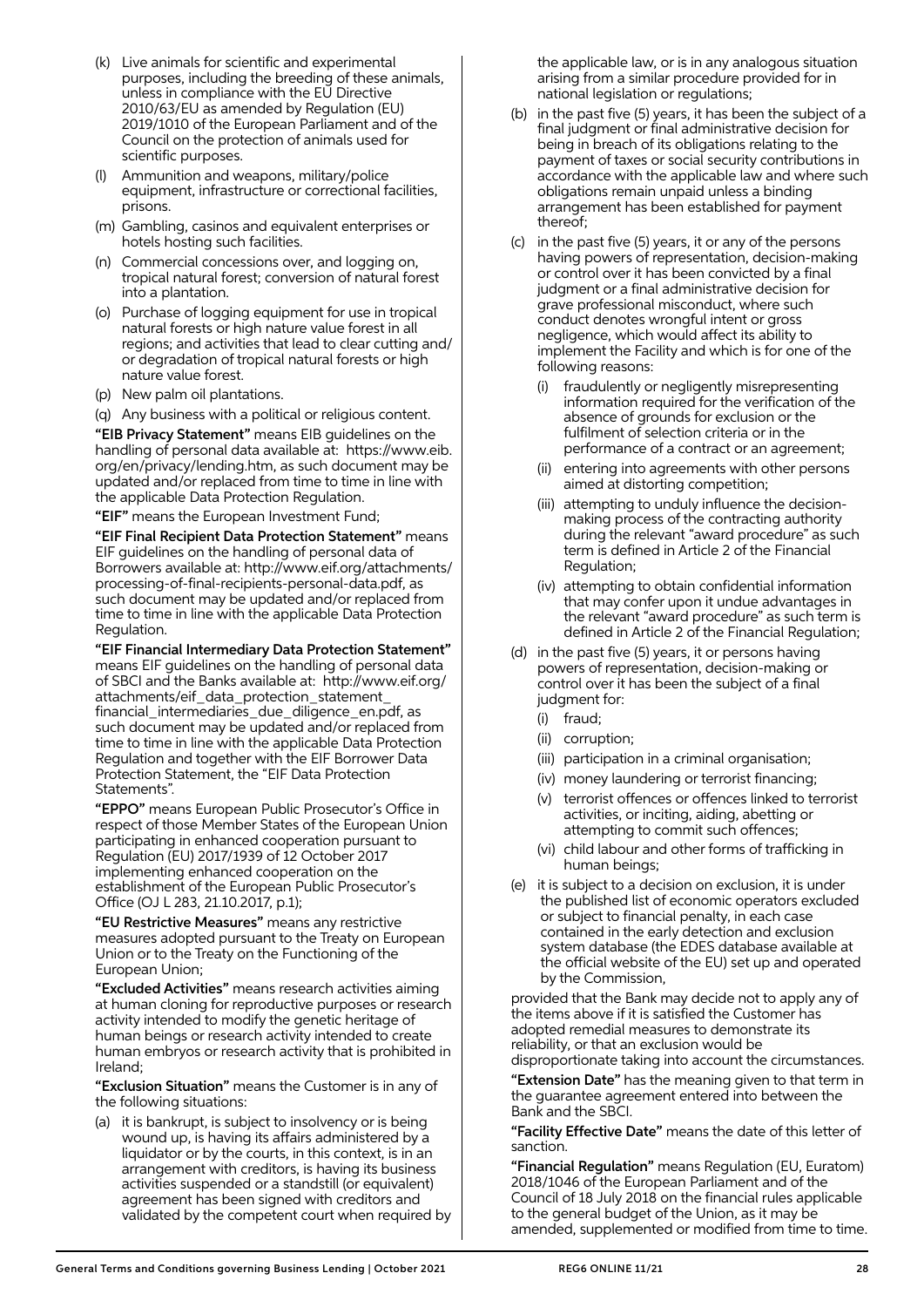"Fishery and Aquaculture De Minimis Regulation"

means Commission Regulation (EU) No 717/2014 of 27 June 2014 on the application of Articles 107 and 108 of the Treaty on the Functioning of the European Union to de minimis aid in the fishery and aquaculture sector (OJ L 190, 28.6.2014, p. 45).

 "Fraud" includes, without limitation, as set out in Article 1 of the Convention drawn up on the basis of Article K.3 of the Treaty on European Union, on the protection of the European Communities' financial interests (OJC 316, 27.11.1995, p.49), fraud affecting the European Union's financial interests.

 "General De Minimis Regulation" means Commission Regulation (EU) No 1407/2013 of 18 December 2013 on the application of Articles 107 and 108 of the Treaty on the Functioning of the European Union to de minimis aid (OJ L 352, 24.12.2013, p.1).

"HPTR" means any preferential tax measure regarded as harmful under the EU list of non-cooperative jurisdictions for tax purposes, as set forth in Annex I and Annex II of the European Council conclusions on the revised EU list of non-cooperative jurisdictions for tax purposes, initially adopted by the European Council on 5 December 2017 (under criterion 2.1), and as further detailed in the overview of the preferential tax regimes examined by the Code of Conduct Group (Business Taxation) , as may be amended from time to time.

 "Illegal Activities" means any of the following illegal activities or activities carried out for illegal purposes according to applicable laws in any of the following areas: (i) fraud, corruption, coercion, collusion or obstruction, (ii) money laundering, financing of terrorism or tax crimes each as defined in the AML Directives, and (iii) fraud and other illegal activity against the financial interests of the EIB, EIF and EU as defined in the PIF Directive.

"Member State" means any state that is or becomes a member state of the European Union, (collectively the "Member States").

"Micro-Enterprise" means a micro-enterprise as defined in the Commission Recommendation.

 "NCJ Implementation" means that the Customer is established and operating in Ireland and that there is no indication that the Facility supports actions that contribute to (i) criminal activities such as money laundering, financing of terrorism, tax crimes (i.e. tax fraud and tax evasion) and (ii) wholly artificial arrangements aimed at tax avoidance;

"Non-Compliant Jurisdiction" means a jurisdiction:

- (a) listed in Annex I of the European Council conclusions on the revised EU list of noncooperative jurisdictions for tax purposes;
- (b) included in the OECD/G20 list of jurisdictions that have not satisfactorily implemented the tax transparency standards;
- listed in the Annex of the Commission Delegated Regulation (EU) 2016/1675 of 14 July 2016 supplementing Directive (EU) 2015/849 of the European Parliament and of the Council by identifying high-risk third countries with strategic deficiencies;
- (d) rated as "partially compliant" or "non-compliant", including corresponding provisional ratings, by the Organisation for Economic Cooperation and Development and its Global Forum on Transparency and Exchange of Information for Tax Purposes against the international standard on exchange of information on request;
- (e) included in the Financial Action Task Force statement "High risk Jurisdictions subject to a Call for Action"; or

 (f) ncluded in the Financial Action Task Force statement "Jurisdictions under Increased Monitoring",

 in each case as such statement, list, directive or annex may be amended and/or supplemented from time to time.

 "OLAF" means the European Anti-Fraud Office, set up in accordance with the provisions of the Regulation (EU, Euratom) No 883/2013 of the European Parliament and of the Council of 11 September 2013 concerning investigations conducted by the European Anti-Fraud Office (OLAF) and repealing Regulation (EC) No 1073/1999 of the European Parliament and of the Council and Council Regulation \*(Euratom) No 1074/1999.

 "Ongoing Eligibility Criteria" refers to the eligibility criteria for a term loan under the BILS Scheme which are applicable to Borrowers at all times during the lifetime of the Facility (and which are available on https://aib.ie/business/sbci/sbci-brexit-impact);

 "Pan-European Guarantee Fund Counter Guarantee" means the counter-guarantee given by the EIF to the SBCI in connection with the BILS Scheme.

 "Participating Member States" means the countries contributing to the EGF;

 "PIF Directive" means Directive (EU) 2017/1371 of the European Parliament and of the Council of 5 July 2017 on the fight against fraud to the Union's financial interests by means of criminal law as amended, supplemented or restated;

 "Pre-Eligibility Application Form" means in respect of each Facility, the completed pre-eligibility application form as delivered by the Borrower to the SBCI;

 "Relevant Parties" means SBCI, the representatives of the relevant national authorities, ECA or other competent national court of auditors, the representatives and advisors of the Participating Member States, OLAF, the EIF, the EIB, the agents of the EIF or any other person designated by the EIF or the EIB, the Commission, the agents of the Commission (including OLAF), EPPO, any other European Union institution or European Union body which is entitled to verify the use of a guarantee from the SBCI in favour of the Bank and in the context of the Pan European Guarantee Fund Counter Guarantee and any other duly authorised body under applicable law to carry out audit or control activities.

 "Relevant State Aid Regime" means a hybrid regime incorporating the EGF Regime by analogy to Section 3.1 TF and the De Minimis Regulations or the EGF Regime by analogy to Section 3.2 TF and the De Minimis Regulations.

"Restrictive Measures" means:

- (a) EU Restrictive Measures; and/or
- (b) Any economic or financial sanctions adopted from time to time by the United Nations and any agency or person which is duly appointed, empowered or authorised by the United Nations to enact, administer, implement and/or enforce such measures; and/or
- (c) Any economic or financial sanctions adopted from time to time by the United States Government and any department, division, agency or office thereof, including the United States Department of the Treasury Office of Foreign Asset Control (OFAC), the United States Department of State and /or the United States Department of Commerce;

 "Sanctioned Person" means any person, entity, individual or group of individuals who is a designated target of or otherwise a subject of Restrictive Measures "SBCI" means the Strategic Banking Corporation of Ireland, which term shall include its successors,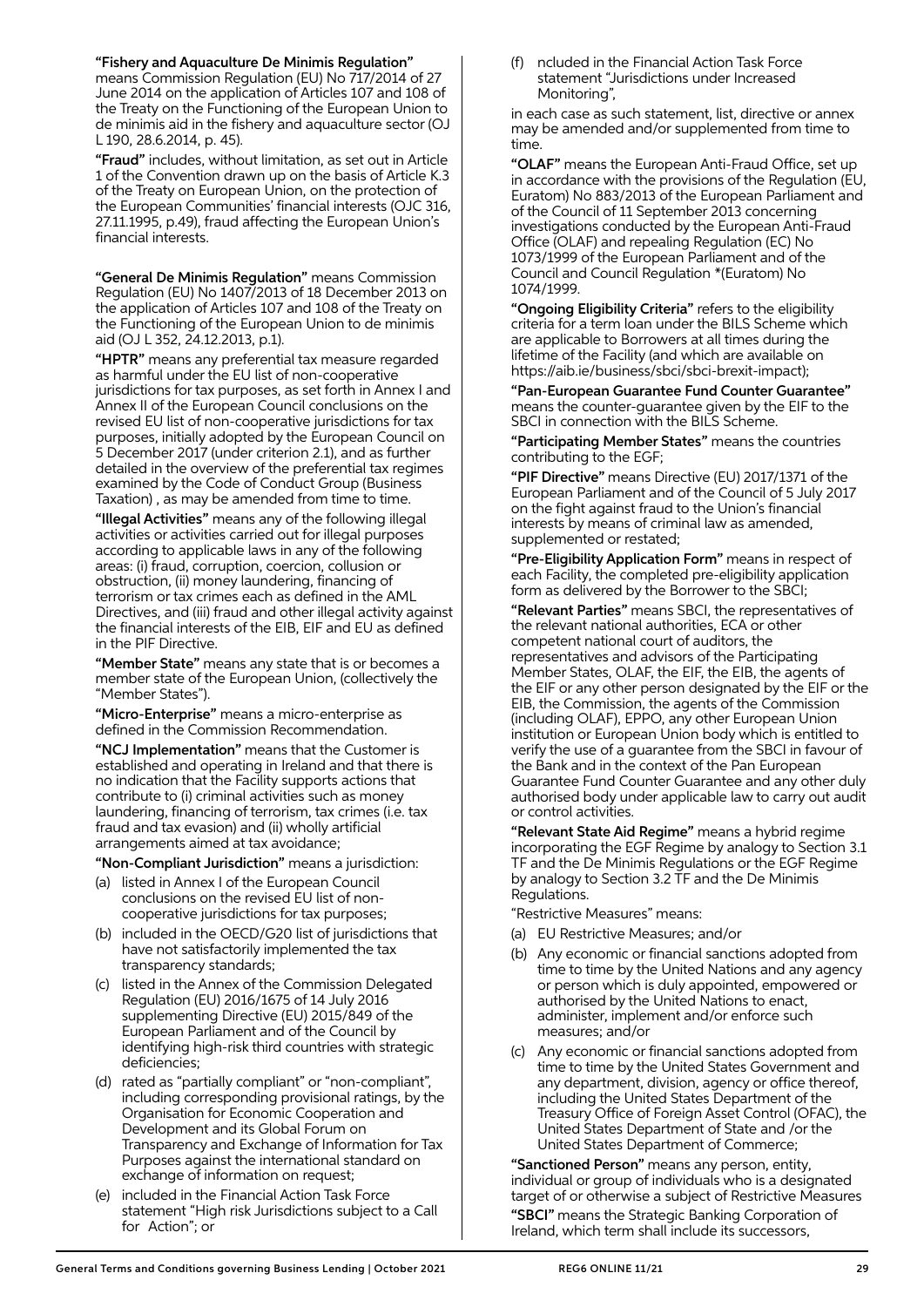transferees and assignees, if any;

 "Services of General Economic Interest De Minimis Regulation" means Commission Regulation (EU) No 360/2012 of 25 April 2012 on the application of Articles 107 and 108 of the Treaty on the Functioning of the European Union to de minimis aid granted to undertakings providing services of general economic interest (OJ L 114 of 26.4.2012, p. 8).

 "Small-Enterprise" means a small- enterprise as defined in the Commission Recommendation;

 "Small Mid-cap" means an enterprise within the meaning of Article 1 of the Title I of the Annex of the Commission Recommendation which:

- (a) has up to 499 employees calculated in accordance with Articles 3, 4, 5 and 6 of the Title I of the Annex of the Commission Recommendation; and
- (b) is not an SME;

 "SME" means a micro, small or medium-sized enterprise as defined in the Commission Recommendation;

"State Aid" means aid granted by a Member State or through State resources within the meaning of Article 107(1) of the Treaty on the Functioning of the European Union, as interpreted by the Court of Justice and the General Court of the European Union;

"Temporary Framework" means the Temporary Framework for State aid Measures to Support the Economy in the Current COVID-19 Outbreak, Communication from the Commission of 19 March 2020, C(2020)1863 (OJ C 91I, 20.3.2020, p. 1), as amended from time to time.

 "Undertaking in Difficulty" means an undertaking in respect of which, one of the following circumstances had occurred:

- (a) In the case of a limited liability company (other than an SME within 7 years from its first commercial sale that qualifies for risk finance investments following due diligence by the selected financial intermediary), where more than half of its subscribed share capital has disappeared as a result of accumulated losses. This is the case when deduction of accumulated losses from reserves (and all other elements generally considered as part of the own funds of the company) leads to a negative cumulative amount that exceeds half of the subscribed share capital. For the purposes of this provision, 'limited liability company' refers in particular to the types of company mentioned in Annex I of Directive 2013/34/EU and 'share capital' includes, where relevant, any share premium.
- (b) In the case of a company where at least some members have unlimited liability for the debt of the company (other than an SME within 7 years from its first commercial sale that qualifies for risk finance investments following due diligence by the selected financial intermediary), where more than half of its capital as shown in the company accounts has disappeared as a result of accumulated losses. For the purposes of this provision, 'a company where at least some members have unlimited liability for the debt of the company' refers in particular to the types of company mentioned in Annex II of Directive 2013/34/EU.
- (c) Where the undertaking is subject to collective insolvency proceedings or fulfils the criteria under its domestic law for being placed in collective insolvency proceedings at the request of its creditors.
- (d) Where the undertaking has received rescue aid and has not yet reimbursed the loan or terminated the guarantee, or has received restructuring aid and is still subject to a restructuring plan.
- (e) In the case of an undertaking that is not an SME, where, for the past two years:
- the undertaking's book debt to equity ratio has been greater than 7.5:1 and
- (ii) the undertaking's EBITDA Interest Coverage Ratio has been below 1.0:1.

 Term loans sanctioned under the BILS Scheme are intended for the purposes of facilities which comply with the eligibility criteria for the BILS Scheme set by the SBCI. The eligibility criteria applicable to Borrowers are available on https://aib.ie/business/sbci/sbci-brexitimpact. For as long as a Facility is sanctioned under the BILS Scheme, the following additional conditions will apply:

#### (i) Borrower Representations and Warranties

 the Borrower represents and warrants that the Borrower:

- (a) is an SME or Small Mid-Cap that is not active in the financial sector;
- (b) if the Customer is an Undertaking in Difficulty as at the Facility Effective Date, that it was not an Undertaking in Difficulty as of 31 December 2019.

 As an exception to the above, if the Customer is a Micro-enterprise or a Small-Enterprise that was an Undertaking in Difficulty on 31 December 2019, it shall be eligible provided that on the Facility Effective Date;

- (i) It is not subject to collective insolvency procedure under the relevant national laws; and
- (ii) It has not received:
- a Rescue aid (as defined in the Commission's Guidelines on State aid for rescuing and restructuring non-financial undertakings in difficulty), which has not been reimbursed (if the aid is in the form of a loan) or terminated (if the aid is in the form of a guarantee); or
- Restructuring aid to which it is subject to as at the Facility Effective Date (i.e. on the Facility Effective Date the Borrower is no longer subject to a restructuring plan);
- (c) does not have a substantial focus on one or more EIB Group Excluded Sectors (which determination shall be made by the Bank in its discretion based, without limitation, on the proportionate importance of such sector on revenues, turnover or client base of the relevant Borrower);
- (d) is established and operating in a Participating Member State and is not incorporated or established in a Non-Compliant Jurisdiction;
- (e) is established and operating in Ireland (an enterprise is established and operating in Ireland if it has a substantial operation within the Republic of Ireland);
- (f) has not drawn down and will not draw down any loan under the BILS Scheme from any other financial institution that would cause it to borrow more than €1,500,000 in aggregate under the BILS Scheme for SMEs or €1,400,000 in aggregate under the BILS Scheme for Small Mid-caps ;
- (g) has not benefitted of State Aid which has been declared illegal or noncompliant by the Commission which has not yet been returned:
- (h) in the case of loans granted under the applicable De Minimis Regulation:
	- where the Customer is an SME, is not subject to, or fulfils the criteria under domestic law for being places in, collective insolvency proceedings; and
	- (ii) where the Customer is a Small Mid-Cap, either (i) is subject to, or fulfils the criteria under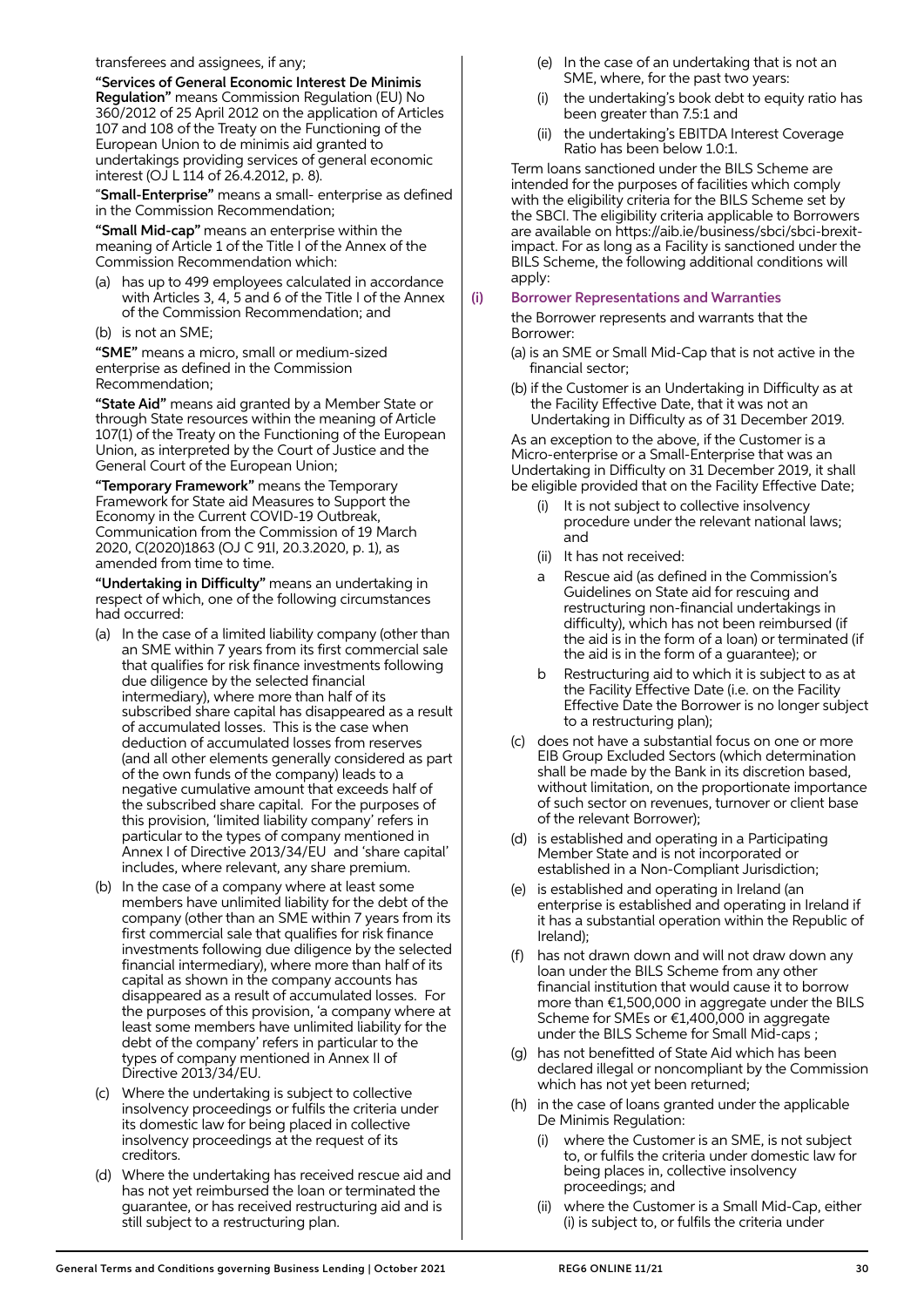domestic law for being placed in collective insolvency proceedings or (ii) has a credit rating that is below B-;

- (i) is not engaged in any Illegal Activities;
- (j) is not performing any activities that are related to Illegal Activities or Excluded Activities;
- (k) it is not a Sanctioned Person and is not in breach of Restrictive Measures;
- it is not, to the best of its knowledge, in an Exclusion Situation;
- (m) if it is established or incorporated in a country listed for HPTR in Annex I and/or Annex II of the European Council conclusions on the revised EU list of non-cooperative jurisdictions for tax purposes, the Customer does not benefit from any HPTR as evidenced by a self-declaration provided in a written form to the Bank;
- (n) is not Delinquent (for more than 20 days) or in default in respect of any transaction (in the case of refinancing, including the transaction that is being refinanced) granted by the Bank or by another financial institution or any agreement with the Bank or another financial institution in a manner that could materially affect the Customer's ability to meet his/her/its obligations under any such agreement. For these purposes, a failure to meet such obligations which is caused by short term cash flow pressures caused by prevailing market conditions will not, without prejudice to any events of default in any such agreement, be deemed to have such a material effect;
- (o) is not bankrupt or being wound up or having its affairs administered by the courts;
- (p) in the last 5 years has not entered into an arrangement with creditors, in the context of being bankrupt or wound-up or having its affairs administered by the courts;
- (q) has not been and will not be convicted of an offence or subject to a ruling concerning professional conduct, fraud, corruption, involvement in a criminal organisation, money laundering or any other illegal activity where such illegal activity is detrimental to the European Union's financial interests;
- (r) it shall (i) not enter into a business relationship with and/or use the funds or economic resources made available to it by the Bank in any manner that would result in such funds or economic resources being made available to, or for the benefit of a Sanctioned Person, (ii) ensure that no person that is a Sanctioned Person will have any legal or beneficial interest in any funds repaid or remitted to the Bank in the context of the Finance Documents, and (iii) promptly upon becoming aware, supply to the Bank, details of any claim, action, suit, proceedings or investigations with respect to Restrictive Measures relating to it;
- (t) satisfies the eligibility criteria for a term loan under the BILS Scheme which are applicable to Borrowers (and which are available on https://aib.ie/business/ sbci/sbci-brexit-impact) (including those pertaining to State Aid) as at the date of the letter of sanction for the Facility and that it will at all times during the lifetime of the Facility comply with the ongoing eligibility criteria;
- (x) has provided the Bank with a valid BILS Scheme eligibility code which has not been used to take out a loan with another financial institution;
- (y) representations made by it in the application form submitted to the SBCI in connection with the BILS Scheme remain true, accurate and complete in all respects.
- (z) is subject to one of the following:
	- (i) the combined exposure of the export/import of products, services or raw materials to/from the UK (including Northern Ireland) equates to at least 15% of business turnover;
	- (ii) export products, services or raw materials to the UK (including Northern Ireland) equates to at least 15% of business turnover;
	- (iii) import products, services or raw materials from the UK (including Northern Ireland) equates to at least 15% of business turnover;
	- (iv) the business is indirectly exposed to the UK (including Northern Ireland) i.e. transacts products, services or raw materials with an enterprise that is directly exposed to the UK (including Northern Ireland) equating to at least 15% of turnover; or
	- (v) such other criteria as SBCI may determine and notify to the Bank from time to time;

(aa) is adversely impacted by Covid-19.

#### (ii) Borrower Representations, Covenants and Undertakings

 The Borrower represents, covenants and/or undertakes that the Borrower:

- is not performing any activities that are related to Illegal Activities or Excluded Activities;
- (b) will comply in all respects with all laws and regulations to which it is subject, including, but not limited to, State Aid and procurement rules to which it may be subject and will comply in all respects with any laws to which it may be subject and the breach of which would constitute an Illegal Activity.
- (c) has not and shall not commit any fraud (including any fraud affecting the EU's financial interests (having the meaning set out in in Article 1 in the Convention drawn up on the basis of Article K.3 of the Treaty on the European Union, on the protection of the European Communities' financial interests (OJ C 316, 27.11.1995, p.49))
- (d) will, without prejudice to the foregoing:
	- at all times, comply with relevant standards and applicable legislation on the prevention of tax evasion, money laundering, the fight against terrorism and tax fraud to which it may be subject; and
	- (ii) not be established in a Non-Compliant Jurisdiction, unless in case of NCJ Implementation;
- (e) prepare, update and maintain available for the Relevant Parties, the following information:
	- (a) information necessary to verify that the use of the drawings under the Facility is in compliance with the relevant requirements set by any applicable European or national law (including regarding the Relevant State Aid Regime) and to verify the eligibility of the Borrower and the Facility under the BILS Scheme;
	- (b) information necessary to verify the proper implementation of the terms of the Facility and any payment and/or recovery process thereunder; and
	- (c) any other information reasonably required by the Relevant Parties
- (f) will maintain and be able to produce (including for inspection by any Relevant Parties) all documentation (to include, voice recordings where voice recordings have been provided in lieu of such documentation) related to the implementation of the Facility and the documents relating to the Facility for a period of ten (10) years after the date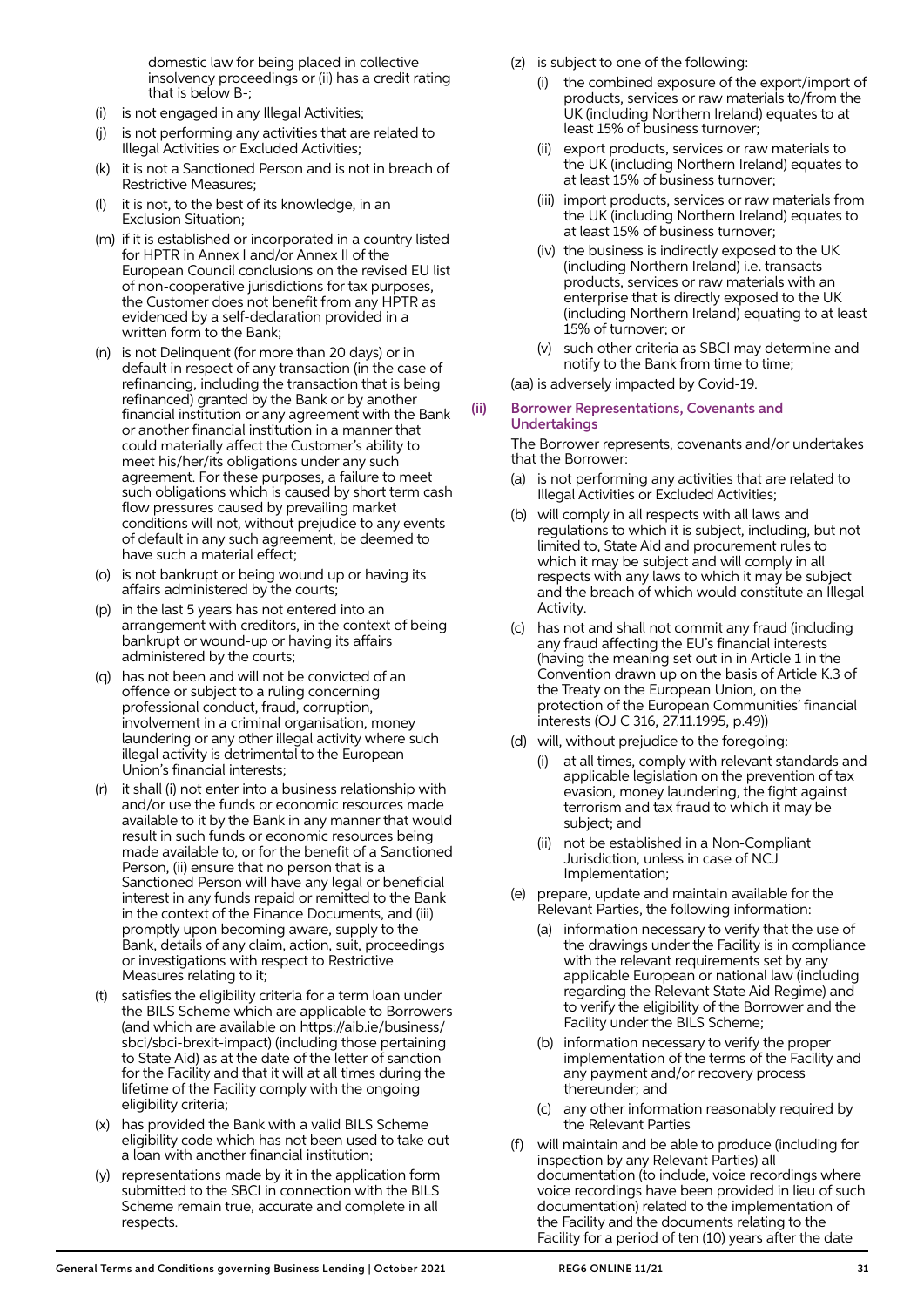of the Facility and if any deficiencies in the maintenance of records are identified by the Relevant Parties, the Borrower undertakes to promptly, and in any event no later than three (3) months after being informed of such deficiencies (or such shorter period communicated to it by the Relevant Party), comply with the instructions given by any of the Relevant Parties and provide any additional information reasonably requested by any of the Relevant Parties;

- (g) will co-operate in any evaluation of the Facility and/ or case studies that may be carried out by the SBCI, and to respond to any reasonable information requests in the context of any such evaluation and/ or case studies. The information contained in the case study report may be passed to the SBCI, the National Treasury Management Agency, the European Investment Fund, the Commission and/or contractors of the Commission, and/or published. The SBCI, the Commission and/or contractors of the Commission may contact the Borrower so that its business case can be used to produce audio visual or print publications for the promotion of the BILS Scheme;
- (h) shall promptly provide, upon request by the Bank, any document or information relating to itself or the any documents relating to the Facility and required to be included in any report by the SBCI or any Relevant Party and any documentation and other evidence as is reasonably requested by the Bank (on behalf of itself or the SBCI (or any successor)) in order for the Bank or the SBCI (or any successor) to carry out and be satisfied with the results of all necessary "know your customer" or other checks in relation to any relevant person pursuant to the contractual documentation relating to the Facility;
- (i) will promptly supply, upon request by the Bank such documentation (including all the documents required to assess the applicable eligibility criteria) and other evidence as is [reasonably] requested about the Borrower, its business, and the facility which it is required to provide to SBCI, the Relevant Parties, the Minister for Agriculture, Food and the Marine; the Minister for Enterprise, Trade and Employment, the DAFM, the DETE, any EU Body and any State Body;
- shall record and compile all the information required for the application of a Facility. Such information shall include all information necessary to demonstrate that the relevant State Aid conditions have been complied with. Records (whether oral or written) regarding each Facility shall be maintained by it for ten (10) fiscal years from the date on which the relevant loan was granted and, if any deficiencies in the maintenance of records are identified by the Relevant Parties, the Borrower undertakes to promptly, and in any event no later than three (3) months after being informed of such deficiencies (or such shorter period communicated to it by the Relevant Party), comply with the instructions given by any of the Relevant Parties and provide any additional information reasonably requested by any of the Relevant Parties
- (k) shall ensure that the proceeds of the Facility are not used to finance Illegal Activities, artificial arrangements aimed at tax avoidance or transactions with a Sanctioned Person.
- (m) shall immediately inform the Bank to the extent not prohibited by law, of any material litigation, arbitration, administrative proceedings or investigation, and respective development, carried out by a court, administration or similar public authority, which, to the best of its knowledge and belief, is current, imminent or pending against it or its controlling entities or members of its

management and decision making bodies in connection with any Illegal Activity related to the BILS Scheme.

- (n) without prejudice to any other restrictions on the use of the Facility , shall only use the Facility for the purpose of:
	- (a) investment in tangible and/or intangible assets;
	- (b) working capital/liquidity needs;
	- (c) to refinance existing obligations; or
	- (d) business transfers

 and for the avoidance of doubt the Facility can only be being made available to refinance a facility/facilities to the Borrower in an amount not exceeding 30% of the initial principal amount of that Facility with the remaining 70% of the Facility to be used for other eligible purposes under the SBCI Scheme except when such facility/facilities were made available under the Brexit Loan and Covid-19 Working Capital Loan Scheme established by SBCI (the "Brexit and Covid-19 Scheme") to a Borrower who satisfied one of the Brexit Eligibility Criteria (as defined in the Brexit and Covid-19 Scheme), in which case the Borrower may refinance such facility/ facilities in an amount not exceeding 100% of the initial amount of the Facility.

- (o) will inform the Bank immediately of any change in the Beneficial Ownership of the Borrower after the date hereof;
- (p) permits the Bank to provide information and documentation (including all the documents required to assess the applicable eligibility criteria) about the Borrower, its business, and the facility which it is required to provide to SBCI, the Relevant Parties, the Minister for Agriculture, Food and the Marine; the Minister for Enterprise, Trade and Employment, the DAFM, the DETE, any EU Body and any State Body;
- (q) will confirm the amount of Aid received by it and the amount of Aid receivable by it under the Facility, in each case in respect of Aid under the De Minimis Regulation and if the Borrower receives, under the BILS Scheme or otherwise, aid in excess of what that Borrower is permitted to receive by law, the Borrower shall return to the Bank for onward transmission to the SBCI any such excess aid received under the BILS Scheme in breach of law together with any other amount due in respect of that aid immediately upon: (i) the Borrower becoming aware of such excess receipt; and/or (ii) the Bank notifying the Borrower of same;
- (r) will maintain and be able to produce all documentation related to any information supplied in connection with the Facility for a period of ten (10) years after the termination of the BILS Scheme;
- (s) will hold and maintain amounts received in the context of this Agreement in a bank account held with a credit institution situated within the territory of a Member State of the EU; and
- will (i) at all times comply with relevant standards and applicable legislation on the prevention of tax evasion, money laundering, the fight against terrorism and tax fraud, and (ii) not to be established in a Non-Compliant Jurisdiction, unless in case of NCJ Implementation.

## (iii) Events of Default – BILS Scheme

 A term loan under the BILS Scheme, though expressed to be repayable over or within a specified period, may be terminated by the Bank and the Bank may demand early repayment at any time with or without notice to the Borrower upon the occurrence of any of the following events:

 (a) the Facility ceasing to comply with the eligibility criteria under the BILS Scheme;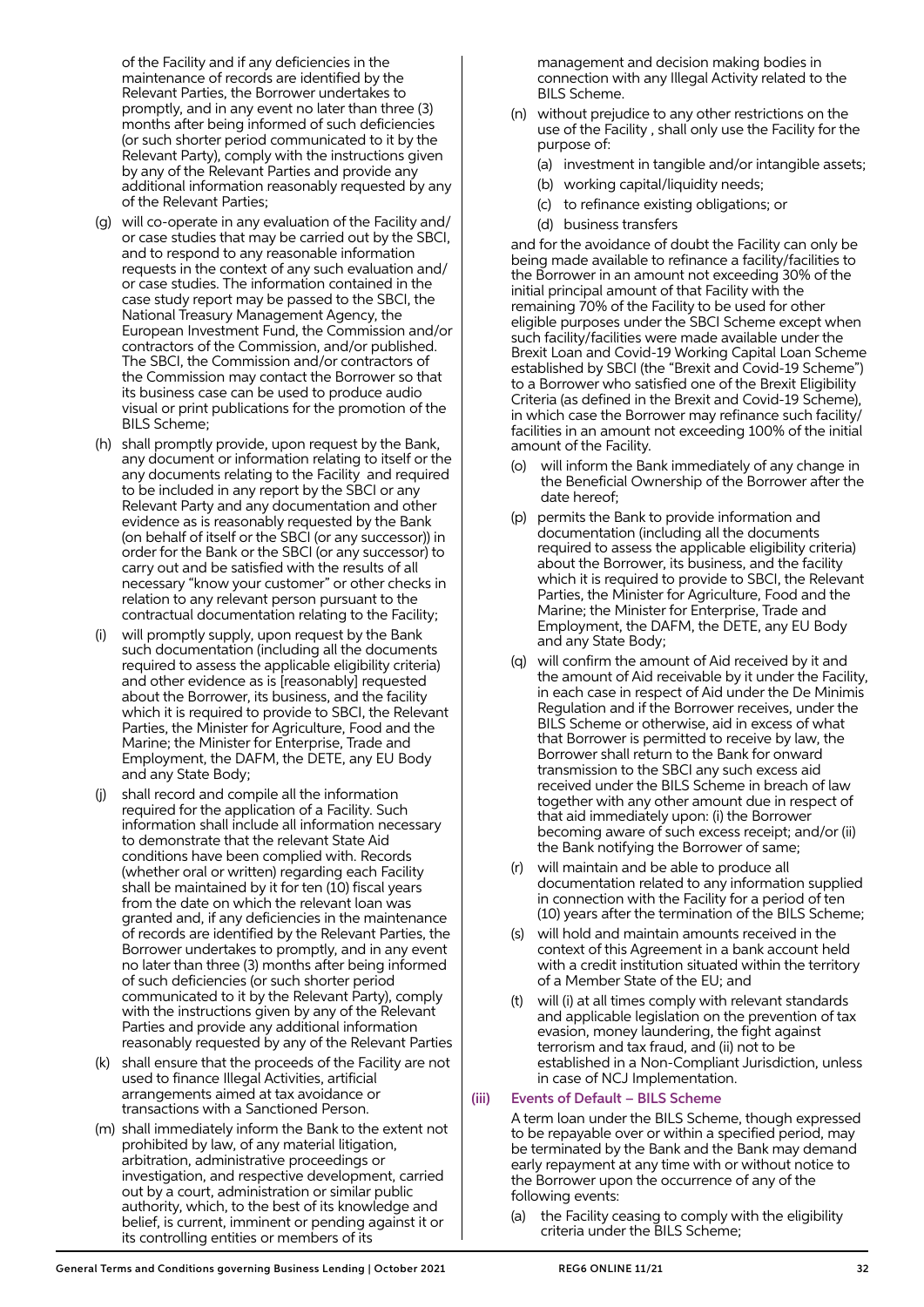- (b) the information included in or documentation provided to the SBCI pursuant to the Pre-Eligibility Application Form being untrue or inaccurate at the time of provision;
- (c) the termination of or the Bank becoming unable to rely on the guarantee from the SBCI; and/or
- (d) The Borrower becomes a Sanctioned Person as a result of breaching any applicable laws or regulations, or the Borrower does not comply with the provisions of subparagraphs (i) and (ii) of paragraph 8.6 (i)(t).

#### (iv) Maturity Extensions

 Subject always to the Bank's right, in its absolute discretion, to refuse any such request (which right the Customer acknowledges and agrees to), the Borrower may request an extension to the final maturity date of the Facility.

 From the Extension Date the Bank shall be entitled to amend or supplement, waive or make any other declaration of intent in relation to the Facility, which results in a maturity extension of the Facility and the Borrower is entitled to request an extension of maturity and any such extension will be granted or refused at the discretion of the Bank.

 To the extent that the Bank refuses the request for an extension, the Borrower will not be prevented from prepaying the Facility and such maturity extension will not cause or be conditional on an increase to the level of the interest rate, rate of charges or rate of fees applicable to the Facility.

 If the Extension Date does not occur, the Bank shall not be entitled to amend or supplement, waive or make any other declaration of intent in relation to the Facility which results in a maturity extension of the Facility.

#### (v) Borrower Acknowledgements:

the Borrower acknowledges and agrees that:

- (a) the SBCI, the EIF, the DETE and/or the DAFM may be obliged to divulge such information relating to the Borrower and the Facility to any competent EU Body in accordance with the relevant mandatory provisions of EU law;
- (b) the European Court of Auditors ("ECA"), the representatives and advisors of the Participating Member States, the European Anti-Fraud Office ("OLAF"), European Investment Fund (the "EIF"), the European Investment Bank ("EIB"), the agents of the EIF, or any other person designated by the EIF or the EIB, the Commission, the agents of the Commission (including OLAF, the European Public Prosecutor's Office ("EPPO"), any other European Union institution or European Union body, which is entitled to verify the use of the Counter-Guarantee in the context of the EGF Guarantee Instrument and any other relevant national authorities and their representatives, or other competent national court of auditors or duly authorised body or institution under applicable law which is entitled to carry out audit or control activities (collectively, the "Relevant Parties") shall have the right to carry out audits and controls and to request information in respect of this agreement and its execution. Subject to applicable laws, the Borrower shall:
	- (a) permit remote monitoring and monitoring visits and inspections by each of the Relevant Parties of its business operations, books and records;
	- (b) allow interviews conducted by each of the Relevant Parties of its representatives and not obstruct contacts with representatives or any other person involved in the Pan European Guarantee Fund Counter Guarantee;
	- (c) permit the Relevant Parties to conduct on the spot audits and checks and for this purpose

permit access to its premises during normal business hours;

- (d) permit review of its books and records in relation to this agreement and to take copies of these and related documents to the extent permitted by applicable law and as may be required.
- (c) pursuant to Article 5(1)(a) of the Data Protection Regulation, and Article 6(1)(e) of the GDPR, the name, address and purpose of the Borrower and other personal data information in connection with the Facility will be communicated to the SBCI, the EIB, the EIF and/or the Commission of the European Communities (the "Commission"), any mandators/funding providers and/or any other Relevant Party all acting as independent data controllers and such personal data may be made public in accordance with applicable laws;
- (d) any personal data communicated to the SBCI, the EIB, EIF the Commission and/or any other Relevant Party will be stored until ten (10) years after the termination of the BILS Scheme;
- (e) requests by the Borrower to verify, correct, delete or otherwise modify personal data communicated to the SBCI, the EIB, the EIF and/or the Commission, as the case may be, should be addressed to the SBCI, the EIB, the EIF, the Commission and/or any other Relevant Party, as applicable, at the following address:

#### IN RESPECT OF: ADDRESS:

- EIF: European Investment Fund 37B avenue J.F. Kennedy L-2968 Luxembourg Grand Duchy of Luxembourg Attention: EIF Data Protection **Officer**
- SBCI: Treasury Dock North Wall Quay Dublin 1 D01 A9T8 Attention: SBCI Data Protection Officer
- EIB: European Investment Bank 98-100, boulevard Konrad Adenaeur L-2950 Luxembourg Grand Duchy of Luxembourg Attention: EIB Data Protection Officer
- Commission: Commission Européenne Directorate General Economic and Financial Affairs L-2920 Luxembourg Grand Duchy of Luxembourg Attention: Attention of Data Protection Officer

 Such requests shall be treated as described in Articles 17 to 24 of Chapter 3: "Rights of the Data Subject" of the Data Protection Regulation or, as applicable, as described in Articles 15 to 22 GDPR;

- (f) pursuant to Article 63 (i) of the Data Protection Regulation, the Borrower may lodge a complaint with the European Data Protection Supervisor if he or she considers that his or her rights under Article 16 of the Treaty establishing the European Community have been infringed as a result of the processing of personal data by the EIB, the EIF and/ or the Commission;
- (g) that pursuant to Article 77(1) of the GDPR, the Borrower may lodge a complaint with the Data Protection Commission if he or she considers that his or her rights under Article 16 of the Treaty on the Functioning of the European Union or the GDPR have been infringed as a result of the processing of personal data by the SBCI;
- (h) all processing of personal data by the EIF and the EIB shall be in accordance with the EIF data protection statements (available at http://www.eif. org/attachments/eif\_data\_protection\_statement\_ financial intermediaries due diligence en.pdf and http://www.eif.org/attachments/processing-offinal-recipients-personal-data.pdf) and the EIB Privacy Statement (available at: https://www.eib.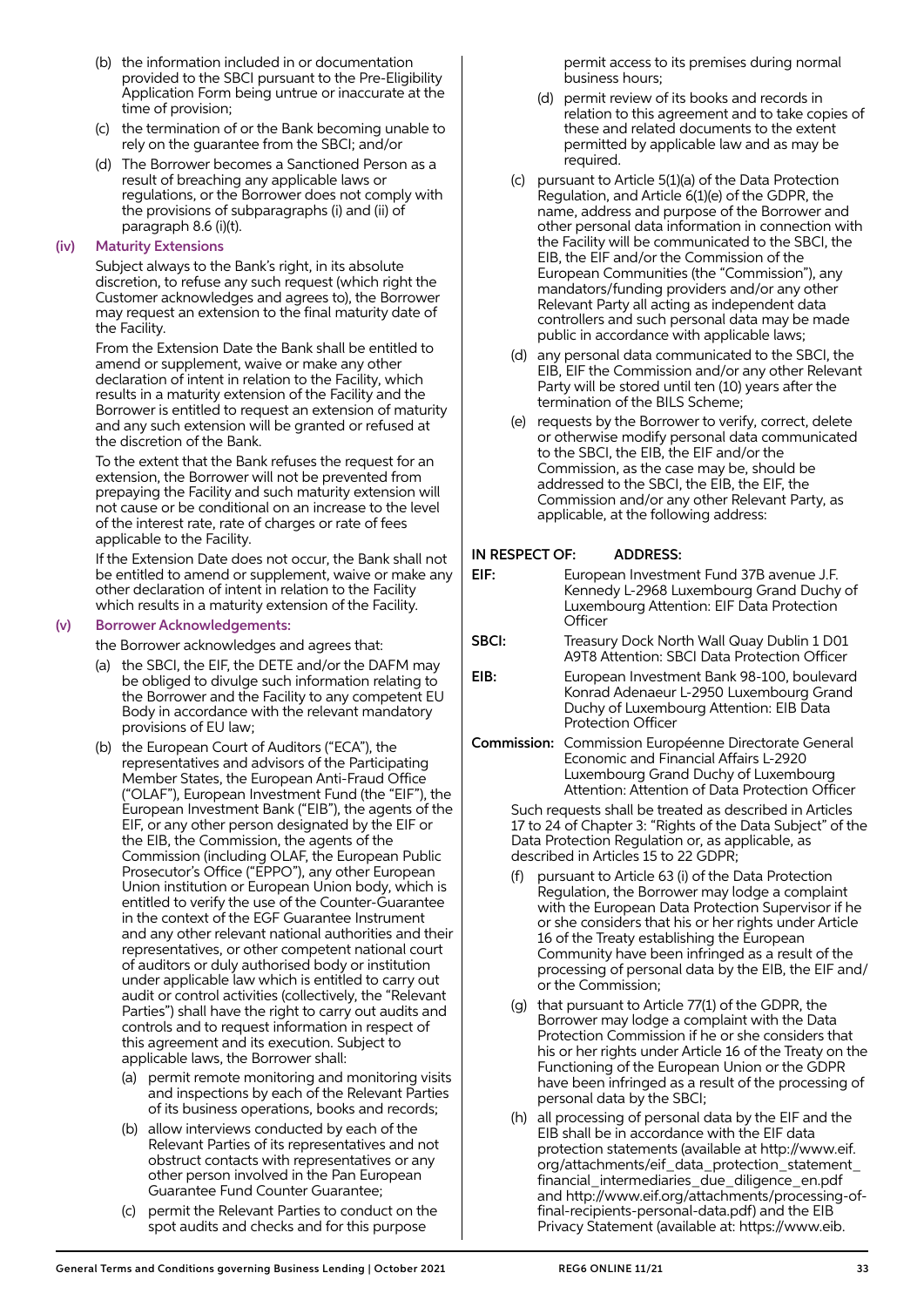org/en/privacy/lending.htm) respectively, as such documents may be updated and/or replaced from time to time in line with the applicable Data Protection Regulation;

- (i) the (i) EIF, (ii) the SBCI, (iii) the EIB or (iv) the Commission shall be entitled (and the Borrower acknowledges and agrees to such entitlement) to publish on its website, or produce press releases containing, information on the Bank and the Borrower supported under the Pan European Guarantee Fund Counter Guarantee including (i) the name, nature and purpose of this Facility; (ii) the name and address of the Bank and the type of financial support received; and (iii) the name, address and country of establishment of the Borrower and the region at NUTS 2 level, and the type of financial support received; except if:
	- (i) the Facility does not exceed EUR100,000 (EUR 10,000 in the case of Borrowers active in agricultural and fisheries sector) (in which case the information published shall be limited to statistical data, aggregated in accordance with relevant criteria, such as geographical situation, economic typology of Borrower, type of support received and the EU policy area under which such support was provided); or
	- (ii) prior to receiving financial support under the Facility, the Borrower confirms to the Bank in writing that the Borrower is a natural person who [does not consent or otherwise revokes their consent to publication].

 For the avoidance of doubt, any reference to personal data in this clause shall mean personal data as defined in the Data Protection Regulation.

#### (vi) General State Aid Conditions

- (i) The Borrower undertakes to comply in all material respects with all State aid laws and regulations to which it may be subject by virtue of this Facility.
- (ii) The Borrower undertakes to confirm the amount of State Aid received by it and the amount of State Aid receivable by it under the Facility, in each case in respect of State Aid under the relevant De Minimis Regulation and the EGF.
- (iii) The Borrower represents and warrants that it has not received unlawful State Aid or State Aid which has been declared incompatible with the internal market by the Commission which has not yet been returned.
- (iv) The Borrower undertakes that, if it receives, under the BILS Scheme or otherwise, State Aid in excess of what it is permitted to receive by law, it will return to the Bank for onward transmission to the SBCI any such excess State Aid received (including interest) under the BILS Scheme in breach of law together with any other amount due in respect of that State Aid immediately upon: (i) the Borrower becoming aware of such excess receipt; and/or (ii) the Bank notifying the Borrower of same.
- (v) If the Borrower is an Undertaking in Difficulty on the Facility Effective Date, it must not have been an Undertaking in Difficulty on 31 December 2019.

 As an exception to the above, if the Borrower is a Micro-Enterprise or a Small-Enterprise that was an Undertaking in Difficulty on 31 December 2019, it shall be eligible, provided that on the Facility Effective Date:

- (a) it is not subject to collective insolvency procedure under Irish law; and
- (b) it has not received:
	- (i) rescue aid (as defined in the Commission's Guidelines on State aid for rescuing and restructuring non-financial undertakings in difficulty), which has not been reimbursed (if

the aid is in the form of a loan) or terminated (if the aid is in the form of a guarantee); or

- (ii) restructuring aid in relation to which it continues to be subject to a restructuring plan (i.e. on the Facility Effective Date the Borrower is no longer subject to a restructuring plan).
- (vi) The Borrower shall supply all data necessary for State Aid reporting and transparency purposes. In particular, the Borrower shall maintain evidence of compliance with applicable rules and regulations relating to the granting and monitoring of the Relevant State Aid Regime.
- (vii) The Borrower represents and warrants that, as at the date it signs the letter of sanction, it satisfies all of the below applicable Specific State Aid Conditions and undertakes to procure that it shall at all times comply with those conditions.
- (viii) The Borrower acknowledges and undertakes that the self-declarations required by s.4(d) of the EGF Guarantee Instrument and provided in the Pre-Eligibility Application Form are correct and legally binding on the Borrower.

#### (vii) Specific State Aid Conditions

 As set out in the letter of sanction, the Relevant State Aid Regime is a hybrid regime meaning that the Facility is partially granted under the De Minimis Regulations and partially under the EGF in accordance with the Commission Decision.

## (A) De Minimis Aid

- (a) If the Facility is being granted under the General De Minimis Regulation, the Borrower represents and warrants that, as at the date it signs the letter of sanction, it satisfies all of the conditions of that Regulation and undertakes to procure that it shall at all times comply with those conditions.
- (b) If the Facility is being granted under the Agriculture De Minimis Regulation, the Borrower represents and warrants that, as at the date it signs the letter of sanction, it satisfies all of the conditions of that Regulation and undertakes to procure that it shall at all times comply with those conditions.
- (c) If the Facility is being granted under the Fishery and Aquaculture De Minimis Regulation, the Borrower represents and warrants that, as at the date it signs the letter of sanction, it satisfies all of the conditions of that Regulation and undertakes to procure that it shall at all times comply with those conditions.
- (d) If the Facility is being granted under the Services of General Economic Interest De Minimis Regulation, the Borrower represents and warrants that, as at the date it signs the Letter of Sanction, it satisfies the conditions of that Regulation and undertakes to procure that it shall at all times comply with those conditions.

## (B) EGF State Aid

 The following provisions are applicable regardless of whether the Borrower is an SME or a Small Mid-cap:

- (a) The Facility must have been entered into by no later than 31 December 2021.
- (b) The amount of the Facility benefitting a Borrower active in the primary production of agricultural products must not be fixed on the basis of the price or quantity of products put on the market.
- (c) If the Borrower is active in the fishery and aquaculture sector:
	- The amount of the Facility must not be fixed on the basis of price or quantity of products purchased or put on the market;
	- The Facility must not be conditional on exportrelated activities towards third countries or Member States, namely financing directly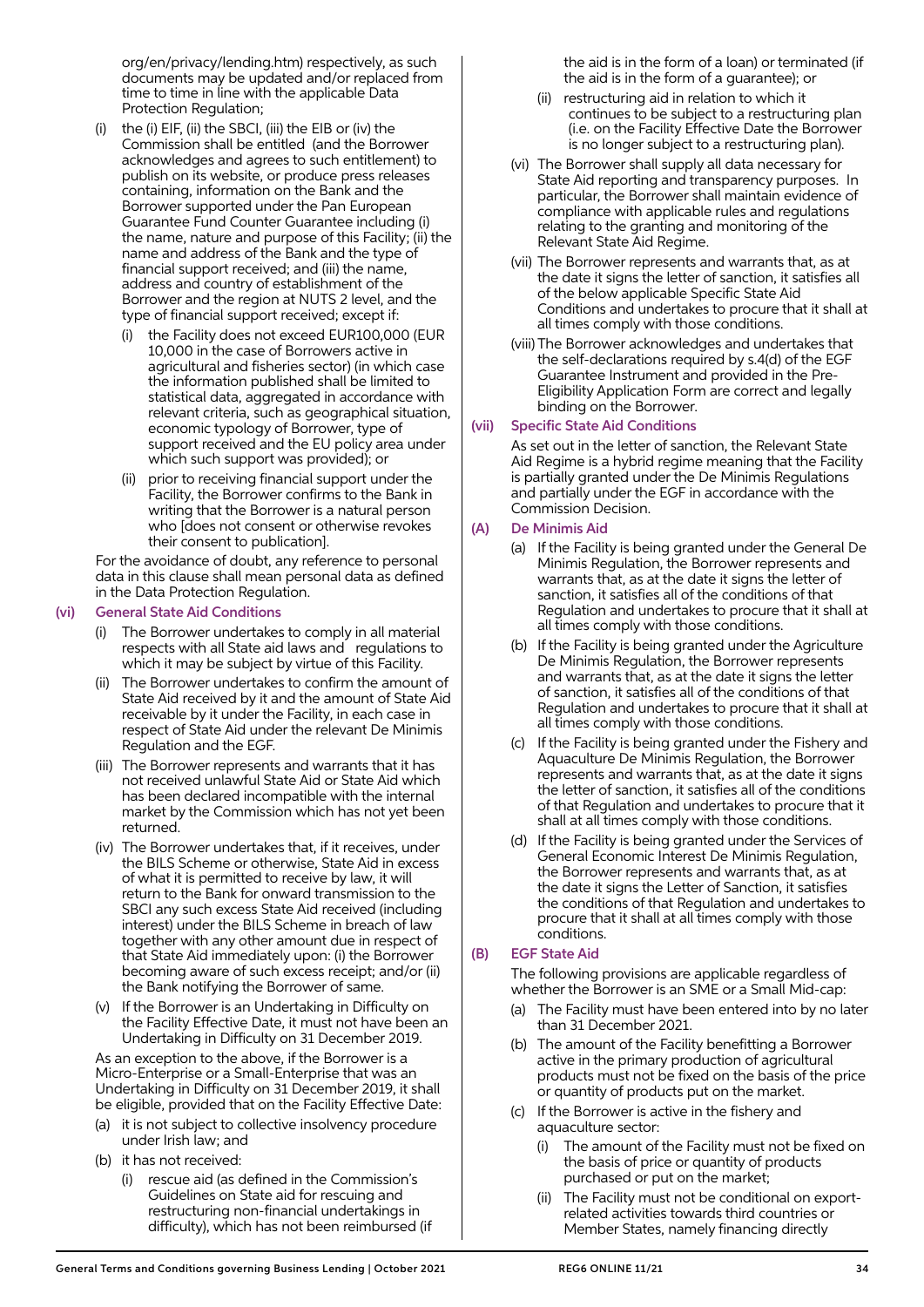linked to the quantities exported, to the establishment and operation of a distribution network or to other current expenditure linked to the export activity. For the avoidance of doubt, regarding the latter, companies that export their goods or services can benefit from the EGF counter-guarantee, provided that the financing is not conditional on being used to cover costs specifically linked to the act of exporting (such as shipping costs).

- (iii) The Facility must note be contingent upon the use of domestic over imported goods;
- (iv) The Facility must not relate to the purchase of fishing vessels;
- (v) The Facility must not finance modernisation or replacement of main or ancillary engines of fishing vessels;
- (vi) The Facility must not finance operations increasing the fishing capacity of a vessel or equipment increasing the ability of a vessel to find fish;
- (vii) The Facility must not finance construction of new fishing vessels or importation of fishing vessels;
- (viii) The Facility must not finance temporary or permanent cessation of fishing activities unless specifically provided for in Regulation (EU) No 508/2014;
- (ix) The Facility must not finance exploratory fishing;
- (x) The Facility must not finance transfer of ownership of a business;
- (xi) The Facility must not finance direct restocking, unless explicitly provided for as a conservation measure by a Union legal act or in the case of experimental restocking.
- (d) If the Borrower is active in the processing and marketing of agricultural products:
	- The Facility must not be conditional on being partly or entirely passed on to primary producers; and
	- (ii) the amount of the Facility must not be fixed on the basis of the price or quantity of products purchased from primary producers or put on the market by the undertakings concerned.

 The following provisions are only applicable if the Borrower is an SME:

- (i) The maximum amount of a loan is such that the total amount of State Aid received by the Borrower (and any other linked enterprises as per the Commission Recommendation) by virtue of a guarantee under Section 3.2 of the Temporary Framework or an interest rate subsidy under Section 3.3 of the Temporary Framework, whether through the SBCI, the Bank or otherwise, does not exceed the Borrower's foreseen financing needs for a period of 18 months.
- (ii) The Facility must be (a) financing transactions and take the form of a senior loan, finance leasing, revolving credit lines (including overdrafts), factoring transaction, bonds or (b) financing transactions providing recourse against the Borrower under bank guarantees or letters of credit.

 The following provisions are only applicable if the Borrower is a Small Mid-cap:

The maximum amount of a loan must be such that the total amount of State Aid received by the Borrower (and any other linked enterprises as per the Commission Recommendation) under Section 3.1 of the Temporary Framework whether through the SBCI, the Bank or otherwise does not exceed:

- (i)  $\epsilon$ 100,000 is the Borrower is active in the primary production of agricultural products;
- (ii)  $\epsilon$ 120,000 if the Borrower is active in the fishery and aquaculture sector; and
- (iii) €800,000 if the Borrower active in other sectors.
- (ii) If the Borrower (together with any other linked enterprises as per the Commission Recommendation) is active in several of the sectors set out in (i) to (iii) above, the Borrower may be considered eligible provided that the Borrower is able to demonstrate by appropriate means, such as separation of accounts, that the relevant ceiling is respected for each of those activities, that the overall maximum amount of €800,000 is not exceeded for the Borrower and that, where the Borrower is active in the fishery and aquaculture sector or in the primary production of agricultural products, the overall maximum amount of €120,000 and €100,000 respectively is not exceeded.
- (iii) The Facility must be (a) financing transactions and take the form of a senior loan, finance leasing, revolving credit lines (including overdrafts), factoring transaction, subordinated debt transaction, quasi-equity transaction, bonds or (b) financing transactions providing recourse against the Borrower under bank guarantees or letters of credit.

† Available at http://www.eif.org/attachments/eif\_data\_protection\_statement\_financial\_ intermediaries\_due\_diligence\_en.pdf and http://www.eif.org/attachments/processing-of-finalrecipients-personal-data.pdf

‡ Available at: https://www.eib.org/en/privacy/lending.htm

# Section IX

## Irish Government Covid-19 Credit Guarantee Scheme

## Irish Government Covid-19 Credit Guarantee Scheme

9.0 The terms and conditions in this section apply to loan facilities sanctioned pursuant to the Covid-19 Credit Guarantee Scheme and are without prejudice to the applicability of the terms and conditions in any other section of this booklet.

Term loans to eligible Small and Medium Enterprises and Small Mid-caps under the Covid-19 Credit Guarantee Scheme in accordance with the Credit Guarantee Act 2012, as amended from time to time (including pursuant to the Credit Guarantee (Amendment) Act 2016 and the Credit Guarantee (Amendment) Act 2020)

9.1 Loans or other facilities under the Covid-19 Credit Guarantee Scheme are being made available with the benefit of a guarantee from the Minister for Enterprise, Trade and Employment. Those loans are sanctioned at an interest rate which is lower than the interest rate which would apply to such facilities without the support of the Irish government, which support has been made possible as a consequence of the Temporary Framework and the Commission's approval of the Covid-19 Credit Guarantee Scheme. The Borrower is required to have read and understood the rules of the Covid-19 Credit Guarantee Scheme (which are posted on the Department of Enterprise, Trade and Employment website; https://dbei.gov.ie/en/What-We-Do/Supportsfor-SMEs/Access-to-Finance/SME-Credit-Guarantee-Scheme/#COVID19CGS) prior to accepting a Facility. By accepting a Facility, the Borrower is deemed to have done so.

 For the purposes of this section, the following definitions will apply: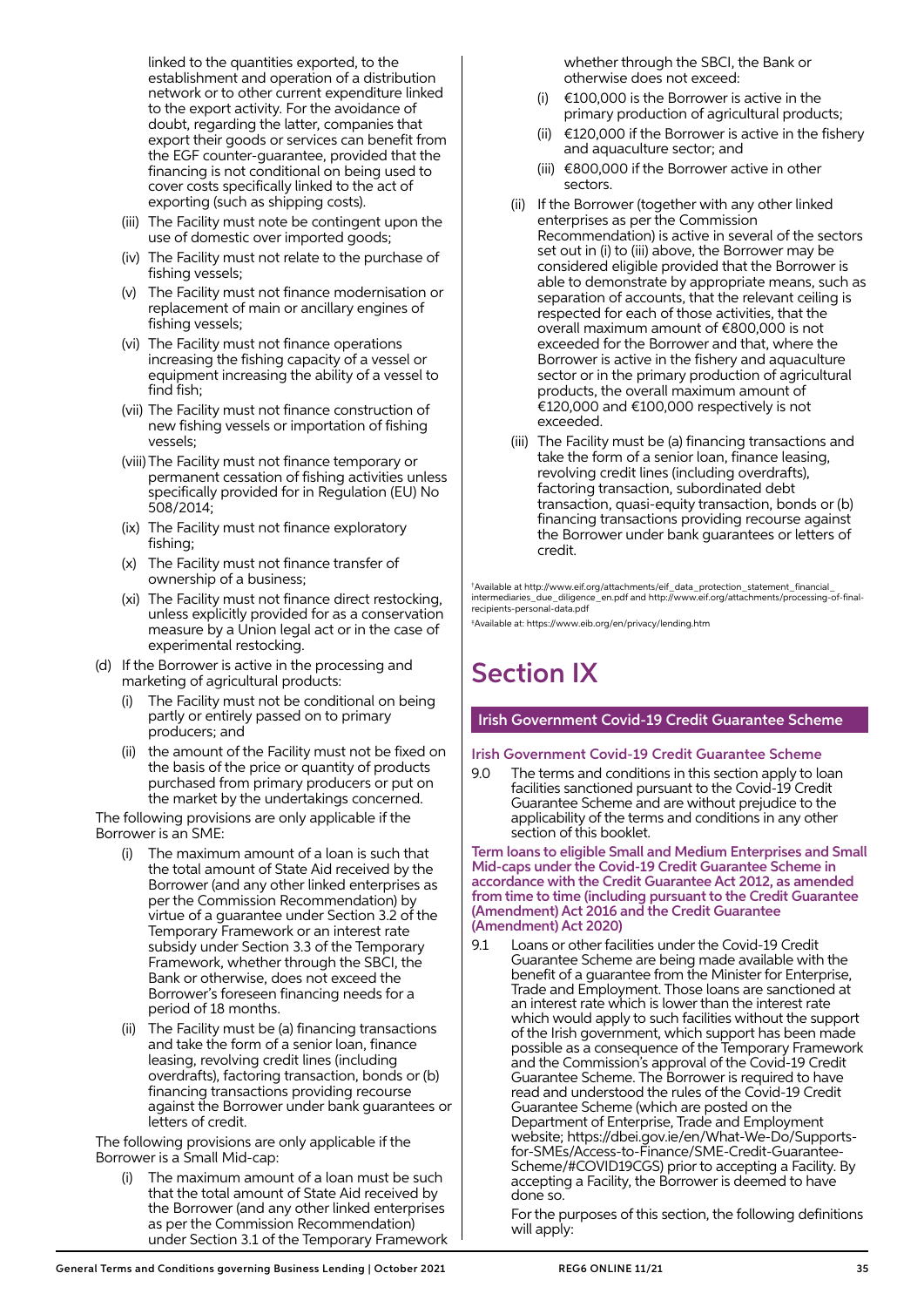"Commission" means the Commission of the EU.

 "Commission Recommendation" means the Commission Recommendation 2003/361/EC concerning the definition of micro, small and medium-sized enterprises (OJ L124, 20.05.2003, p.36), as amended, restated, supplemented and/or substituted from time to time.

 "Covid-19 Credit Guarantee Scheme" means the Covid-19 Credit Guarantee Scheme established by the Department of Enterprise, Trade and Employment.

 "DAFM" means the Department of Agriculture, Food and the Marine.

 "DETE" means the Department of Enterprise, Trade and Employment.

"EU" means the European Union.

 "Facility" means a loan or credit arrangement (including without limitation, a loan, working capital facility, credit facility, asset credit facility or invoice finance facility) offered to the Borrower by the Bank under the Covid-19 Credit Guarantee Scheme.

 "General Block Exemption Regulation" means Commission Regulation (EU) No 651/2014 of 17 June 2014 (as amended from time to time).

 "Group Companies" means companies that form part of the same corporate group (within the meaning of the Companies Act 2014) as the Borrower (but for the avoidance of doubt, this does not include the Borrower itself).

 "Medium-Sized Enterprise" means an enterprise which employs fewer than 250 persons and whose annual turnover does not exceed EUR 50 million, and/or whose annual balance sheet total does not exceed EUR 43 million.

 "Micro Enterprise" means a Borrower that employs fewer than 10 persons and whose annual turnover and/or annual balance sheet total does not exceed EUR 2 million.

 "person" means any person, firm, company, corporation, government, state or agency of a state or any association, group, organisation (including, without limitation, terrorist organisation), trust or partnership (whether or not having separate legal personality) or two or more of the foregoing, or any other entity or body of any description.

 "Pre-Eligibility Application Form" means in respect of each Facility, the completed pre-eligibility application form as delivered by the Borrower to the Bank.

 "Primary Producer" means a person engaged in primary production within the meaning of the term in Regulation (EC) No 178/2002 of the European Parliament and of the Council of 28 January 2002.

 "Relevant Parties" means the DETE, the SBCI, the DAFM, the European Court of Auditors, the Commission, agents of the Commission (including OLAF), the Minister for Enterprise, Trade and Employment of Ireland (including without limitation, the agents of the Minister), the following Irish authorities: the Comptroller and Auditor General and any other duly authorised body under applicable law to carry out audit or control activities. "SBCI" means the Strategic Banking Corporation of Ireland, which term shall include its successors,

transferees and assignees, if any.

 "Small Enterprise" means an enterprise which employs fewer than 50 persons and whose annual turnover and/ or an annual balance sheet total does not exceed EUR 10 million;

 "Small Mid-cap" means an enterprise within the meaning of Article 1 of the Title I of the Annex of the Commission Recommendation which:

has up to 499 employees calculated in accordance with Articles 3, 4, 5 and 6 of the Title I of the Annex of the Commission Recommendation; and

(b) is not an SME.

 "SME" means either a Micro Enterprise, a Small Enterprise or a Medium-Sized Enterprise;

 "Temporary Framework" means the communication from the Commission entitled "Temporary Framework for State aid measures to support the economy in the current COVID-19 outbreak" as adopted by the Commission on 19 March 2020 (C(2020) 1863) and as amended on 3 April 2020 (C(2020) 2215), 8 May 2020 (C(2020) 3156) and 29 June 2020 (C(2020) 4509) and as may be further amended from time to time.

Facilities sanctioned under the Covid-19 Credit Guarantee Scheme are intended for the purposes of facilities which comply with the eligibility criteria for the Covid-19 Credit Guarantee Scheme set by the Department of Enterprise, Trade and Employment. The eligibility criteria applicable to Borrowers are available at www.aib.ie/business/sbci/government-creditguarantee-scheme. For as long as a Facility is sanctioned under the Covid-19 Credit Guarantee Scheme, the following additional conditions will apply:

#### Borrower Representations, Warranties and Undertakings:

- The Borrower represents, confirms, certifies, warrants and undertakes that the Borrower at the date of the contractual documents relating to a Facility:
	- (a) is either an SME or a Small Mid-cap;
	- (b) was on 31 December 2019:
		- (1) not in difficulty (within the meaning of Annex I of the General Block Exemption Regulation, as amended, restated, supplemented and/or substituted from time to time); or
		- (2) in the case of a Small Enterprise or a Micro Enterprise only, in difficulty (within the meaning of Annex I of the General Block Exemption Regulation, as amended, restated, supplemented and/or substituted from time to time), provided always that in those circumstances, such entities hereby certify that as at 31 December 2019 they:
			- a. were not subject to any collective insolvency procedures;
			- b. had not received rescue aid within the meaning of the Temporary Framework (or if an entity had received such aid, it has reimbursed the relevant loan and/or terminated the guarantee which constituted such rescue aid upon or prior to its entry into the letter of sanction); and
			- c. had not received restructuring aid within the meaning of the Temporary Framework (or if an entity had received such aid, it is no longer subject to a restructuring plan upon or prior to its entry into the letter of sanction);
	- (c) does not have a principal business activity within any of the sectors listed below which fall outside the scope of the Covid-19 Credit Guarantee Scheme (all such sectors together, being the "Restricted Sectors"):

## Extraction of crude petroleum and natural gas

The extraction and production of:

- crude petroleum; or
- (ii) natural gas
- or any related products or processes;

#### Support activities for petroleum and natural gas extraction

(iii) The provision of any support activities for petroleum and natural gas extraction;

## Tobacco and tobacco products

(iv) The production of tobacco and related products;

## Production of Weapons and Ammunition

(v) The production of weapons, arms and/or ammunition of any kind;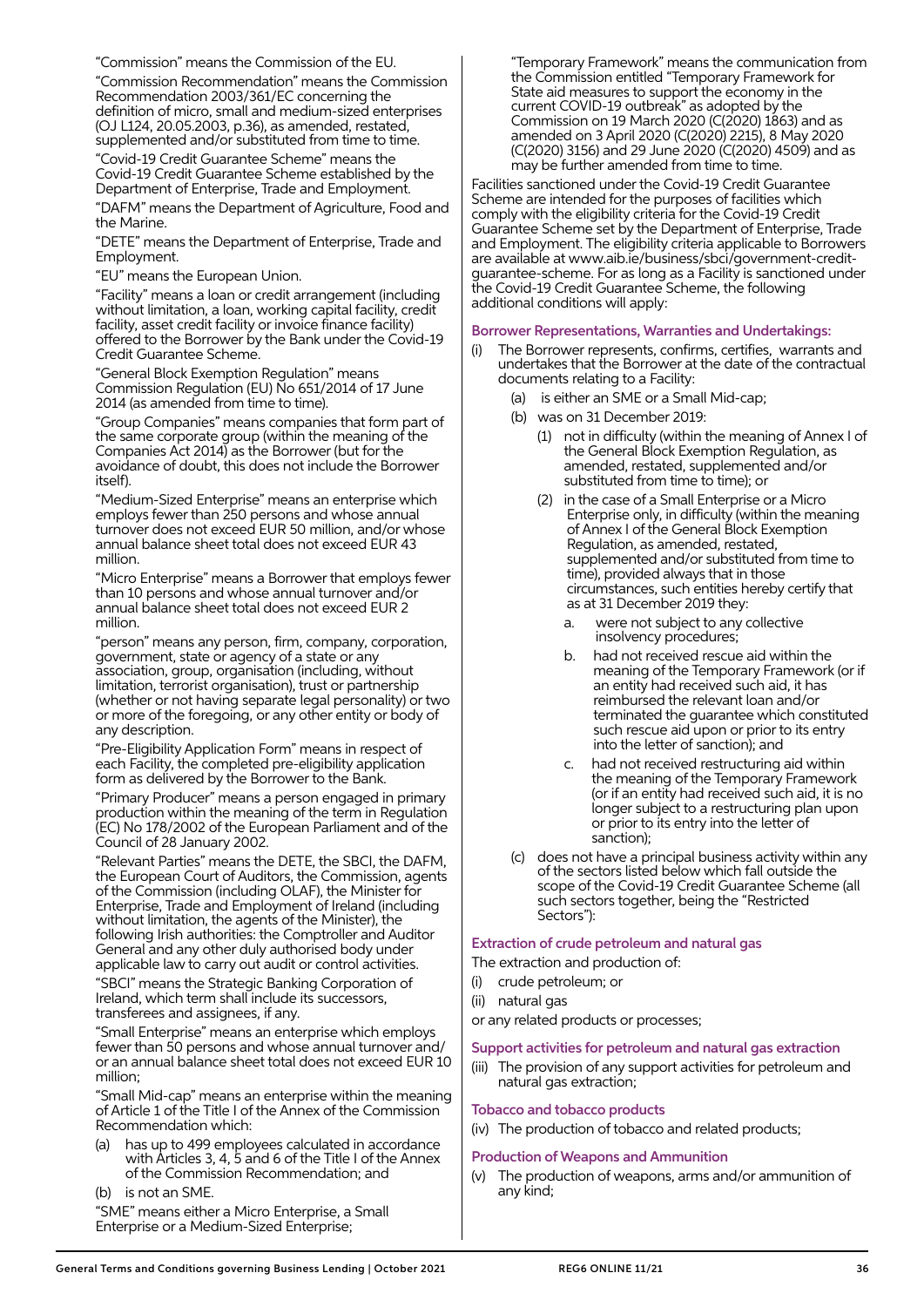## Production of Military Fighting Vehicles

(vi) The production of military or police fighting vehicles;

#### Development of building projects

(vii) Investing in, or developing real property assets;

#### Construction and development of residential and nonresidential buildings

(viii) Real estate development activity (whether residential or non-residential);

## Real estate

- (ix) The purchase of, or sale of real estate for business purposes;
- Gambling and betting activities
- (x) Gambling, casinos and equivalent enterprises;

#### Other monetary intermediation

(xi) Banking activities and other monetary intermediation (including without limitation, acting as a clearing house, granting credit and facilitating savings);

#### Additional restricted sectors

- (xii) Any other business activity that the Minister for Enterprise, Trade and Employment notifies to the Bank as a restricted sector from time to time during the operation of the Covid-19 Credit Guarantee Scheme. An up to date list of Restricted Sectors relevant to the Covid-19 Credit Guarantee Scheme is accessible at www.aib.ie/business/sbci/government-creditguarantee-scheme.
- (d) is established in Ireland;
- (e) can return to being a viable business in the future;
- (f) has already suffered or will suffer a reduction of at least fifteen per cent (15%) in its turnover or projected turnover and/or profit due to the impact of Covid-19;
- (g) is not bankrupt or being wound up or having its affairs administered by the courts;
- (h) has not in the last 5 years entered into an arrangement with creditors, in the context of being bankrupt or wound-up or having its affairs administered by the courts;
- (i) has not been convicted of an offence or been made subject to a ruling concerning professional conduct, fraud, corruption, involvement in a criminal organisation, money laundering or any other illegal activity where such illegal activity is detrimental to the EU's financial interests;
- (j) has not, together with its Group Companies, received credit (which includes, for the avoidance of doubt, credit to be advanced pursuant to the letter of sanction) or had credit made available to it and/or its Group Companies in connection with the Covid-19 Credit Guarantee Scheme in an amount that exceeds the highest of the following:
	- where the Borrower was created before 1 January 2019 only, an amount equal to double its annual wage bill (including social charges as well as the cost of personnel working on the undertaking's site but formally in the payroll of subcontractors) for 2019, or for the last year available at the date of the letter of sanction; or where the Borrower was created on or after 1 January 2019, an amount equal to the Borrower's estimated annual wage bill for its first two years in operation;
	- (ii) an amount equal to 25% (twenty-five per cent) of the Borrower's total turnover in 2019; and
	- (iii) in limited cases and with appropriate justification only where a finance provider (including the Bank) agrees with a Borrower that this Clause 9.1 (i)(j)(iii) applies to it, an amount required to cover the liquidity needs of the Borrower (as confirmed by the Borrower) from the time the relevant letter of sanction or loan offer is entered into for:
- a. the following 18 months in the case of a Borrower that is an SME, or
- b. the following 12 months in the case of a Borrower that is a Small Mid-cap;

 provided always that where the Borrower is a Micro Enterprise, a sole trader or a Primary Producer and it provides current account records to the Bank in support of its application for credit under this Clause 9.1 (i)(j)(iii), the amount advanced to that Borrower may not exceed the higher of:

- a. an amount equal to 25% of the turnover of the relevant Borrower current accounts for the 2019 calendar year; and
- b. €250,000;

 and notwithstanding anything to the contrary in this sub-paragraph (j), the Borrower and its Group Companies will not avail of:

- (1) loans and/or other credit under the Covid-19 Credit Guarantee Scheme; and/or
- (2) any other loan amount from a public agency under either section 3.2 or section 3.3 of the Temporary Framework

 in an aggregate amount that exceeds €1,000,000; and

(k) has provided information, certifications and/or confirmations to the DETE and/or the Bank in the Pre-Eligibility Application Form that were accurate, true, correct, up-to-date, complete and not misleading as at the date they were given.

#### Borrower Representations, Covenants and Undertakings

- (ii) The Borrower represents, confirms, certifies, covenants and undertakes that the Borrower:
	- (a) satisfies the eligibility criteria for the Covid-19 Credit Guarantee Scheme, which are applicable to borrowers (and which are available on www.aib. ie/business/sbci/government-credit-guaranteescheme) and further undertakes to procure that it shall at all times during the lifetime of a Facility comply with those eligibility criteria;
	- (b) itself and/its Group Companies have not applied for, and will not apply for credit under the Covid-19 Credit Guarantee Scheme from any financial institution which would cause the Borrower itself, or the Borrower, together with any other Group Companies, to exceed the borrowing thresholds applicable to them under the Covid-19 Credit Guarantee Scheme;
	- (c) shall only use (subject always to the other restrictions on use contained in these terms and conditions and the letter of sanction) a Facility for one or more of the following purposes:
		- (i) working capital purposes;
		- (ii) investment purposes; or
		- (iii) to refinance financial indebtedness incurred by the Borrower ("Existing Indebtedness") where:
			- a. the Existing Indebtedness to be refinanced was incurred by it due to the impact of Covid-19 prior to the date of the letter of sanction; and
			- b. the amount to be advanced by the Bank pursuant to the letter of sanction is for an amount greater than the Existing Indebtedness, subject always to the limits applicable to loans advanced pursuant to the Covid-19 Credit Guarantee Scheme;
	- (d) shall promptly provide, upon request by the Bank (on behalf of itself, the DETE or the SBCI (or any successor)), any document or information relating to the Borrower or the letter of sanction and any related documents which are required to be included in any report by the Bank, the DETE or any other Relevant Party;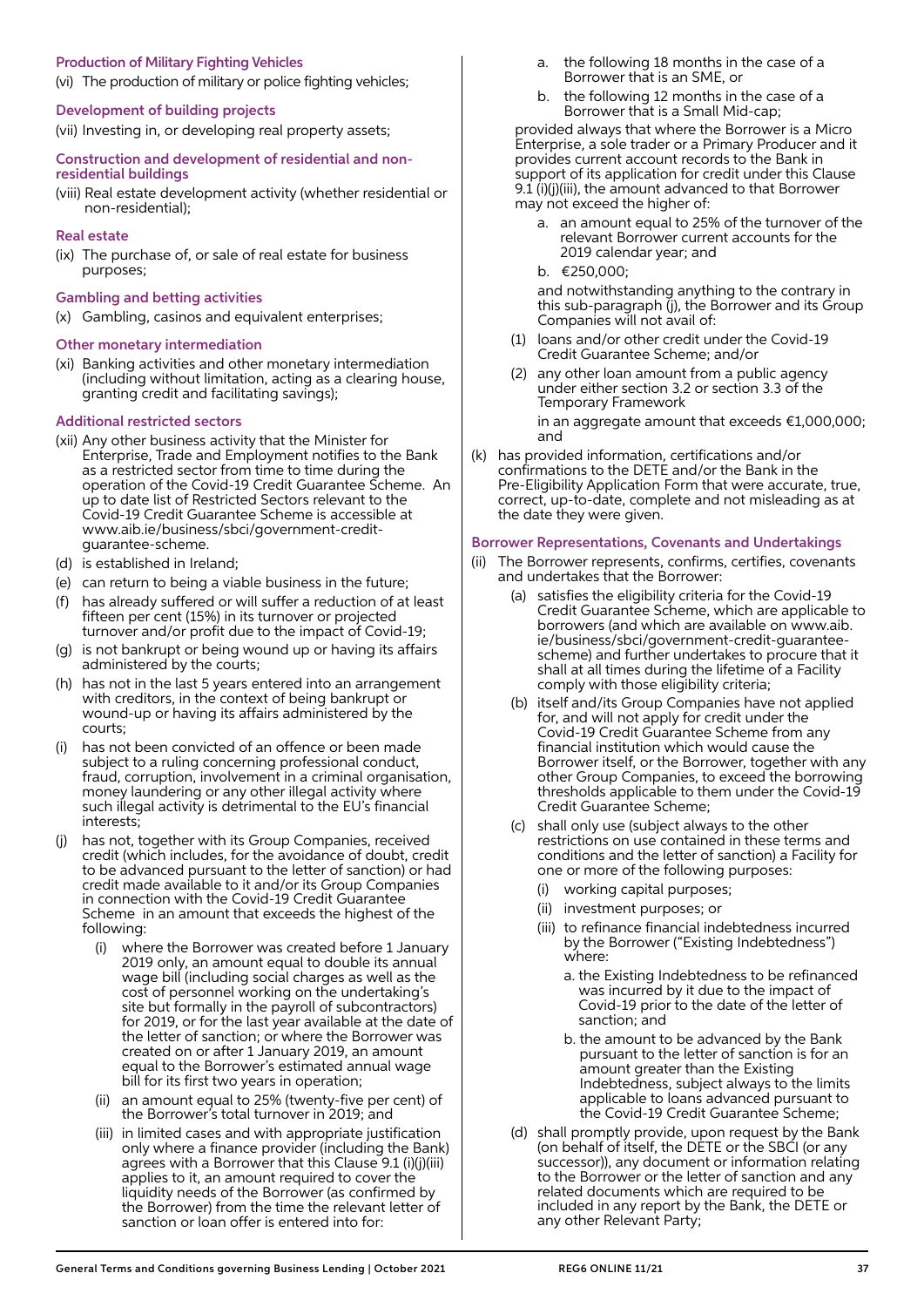- (e) shall keep and maintain adequate files and records relating to the letter of sanction, including, without limitation, all documentation prepared by it or provided by it to the Bank in the course of complying with its obligations under the letter of sanction for a period of 10 years from the date the letter of sanction was entered into. Such files and records shall be made available by the Borrower to the Bank, the DETE or any other Relevant Party promptly upon request being made by that party together with any other information reasonably requested by the relevant party; and
- (f) will, to the extent permitted by law, promptly inform the Bank of any credible allegation, complaint or information of which it becomes aware with regard to any criminal offence in relation to a Facility and/or the Borrower.

Events of Default – Covid-19 Credit Guarantee Scheme (iii)

- (a) Any Facility advanced under the Covid-19 Credit Guarantee Scheme, even if expressed to be repayable over or within a specified period, may be terminated by the Bank and the Bank may demand early repayment at any time with or without notice to the Borrower in the event that any premium relating to a Facility is not paid when due in accordance with the terms of the letter of sanction.
- (b) A Facility under the Covid-19 Credit Guarantee Scheme, even if expressed to be repayable over or within a specified period, may be terminated by the Bank and the Bank may demand early repayment at any time with or without notice to the Borrower upon the occurrence of any of the following events:
	- a Facility ceasing to comply with the eligibility criteria under the Covid-19 Credit Guarantee Scheme;
	- (ii) the Bank becoming aware that any information or documentation provided to it by the Borrower in connection with a Facility is, or was at the time it was provided, untrue or inaccurate; or
	- (iii) the termination of, or the Bank becoming unable to rely on, the guarantee from the Minister for Enterprise, Trade and Employment pursuant to the Covid-19 Credit Guarantee Scheme in respect of a Facility provided always that the guarantee has not been withdrawn from the Bank as a consequence of the Bank's failure or refusal to comply with the terms of the Covid-19 Credit Guarantee Scheme.

## Borrower Acknowledgements

(iv) The Borrower acknowledges that:

- the Bank may, in its absolute discretion, at any time, agree to grant the Borrower a payment moratorium of principal and/or interest in respect of a Facility. The terms of any such moratorium would need to be expressly agreed to by the Bank in writing (for example, in a letter of sanction or written notification from the Bank to the Borrower) and would be subject to such conditions as the Bank may in its absolute discretion deem fit. In particular, it is acknowledged by the Borrower that:
	- the Bank may require the Borrower to countersign any written notification relating to such a moratorium, but is not obliged to, in order for a moratorium to come into effect;
	- (ii) notwithstanding any moratorium agreed to by the Bank, interest will continue to accrue on any amounts already outstanding in respect of the relevant Facility at the date the moratorium period commences;
	- (iii) if the Bank agrees to a moratorium on a Facility in respect of principal payments only, interest payments in respect of that Facility and premium payments that would otherwise have

been made at the same time as the postponed principal payments shall continue to be debited to the Borrower's account in accordance with the terms of the letter of sanction for the duration of that moratorium period; and

- (iv) if the Bank agrees to a moratorium on a Facility in respect of principal and interest payments, any premium payments in respect of that Facility shall not be debited to the Borrower's account in accordance with the terms of the letter of sanction for the duration of that moratorium period, but those premium amounts will instead be capitalised and will be debited in full to the Borrower's account after the moratorium period has ended;
- (b) the Bank, the SBCI, and/or the DETE may be obliged to divulge information relating to the Borrower and the Facility to any competent EU body in accordance with the relevant mandatory provisions of EU law;
- the Bank may provide information about the Borrower, its business, and the Facility to the DETE, and other Relevant Parties, any EU body and any State body;
- (d) pursuant to Article 5(1)(a) of Regulation (EU) No 2018/1725 of the European Parliament and of the Council, dated 23 October 2018, as amended, relating to the protection of natural persons with regard to the processing of personal data by the EU institutions, bodies and agencies and on the free movement of such data as amended, restated, supplemented or substituted from time to time (the "Data Protection Regulation"), the name, address and purpose of the Borrower and other personal data information in connection with the Facility will be communicated to the Commission and pursuant to Article 6(1)(e) of Regulation (EU) 2016/679 of the European Parliament and the Council of 27 April 2016 on the protection of natural persons with regard to the processing of personal data and on the free movement of such data, and repealing Directive 95/46/EC (the "GDPR"), the name, address and purpose of the Borrower and other personal data information in connection with a Facility will be communicated to the SBCI (acting as processor) and the Minister for Enterprise, Trade and Employment, acting by the DETE;
- (e) any personal data communicated to the SBCI, DETE and/or the Commission will be stored for ten (10) years after the termination of the Covid-19 Credit Guarantee Scheme;
- (f) requests by the Borrower to verify, correct, delete or otherwise modify personal data communicated to the DETE and/or the Commission, as the case may be, should be addressed to the DETE and/or the Commission, as applicable, at the following address:

| <b>IN RESPECT</b><br>OF: | <b>ADDRESS:</b>                                                                                                                                                                                           |
|--------------------------|-----------------------------------------------------------------------------------------------------------------------------------------------------------------------------------------------------------|
| Commission:              | Commission Européenne<br>Directorate General<br><b>Economic and Financial</b><br>Affairs<br>L-2920 Luxembourg<br>Grand Duchy of<br>Luxembourg Attention:<br>European Data<br><b>Protection Supervisor</b> |
| <b>DFTF:</b>             | 23 Kildare Street.<br>Dublin 2 Attention: Data<br><b>Protection Officer</b>                                                                                                                               |